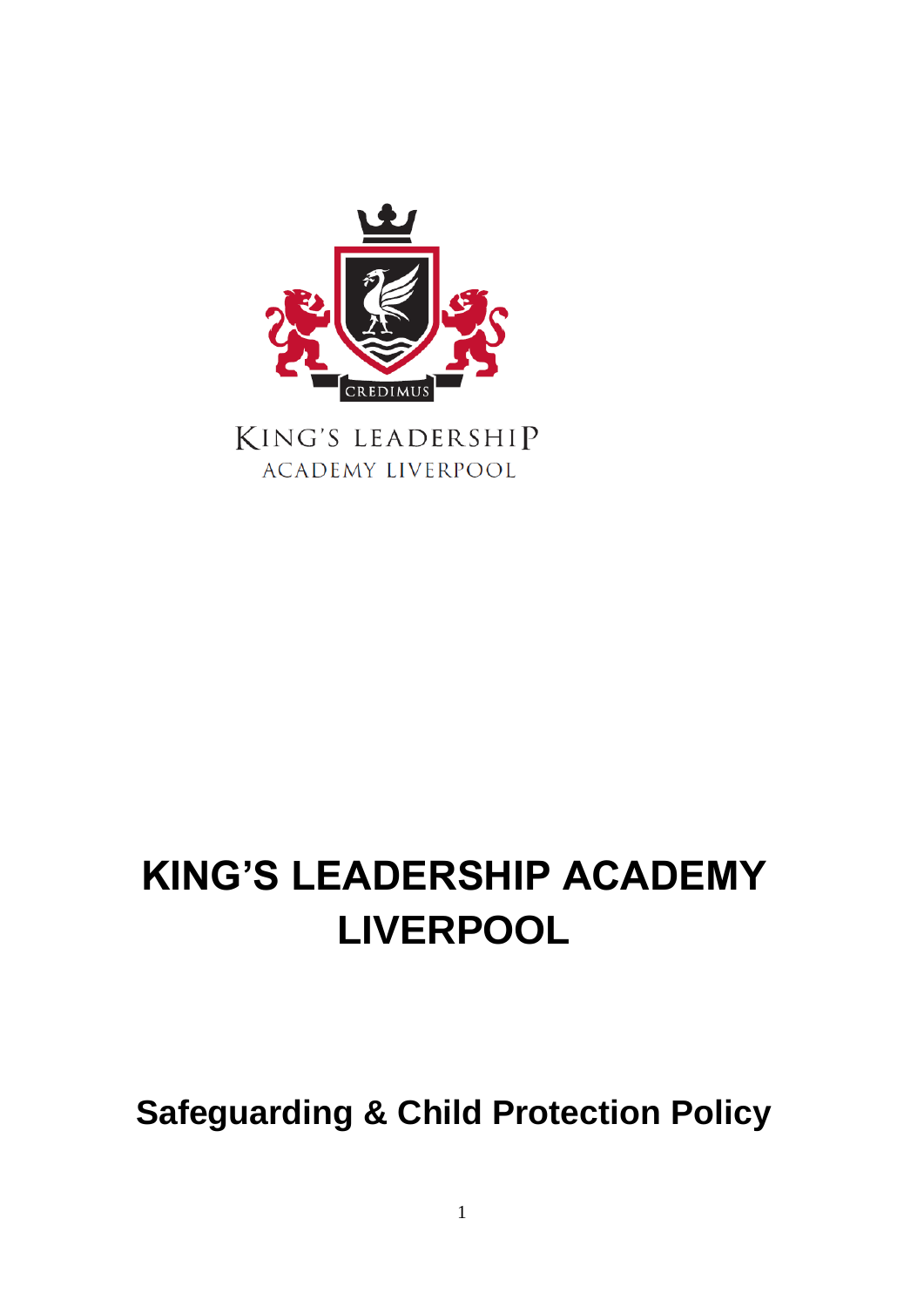## (Keeping Children Safe in Education)

## **Named personnel with designated responsibility for Safeguarding**

| <b>Academy Principal:</b> | Mr O Hagan |
|---------------------------|------------|
|---------------------------|------------|

| Academic<br>Year | <b>Designated Senior Person</b> | <b>Deputy Designated</b><br><b>Senior Person</b> | <b>Nominated</b><br>Governor | <b>Chair of LAC</b> |
|------------------|---------------------------------|--------------------------------------------------|------------------------------|---------------------|
| 2021-22          | Ms Rebecca McCarthy             | Mrs E Clarke                                     | <b>Mrs</b><br>Robina Crowe   | Mr<br>Mike Ireland  |
|                  |                                 |                                                  |                              |                     |

#### **CONTENTS**

- **[Aims and Principles](#page-1-0)**
- **[Definition of Safeguarding](#page-2-0)**
- **[Part 1: School Procedures; Identifying students who may be at harm](#page-3-0)**
- **[Part 2: Providing a safe and supportive environment including remote learning and school closures](#page-10-0)**
- **APPENDIX A - [Explanation of roles and responsibilities](#page-24-0)**
- **APPENDIX B - [Suspect Child at Risk; action to take](#page-25-0)**
- **APPENDIX C - [Useful Numbers](#page-26-0)**
- **APPENDIX D - [Definitions of types of abuse and actions to take in those areas](#page-26-1)**

### <span id="page-1-0"></span>**Aims and Principles**

King's Leadership Academy Liverpool Safeguarding & Child Protection policy aims to provide clear direction to all staff and visitors about expected codes of behaviour and practice in order to safeguard children. The policy also aims to make explicit the academy's commitment to the development of good practice and sound procedures that ensure the safety and welfare of children and young people.

King's is committed to safeguarding and promoting the welfare of all its students. Each student's welfare is of paramount importance. We recognise that some children may be especially vulnerable to abuse. We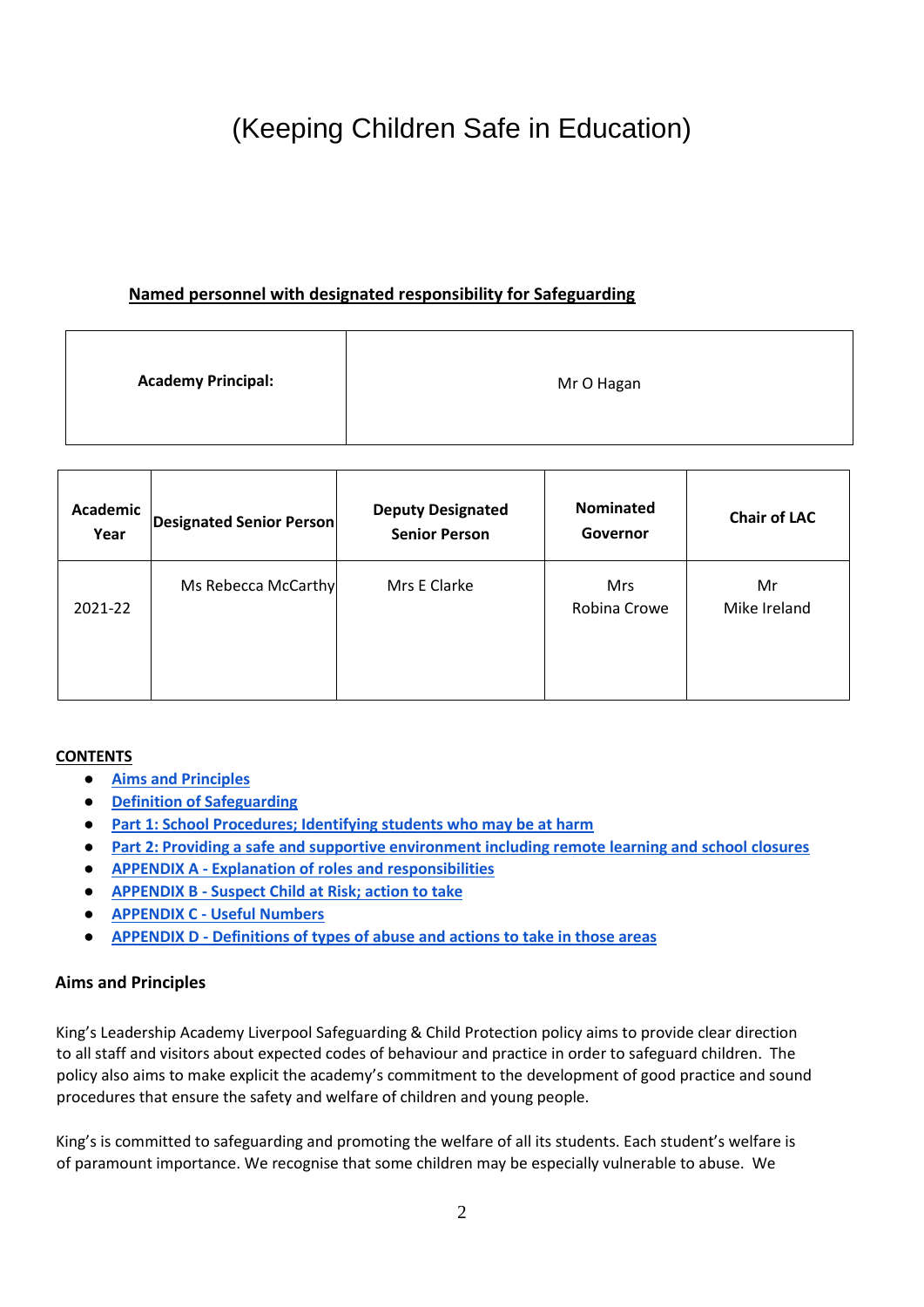recognise that children who are abused or neglected may find it difficult to develop a sense of self-worth and to view the world in a positive way. Whilst at school, their behaviour may be challenging. We recognise that some children who have experienced abuse may harm others or be at further risk to themselves. We will always take a considered and sensitive approach so that we can support all of our pupils.

The policy is in line with the Liverpool Safeguarding Children Partnership Procedures, "Working Together to Safeguard Children" (2018) and the Government document 'Keeping Children Safe in Education' (2021).

It is also important to highlight that Keeping Children Safe in Education 2021 (KCSIE) remains in force throughout the response to the coronavirus pandemic (COVID-19). King's Leadership Academy Liverpool, have responded and acted towards the government interim guidance on safeguarding in schools and colleges during the coronavirus outbreak, [\(Government guidance](https://www.gov.uk/government/publications/covid-19-safeguarding-in-schools-colleges-and-other-providers/) [safeguarding during coronavirus\)](https://www.gov.uk/government/publications/covid-19-safeguarding-in-schools-colleges-and-other-providers/) The academy's response to safeguarding and safety towards remote learning during the coronavirus outbreak is detailed below in paragraph (N).

Where a child is suffering significant harm, or is likely to do so, action should be taken to protect that child. Action should also be taken to promote the welfare of a child in need of additional support, even if they are not suffering harm or are at immediate risk.

It is the responsibility of **ALL** staff working in or for King's Leadership Academy Liverpool to help keep children and young people safe by contributing to:

- Providing a safe environment for children and young people to learn and develop in our school setting
- Identifying children and young people who are suffering or likely to suffer significant harm and taking appropriate action with the aim of making sure they are kept safe both at home and in our school setting

In order to fulfil this responsibility effectively, all professionals should make sure their approach is childcentred. This means that they should consider, at all times, what is in the **best interests** of the child.

## <span id="page-2-0"></span>**Definition of safeguarding**

Safeguarding and promoting the welfare of the child is defined as:

- Protecting children from maltreatment;
- Preventing impairment of children's' Mental and Physical health or development;
- Ensuring that children grow up in circumstances consistent with the provision of safe and effective care;
- Taking action to enable all children to have the best outcomes.

Specific safeguarding issues may include (but are not limited to):

- Child missing from education
- Child sexual exploitation (CSE) & Child Criminal Exploitation (CCE)
- Bullying including cyberbullying
- Domestic Abuse
- Drugs and other illegal substance abuse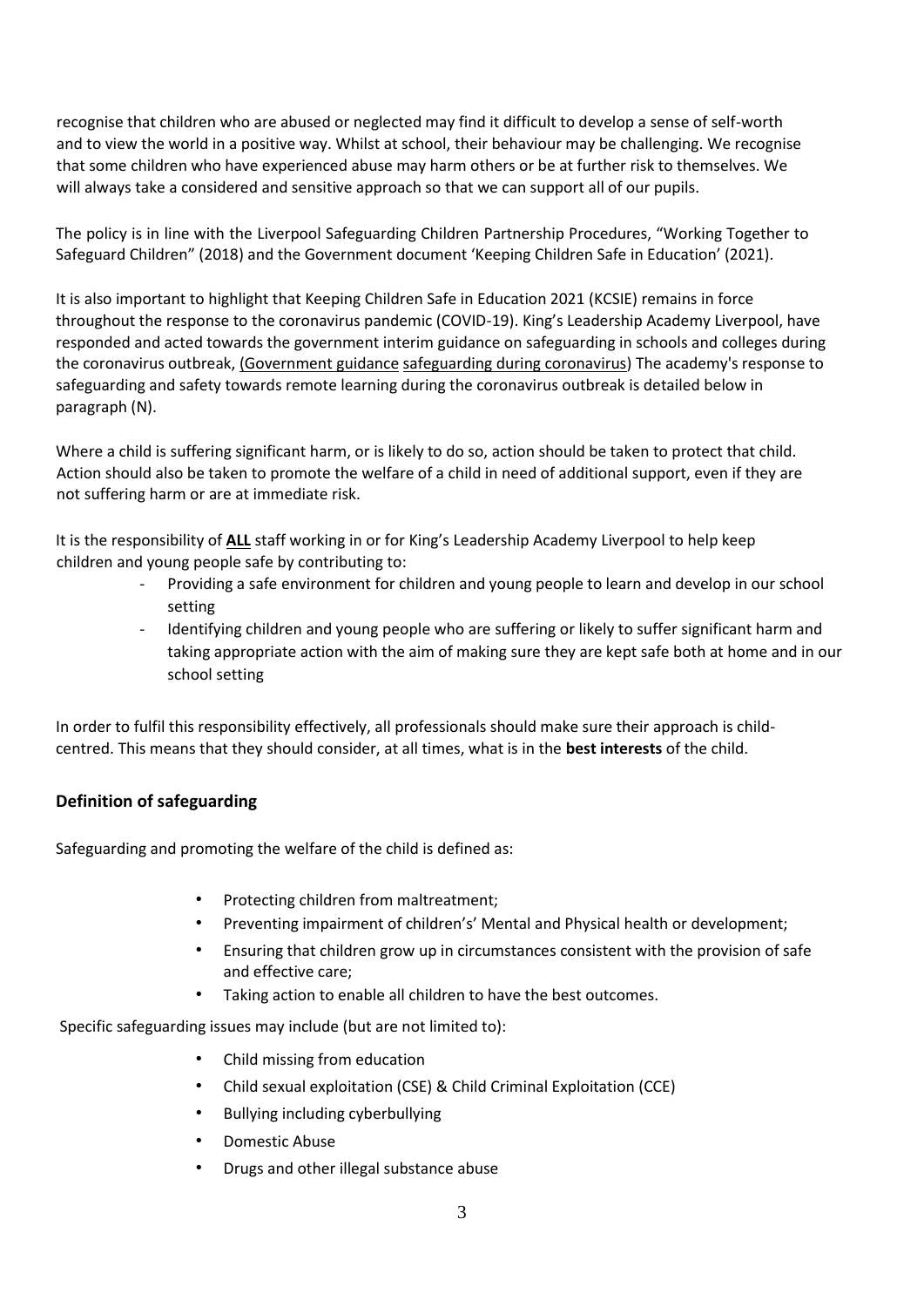- Fabricated or induced illness
- Faith abuse
- Female genital mutilation (FGM) and honour-based violence
- Forced marriage
- Gangs and youth violence
- Gender-based violence
- Mental health
- Private fostering
- Prevent & radicalisation
- Sexting
- Teenage relationship abuse
- **Trafficking**
- Contextual Safeguarding

## For more information on the safeguarding issues listed above, please refer to the *Safeguarding Policy Part 2*  at the end of this document.

## <span id="page-3-0"></span>**PART 1: School Procedures**

### **IDENTIFYING CHILDREN AND YOUNG PEOPLE WHO MAY BE SUFFERING SIGNIFICANT HARM**

Teachers and other adults in school are well placed to observe any physical, emotional or behavioural signs which indicate that a child may be suffering significant harm. The relationships between staff, pupils, parents and the public which foster respect, confidence and trust can lead to disclosures of abuse, and/or school staff being alerted to concerns.

## **(a) Definitions**

**Child**: As in the Children Acts 1989 and 2004, a **child** is anyone who has not yet reached his/her 18th birthday.

**Harm** means ill-treatment or impairment of health and development, including, for example, impairment suffered from seeing or hearing the ill-treatment of another; **Development** means physical, intellectual, emotional, social or behavioural development; **Health** includes physical and mental health; **Ill-treatment** includes sexual abuse and other forms of ill-treatment which are not physical.

**Abuse and Neglect** are forms of maltreatment. Somebody may abuse or neglect a child by inflicting harm or failing to act to prevent harm. Children may be abused in a family or in extra- familial surroundings such as; institutional or community setting. These forms can take a variety of different forms and children can be vulnerable to them; by those known to them, or, more rarely, by a stranger. They may be abused by an adult or adults or another child or children.

**Physical Abuse** may involve hitting, shaking, throwing, poisoning, burning or scalding, drowning, suffocating or otherwise causing physical harm to a child. Physical harm may also be caused when a parent or carer fabricates the symptoms of or deliberately induces illness in a child.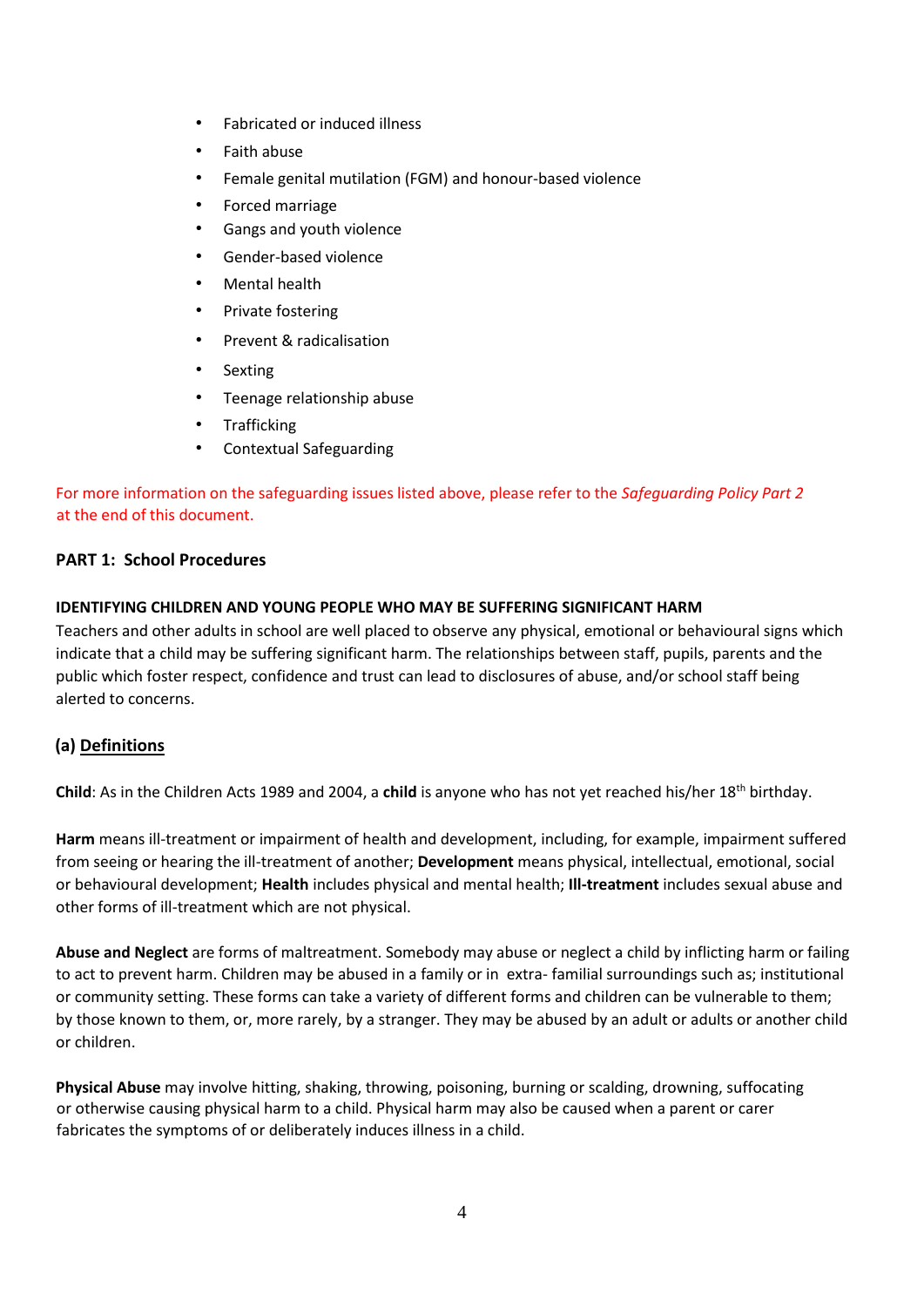**Sexual Abuse** involves forcing or enticing a child or young person to take part in sexual activities, not necessarily involving a high level of violence, whether or not the child is aware of what is happening. The activities may involve physical contact, including assault by penetration (for example, rape or oral sex) or non-penetrative acts such as masturbation, kissing, rubbing and touching outside of clothing. They may also include non-contact activities, such as involving children in looking at, or in the production of, sexual images, watching sexual activities, encouraging children to behave in sexually inappropriate ways, or grooming a child in preparation for abuse (including via the internet). Sexual abuse is not solely perpetrated by adult males. Women can also commit acts of sexual abuse, as can other children.

**Emotional Abuse** is the persistent emotional maltreatment of a child such as to cause severe and persistent adverse effects on the child's emotional development. It may involve conveying to children that they are worthless or unloved, inadequate, or valued only insofar as they meet the needs of another person. It may include not giving the child opportunities to express their views, deliberately silencing them or 'making fun' of what they say or how they communicate. It may feature age or developmentally inappropriate expectations being imposed on children. These may include interactions that are beyond the child's developmental capability, as well as overprotection and limitation of exploration and learning, or preventing the child participating in normal social interaction. It may involve seeing or hearing the ill-treatment of another. It may involve serious bullying (including cyberbullying), causing children frequently to feel frightened or in danger, or the exploitation or corruption of children. Some level of emotional abuse is involved in all types of maltreatment of a child, though it may occur alone.

**Neglect** is the persistent failure to meet a child's basic physical and/or psychological needs, likely to result in the serious impairment of the child's health or development. Neglect may occur during pregnancy as a result of maternal substance abuse. Once a child is born, neglect may involve a parent or carer failing to:

- provide adequate food and clothing, shelter (including exclusion from home or abandonment)
- protect a child from physical and emotional harm or danger
- ensure adequate supervision (including the use of inadequate caretakers)
- ensure access to appropriate medical care or treatment.
- It may also include neglect of, or unresponsiveness to, a child's basic emotional needs.

### **(b) Staff must immediately report**

All staff *must* follow the school's procedures which are consistent with 'Working Together to Safeguard Children 2018' and 'Keeping Children Safe in Education 2021'.

It is **not** the responsibility of the school staff to investigate welfare concerns or determine the truth of any disclosure or allegation. All staff, however, have a duty to recognise concerns and behaviours linked to issues that call for concern, such as;

- changes in behaviour
- self-harm,
- not attending school,
- change of attitude towards eating,
- change in the way they dress,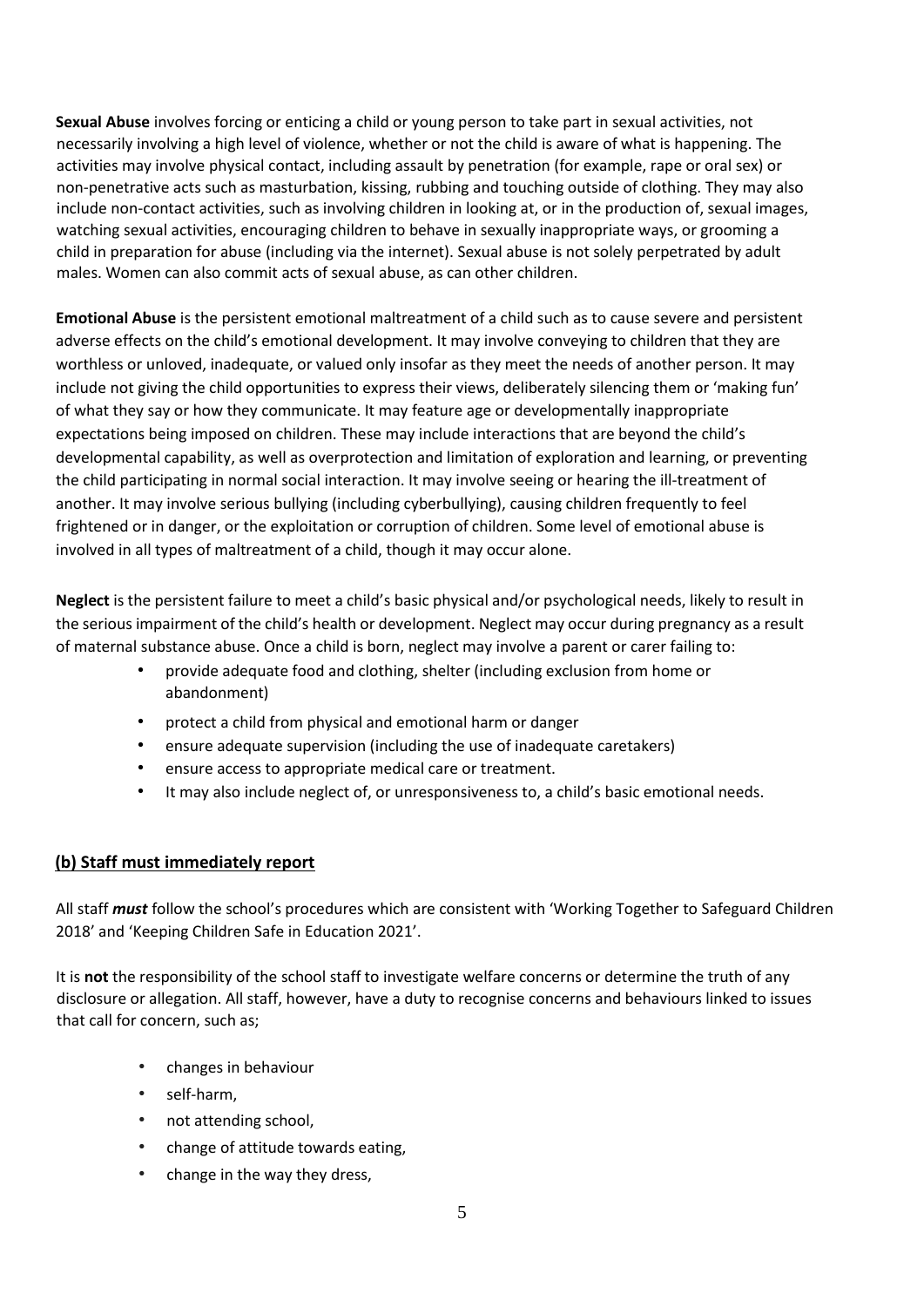- having a substantial amount of money or contraband (drugs, knifes etc)
- sudden anxiety or stress,
- showing hostile and confrontational behaviour,
- isolating away from family or friends,
- sudden disrespectful attitude towards others.
- any suspicion that a child is injured, marked, or bruised in a way which is not readily attributable to the normal knocks or scrapes received in play
- any explanation given which appears inconsistent or suspicious
- any behaviours which give rise to suspicions that a child may have suffered harm (e.g. worrying drawings or play)
- any concerns that a child may be suffering from inadequate care, ill treatment, or emotional maltreatment
- any concerns that a child is presenting signs or symptoms of abuse or neglect
- any significant changes in a child's presentation, including non-attendance
- any hint or disclosure of abuse from any person
- any concerns regarding person(s) who may pose a risk to children (e.g. living in a household with children present)
- any behaviours or concerns a child is presenting signs or symptoms of mental health issues (e.g. self-harm, unusual marks, low in mood, anxiety, suicidal thoughts)

Staff **must** always maintain an open mind. Accordingly, all concerns regarding the welfare of pupils will be recorded and discussed with the designated senior person with responsibility for child protection (or another senior member of staff in the absence of the designated person) prior to any discussion with parents.

## **(c) Responding to Disclosure**

Disclosures or information may be received from students, parents or other members of the public. The academy recognises that those who disclose such information may do so with difficulty, having chosen carefully to whom they will speak. All of our staff will handle disclosures with sensitivity. Such information cannot remain confidential between the child and the staff member. All staff know that they **cannot promise to keep disclosures a secret**, and will immediately communicate what they have been told to the designated person/s. The designated person/s will take appropriate actions to ensure safety and protection. This may include seeking advice from Liverpool Safeguarding Advice Team (MASH)..

Staff will not investigate but will, wherever possible, elicit enough information to pass on to the Designated Person in order that she/he can make an informed decision of what to do next.

Staff will:

- listen to and take seriously any disclosure or information that a child may be at risk of harm
- try to ensure that the person disclosing does not have to speak to another member of school staff
- clarify the information
- try to keep questions to a minimum and of an 'open' nature e.g. 'Can you tell me what happened?' rather than 'Did x hit you?'
- try not to show signs of shock, horror or surprise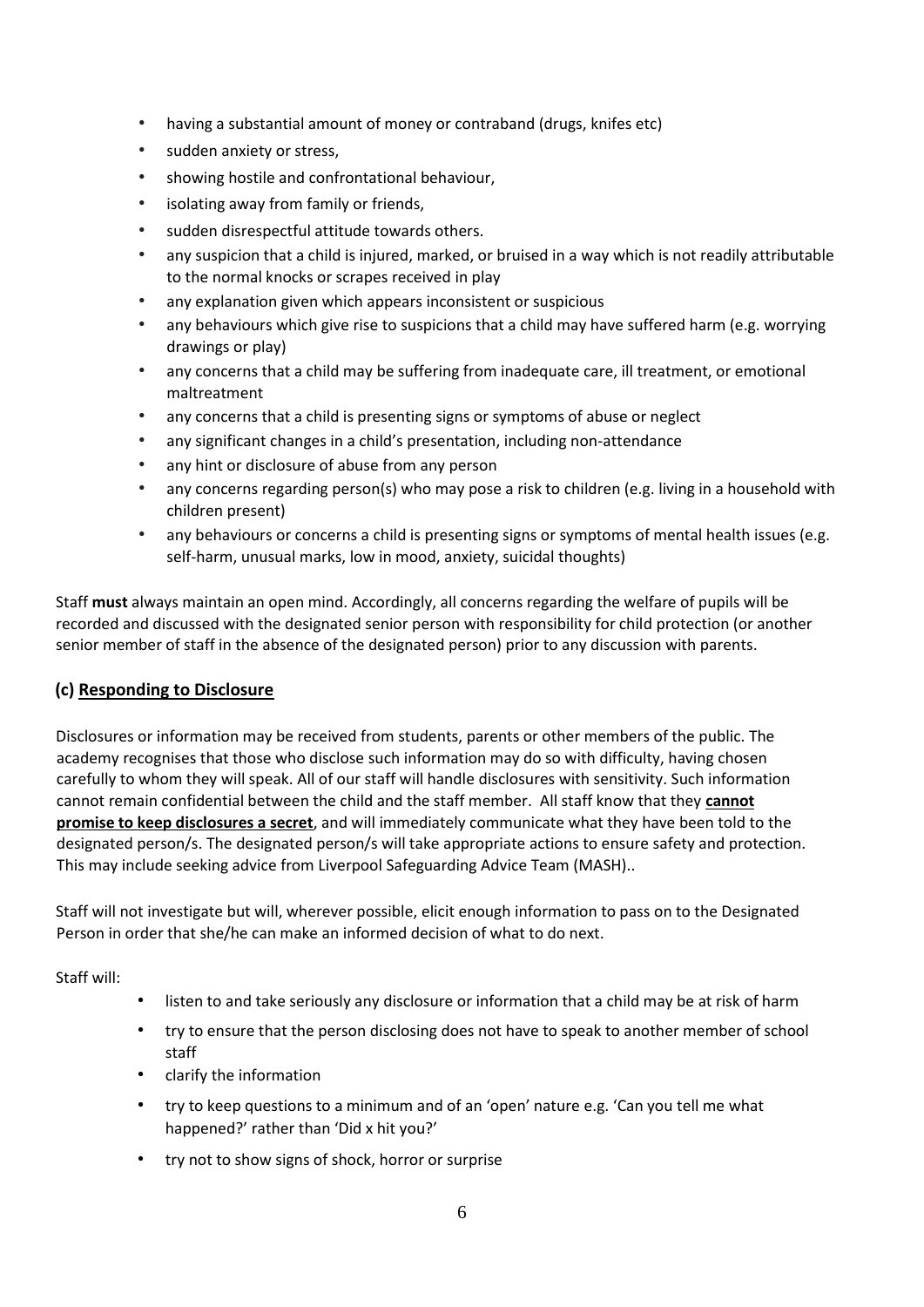- not express feelings or judgments regarding any person alleged to have harmed the child
- explain sensitively to the person that they have a responsibility to refer the information to the senior designated person
- reassure and support the person as far as possible
- explain that only those who 'need to know' will be told
- explain what will happen next and that the person will be involved as appropriate
- Immediately inform the designated person/s, provide any notes they may have
- The DSL will ask you to complete a cause for concern form/ safeguarding report if not already completed.

#### **(d) Concerns about a child**

If staff members have any concerns about a child (as opposed to a child being in immediate danger) they will need to decide what action to take. Where possible, there should be a conversation with the designated safeguarding lead and file a cause for concern report to agree a course of action, although any staff member can make a referral to children's social care. Other options could include referral to specialist services or early help services and should be made in accordance with the referral threshold set by the Local Safeguarding Children Board.

### **(e) Early Help**

All staff should be particularly alert to the potential need for early help for a child. The academy will always ensure that students and families receive early help support when identified and believe that having a proactive approach towards identified concerns is essential to minimise specific concerns becoming worse for the child and their development, or potential risks of harm. Early help means providing support as soon as a problem emerges, at any point in a child's life. Providing early help is often more effective in promoting the welfare of children than reacting later. This includes;

- SEN or disability specific additional needs
- Identifying potential special education needs (whether or not they have a statutory Education, Health and Care Plan)
- Young carers\*
- Students who may show early signs of being drawn into antisocial or criminal behaviour, including gang\* involvement and association with organised crime groups.
- Frequently missing/ going missing from care or from home
- At risk of modern slavery, trafficking or exploitation
- Is at risk of being radicalised or exploited
- Family circumstances presenting challenges for the child, such as drug and alcohol misuse\*, adult mental health issues and domestic abuse
- The student is misusing drugs or alcohol themselves
- Has returned home to their family from care\*
- Privately fostered\*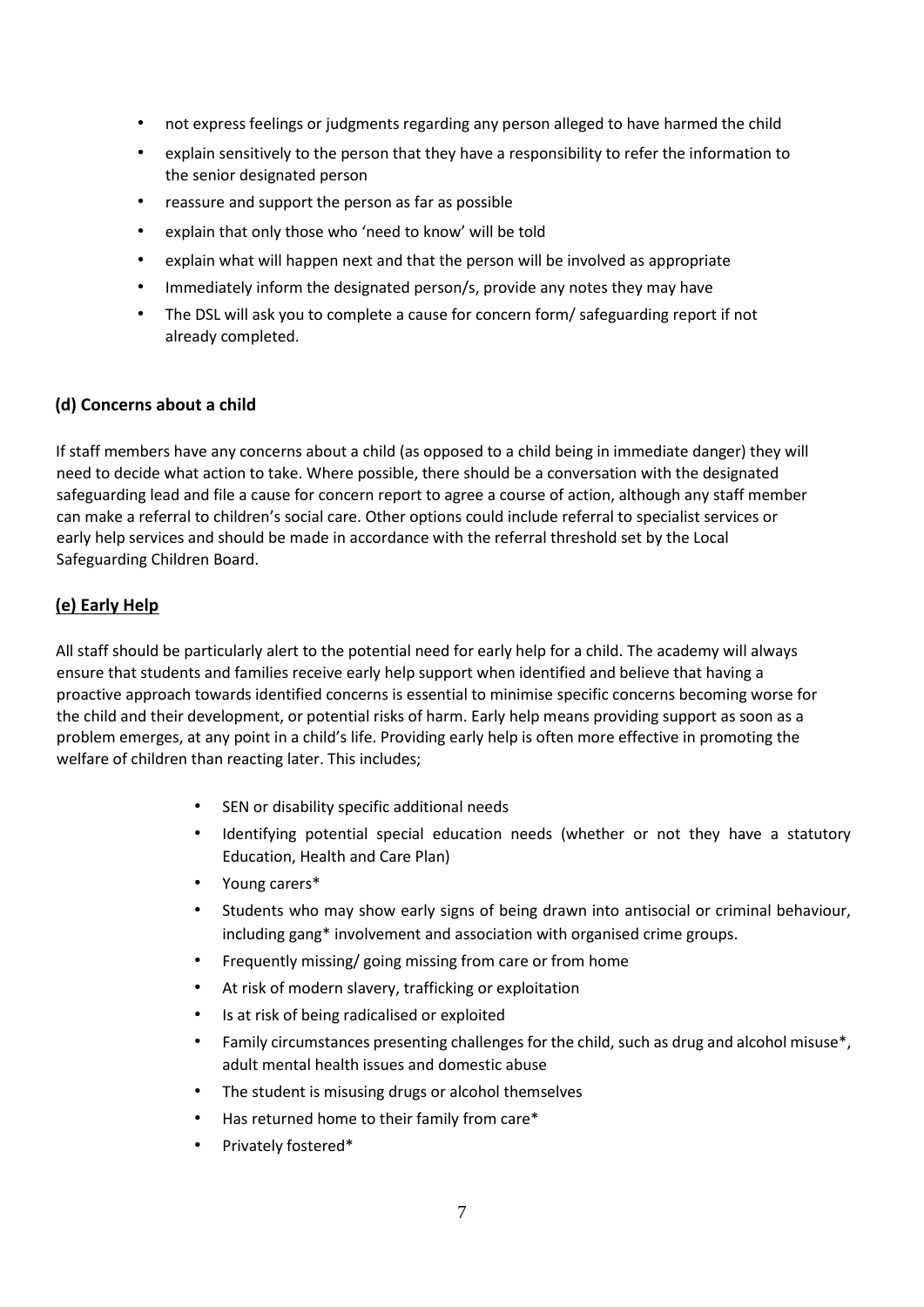## **(f) Referrals for Immediate danger/risk of harm**

If a child is in immediate danger or is at risk of harm, a referral should be made to children's social care and/or the police immediately. Anyone can make a referral. Where referrals are not made by the designated safeguarding lead, the designated safeguarding lead should be informed as soon as possible that a referral has been made.

## **(g) Action by the Designated Person (or other senior person in their absence)**

Following any information raising concern, the designated senior person will consider:

- any urgent medical needs of the child
- making an enquiry to find out if the child is subject to a Child Protection *Plan*
- discussing the matter with other agencies involved with the family
- consulting with appropriate persons e.g. Safeguarding Adviser/ MASH (Multi Agency Safeguarding Hub)
- the child 's wishes

### **Then decide:**

- wherever possible, to talk to parents, unless to do so may place a child at risk of significant harm, impede any police investigation and/or place the member of staff or others at risk
- whether to make a child protection referral to Social Care because a child is suffering or is likely to suffer significant harm and if this needs to be undertaken immediately *OR*
- not to make a referral at this stage
- talk with parents/young person
- seek advice from professionals working with the family
- if further monitoring is necessary
- if it would be appropriate to undertake an assessment (e.g. Early Help Assessment) and/or make a referral for other services

All information and actions taken, including the reasons for any decisions made, will be fully documented. All referrals to social care will be followed up in writing within 24 hours using a standard referral form (MARS-Multi Agency Referral Form)

## **(h) Action following a child protection referral**

The Designated Person or other appropriate member of staff will:

- make regular contact with the Social Worker involved to stay informed
- wherever possible, contribute to the Strategy Discussion
- provide a report for, attend and contribute to any subsequent Child Protection Conference
- if the child or children are made the subject of a Child Protection Plan, contribute to the Child Protection Plan and attend Core Group Meetings and Review Conferences
- where possible, share all reports with parents prior to meetings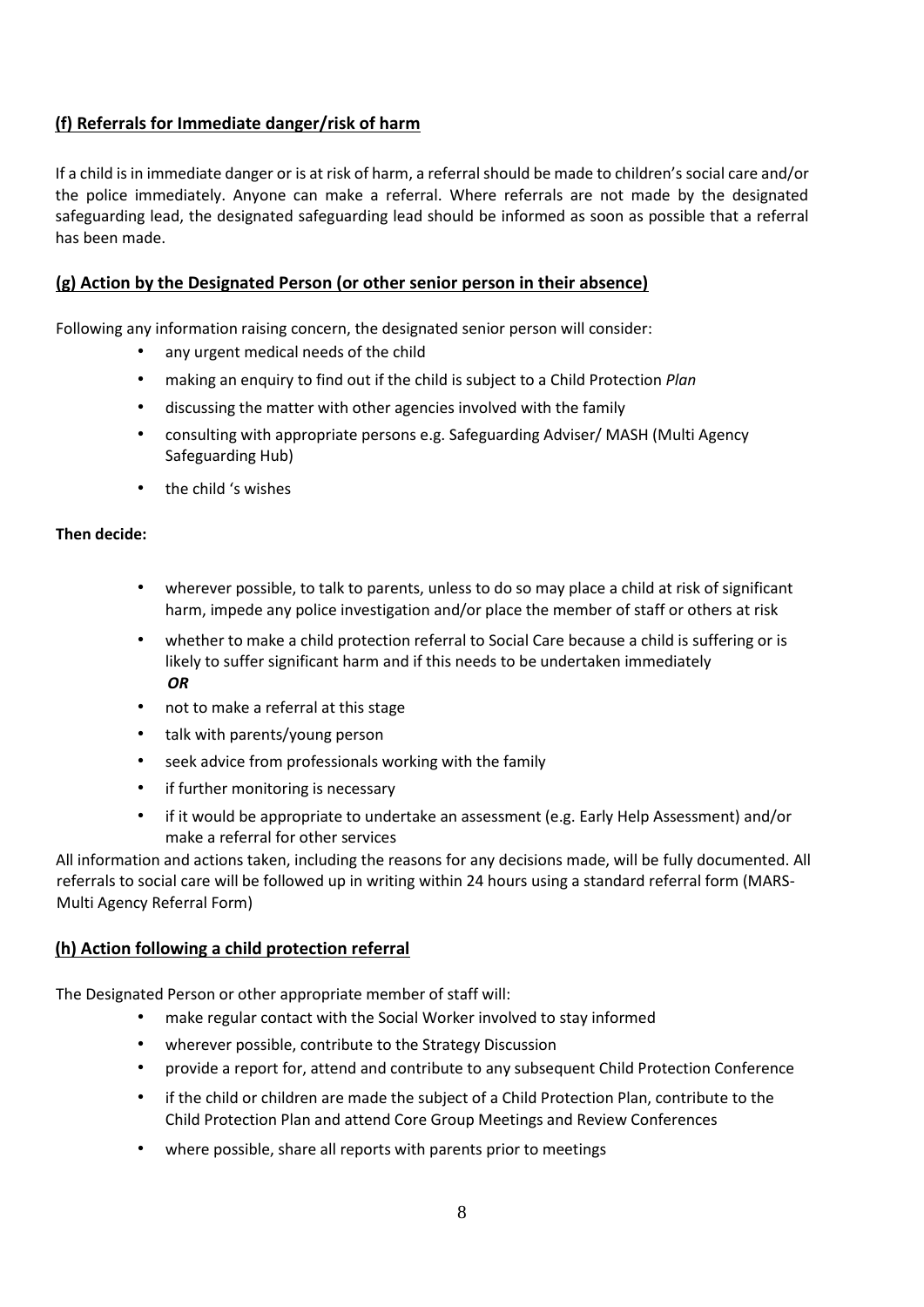• where a child subject to a child protection plan moves from the school or goes missing, immediately inform the key worker in Social Care

## **(i) Recording and monitoring**

Accurate records will be made as soon as possible and will clearly distinguish between observation, fact, opinion and hypothesis. All records will be signed and dated, any information given will be recorded verbatim where possible and a note made of the location and description of any injuries seen.

All C.P. documents will be retained in a confidential 'Child Protection' file. This will be locked away and only accessible to the Principal and designated senior person. These records will be copied and transferred to any school or setting the child moves to, clearly marked 'Child Protection, Confidential, for attention of Designated Person Child Protection.' If the child goes missing from education or is removed from the school roll to be educated at home, then any Child Protection file should be copied and the copy sent to the Local authority. Original copies will be retained until the child's 25<sup>th</sup> birthday.

## <span id="page-8-0"></span>**(j) Supporting the child and partnership with parents**

- School recognises that the child's welfare and wellbeing is paramount. However, good child protection practice and outcome relies on a positive, open and honest working partnership with parents
- Whilst we may, on occasion, need to make referrals without consultation with parents, we will make every effort to maintain a positive working relationship with them whilst fulfilling our duties to protect any child
- We will provide a secure, caring, supportive and protective relationship for the child
- Children will be given a proper explanation (appropriate to age & understanding) of what action is being taken on their behalf and why
- We will always endeavour to preserve the privacy, dignity and right to confidentiality of the child and parents. The Designated Person will determine which members of staff "need to know" personal information and what they "need to know" for the purpose of supporting and protecting the child
- The academy expects parents/carers to be open and honest and to work with the academy to effectively support the child.

## **(h) Allegations regarding person(s) working in or on behalf of school (including volunteers and Supply/ Agency Staff)**

Where an allegation is made against any person working in or on behalf of the school, which states that he or she has:

- behaved in a way that has harmed a child or may have harmed a child
- possibly committed a criminal offence against or related to a child or
- has behaved towards a child or children in a way that indicates he or she would pose a risk of harm if they work regularly or closely with children…

We will apply the same principles as in the rest of this document and we will always follow the Warrington Safeguarding Children Board procedures. Detailed records will be made to include decisions, actions taken,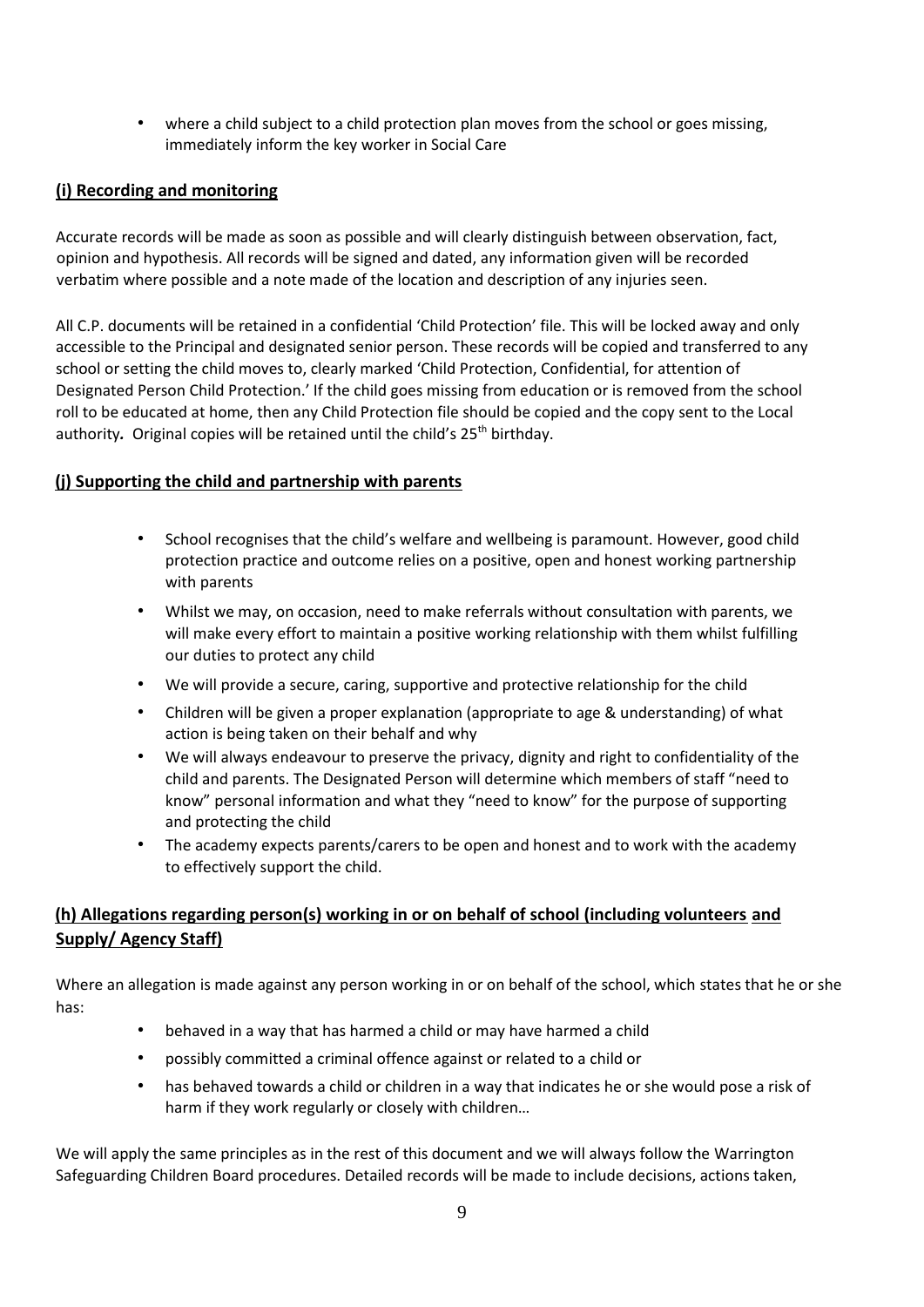and reasons for these. All records will be retained securely. Whilst we acknowledge such allegations, (as all others) may be false, malicious or misplaced, we also acknowledge they may be founded. It is, therefore, essential that all allegations are investigated properly and in line with agreed procedures.

## **(i) Initial Action**

- The person who has received an allegation or witnessed an event will immediately inform the designated person who will discuss the matter immediately with the Principal and make a record
- In the event that an allegation is made against the Principal, the matter will be reported to the CEO, Shane Ierston who will proceed as the 'Principal'
- The Principal will take steps, where necessary, to secure the immediate safety of children and any urgent medical needs
- The member of staff will not be approached at this stage unless it is necessary to address the immediate safety of children
- The Principal and designated person will consult with the Safeguarding Advisor and/or Local Authority Designated Officer (LADO) in order to determine if it is appropriate for the allegation to be dealt with by school or if there needs to be a referral to social care and/or the police for investigation
- Consideration will be given throughout to the support and information needs of pupils, parents and staff
- The Principal will inform the Chair of Governors and CEO of any allegation.

## **(ii) 'Low Level' Concerns**

The term 'low-level' concern does not mean that it is insignificant, it means that the behaviour towards a child does not meet the threshold set out in the bullet points above. A low-level concern is any concern, no matter how small, and even if no more than causing a sense of unease or a 'nagging doubt', that an adult working in or on behalf of the school may have acted in a way that:

● is inconsistent with the staff code of conduct, including inappropriate conduct outside of work; and

● does not meet the allegations threshold or is otherwise not considered serious enough to consider a referral to the LADO. Examples of such behaviour could include, but are not limited to: 26 | Page

- being over friendly with children;
- having favourites;
- taking photographs of children on their mobile phone;
- engaging with a child on a one-to-one basis in a secluded area or behind a closed door; or,
- using inappropriate sexualised, intimidating or offensive language As with concerns that meet the 'harm' threshold' low level concerns should be reported as follows:
- to the headteacher or principal; or
- where there are concerns/allegations about the headteacher or principal, this should be referred to the chair of governors.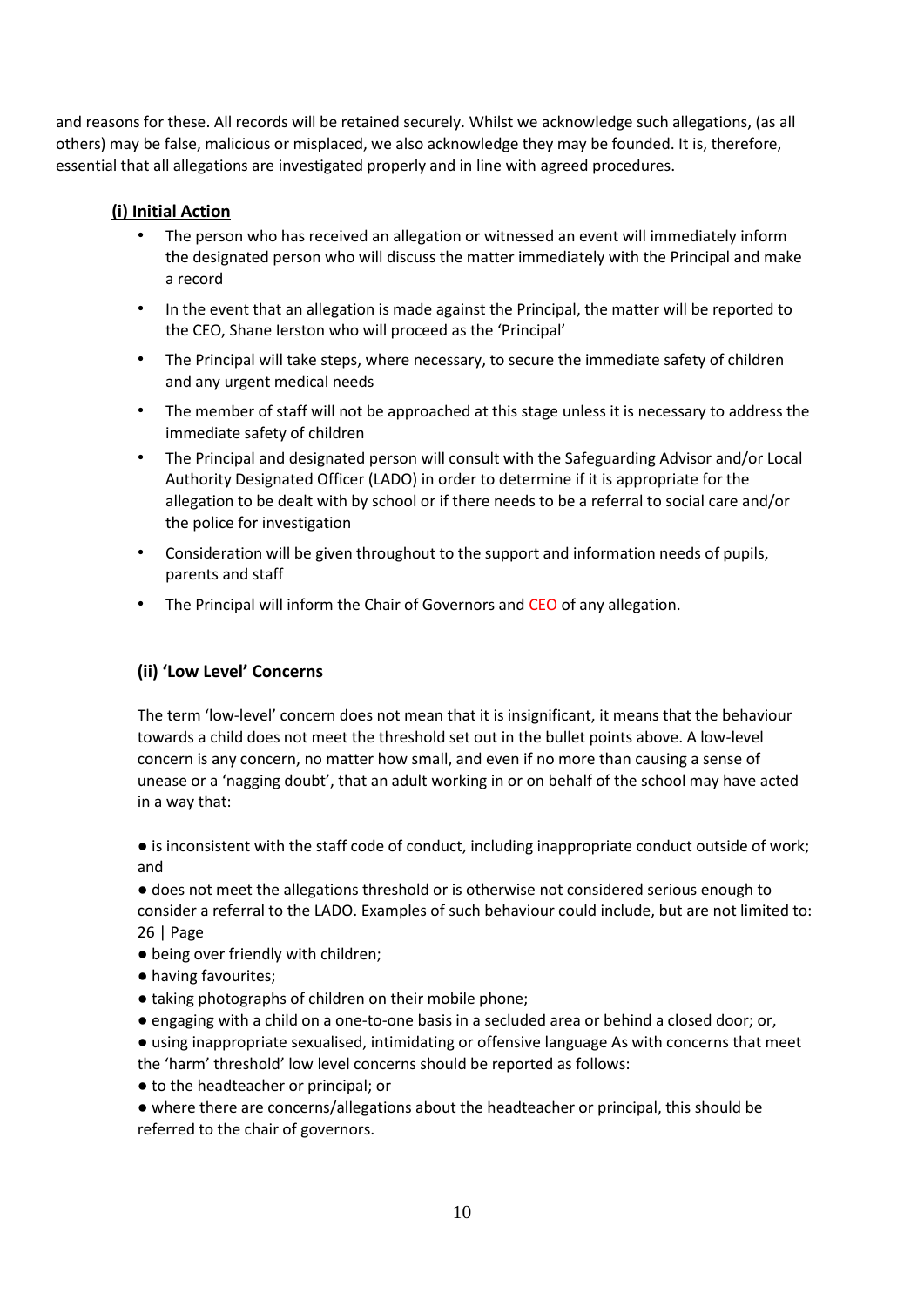## <span id="page-10-0"></span>**2. PROVIDING A SAFE AND SUPPORTIVE ENVIRONMENT**

## **(a) Safer Recruitment and Selection**

King's Leadership Academy pays full regard to current Department for Education (DFE) guidance in 'Keeping children safe in education 2021'. We ensure that all appropriate measures are applied in relation to everyone who works in the school who is likely to be perceived by the children as a safe and trustworthy adult including volunteers and staff employed by contractors, ensuring that the academy appropriately supervises. Safer recruitment practice includes scrutinising applicants, verifying identity and academic or vocational qualifications, obtaining professional references, checking previous employment history and ensuring that a candidate has the health and physical capacity for the job.

During the interview processes, the academy will ensure that at least one member of staff on the interviewing panel will be trained and have completed "safer recruitment training". KCSIE 2021 In line with statutory changes, underpinned by regulations, please see below for the following that will apply.

### **(b) Roles and Responsibilities**

**Governing Bodies:** The governing body should ensure that the school operates safe recruitment practices and procedures and that all appropriate checks are carried out on staff and, where required, volunteers.

**The Principal** is responsible for:

- ensuring that all new appointments to the school's workforce are DBS checked and are not barred from working with children;
- ensuring that identity checks are carried out on all appointments to the school workforce;
- ensuring the school keeps a single central record detailing the range of checks carried out on their staff;
- ensuring that appointments recruited from overseas or those who have lived and worked outside the UK have a DBS disclosure and further checks as appropriate if the DBS disclosure is not sufficient for the purpose of assessing their suitability for the post;
- ensuring that employment history is fully explored, any gaps explained and at least 2 references taken up;
- ensuring that all supply staff have undergone the necessary checks to assess their suitability for the post including seeking appropriate verification from any agency that the necessary checks have been undertaken;
- deciding whether a member of staff can start work pending receipt of a DBS disclosure by undertaking an appropriate assessment of the risk and putting additional safeguarding measures in place if necessary;
- deciding whether the portability policy can apply regarding the DBS check;
- our school workforce who have lived outside the UK will be subject to additional checks as appropriate;
- our school ensures that supply staff have undergone the necessary checks and will be made aware of this policy;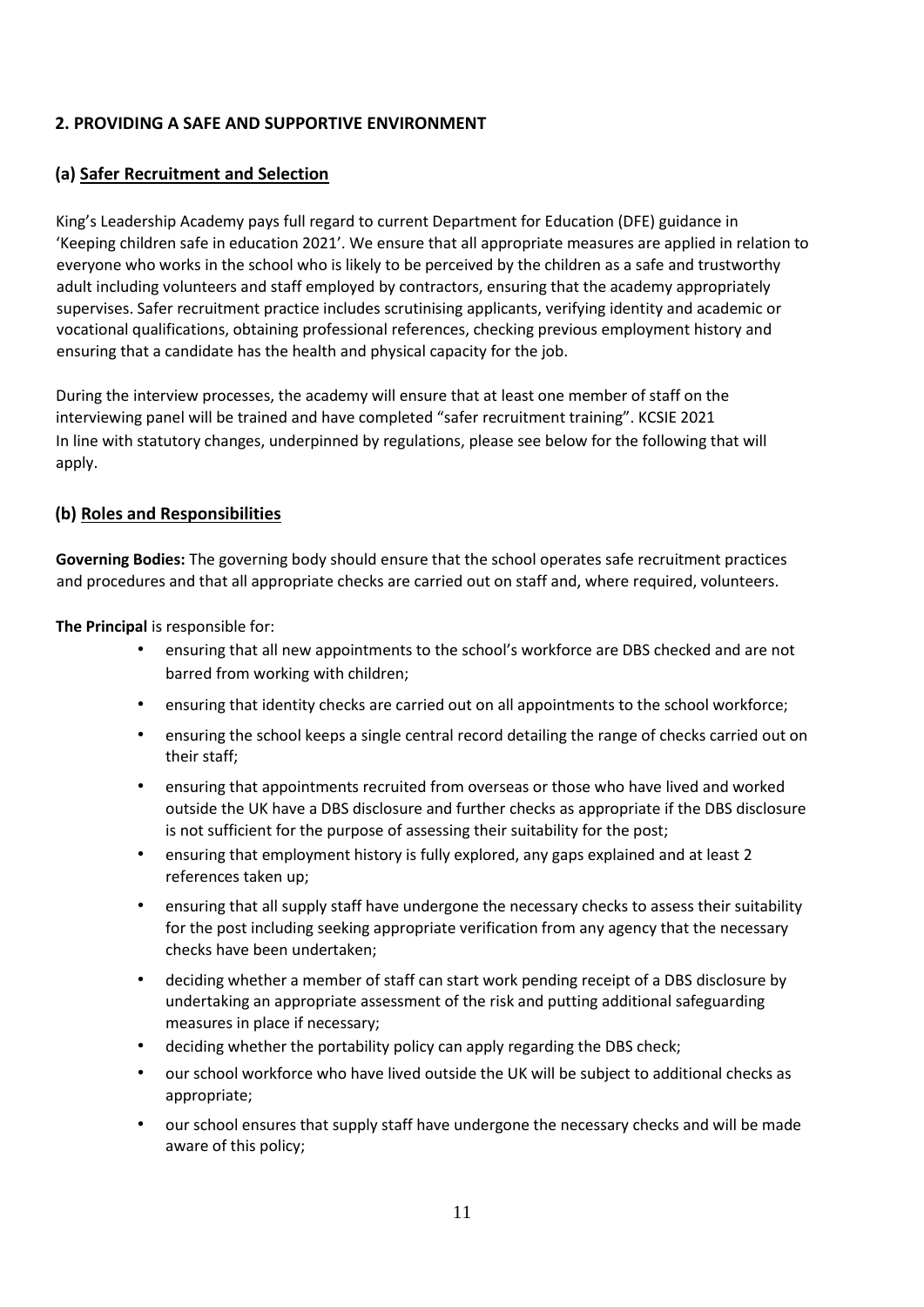• identity checks must be carried out on all appointments to our school workforce before the appointment is made, in partnership with the LA

The level of DBS check required, and whether a prohibition check is required, will depend on the role and duties of an applicant to work within our school. For most appointments, an enhanced DBS check with barred list information will be appropriate as the majority of staff will be engaging in regulated activity. A person will be considered to be in 'regulated activity' if, as a result of their work, they:

- will be responsible, on a regular basis, in any setting for the care or supervision of children; or
- will regularly work at our school at times when children are on school premises (where the person's work requires interaction with children, whether or not the work is paid (unless they are a supervised volunteer), or whether the person is directly employed (or employed by a contractor)

Under Section 75 of the 'Childcare Act 2006' individuals are disqualified from childcare provision if they have committed certain specified offences. Staff may also be disqualified "by association" if they are living or working in the same household as a person who is disqualified. This applies to any member of staff employed in early years' childcare (up to the age of 5) or later years' childcare (up to the age of 8) in nursery, primary or secondary school settings or the management of such settings.

Staff should sign a self-declaration form to confirm that they are not "disqualified by association".

In school, a supervised volunteer who regularly teaches or looks after children is not in regulated activity. The Department for Education (DfE) has published separate statutory guidance on supervision and regulated activity, which King's Leadership Academy will have regard to when considering which checks should be undertaken on volunteers.

## **(c) Safe Practice**

All school staff and volunteers are expected to abide by the relevant Code of Conduct. They will be reminded of the need to maintain appropriate professional boundaries in their dealings with students and should clearly understand the need to maintain such boundaries. They will be provided with guidance as to the behaviours expected of them and which, if followed, should help prevent them becoming vulnerable to allegations of abuse.

Safe working practice ensures that pupils are safe and that all staff:

- are responsible for their own actions and behaviour and should avoid any conduct which would lead any reasonable person to question their motivation and intentions;
- are aware of their professional responsibilities when using social media;
- work in an open and transparent way;
- work with other colleagues where possible in situations open to question
- discuss and/or take advice from school management over any incident which may give rise to concern;
- record any incidents or decisions made;
- apply the same professional standards regardless of gender or sexuality;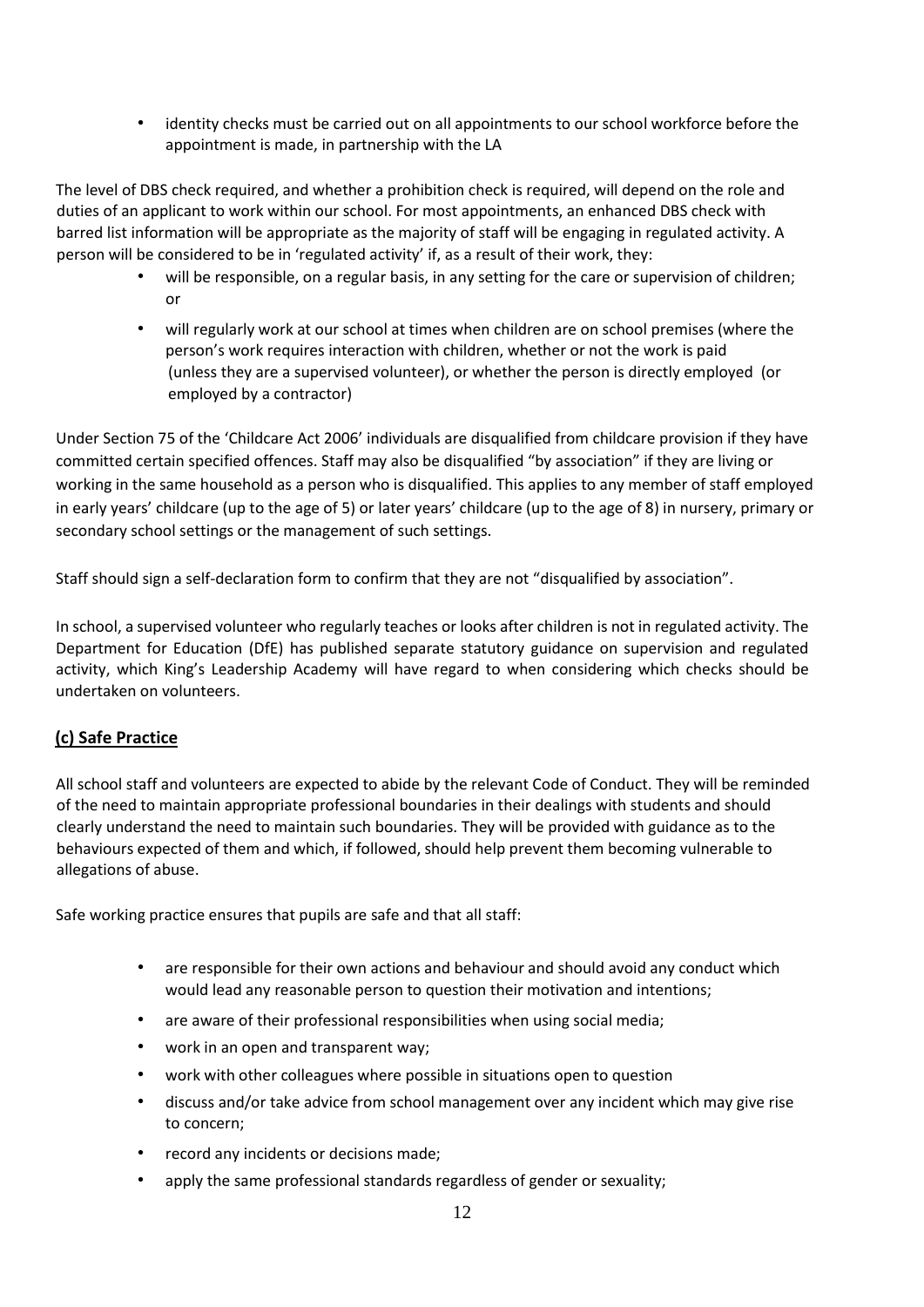- be aware of confidentiality policy
- are aware that breaches of the law and other professional guidelines could result in criminal or disciplinary action being taken against them.
- where remote learning may come into force (due to COVID-19), staff are aware of their responsibilities to ensure and provide a safe remote learning environment and continue to report any student concerns via the normal channels (Se[e Annex](https://www.kingswarrington.com/wp-content/uploads/2020/04/COVID-19-Safeguarding-ANNEX.pdf) [\)](https://www.kingswarrington.com/wp-content/uploads/2020/04/COVID-19-Safeguarding-ANNEX.pdf)

### **(c) Safeguarding Information for pupils**

All pupils in our school are aware of a number of staff who they can talk to. The school is committed to ensuring that pupils are aware of behaviour towards them that is not acceptable and how they can keep themselves safe. All pupils know that we have a Designated Person with responsibility for child protection and know who this is. We inform pupils of whom they might talk to, both in and out of school, their right to be listened to and be heard and what steps can be taken to protect them from harm.

The academy ensures that students are provided continuous opportunities which promote awareness and teaches pupils about safeguarding, including online safety and also how to get support and report concerns for themselves and others. We achieve this in many ways-

- Induction week
- Pastoral aspects- assemblies, assembly awareness
- Awareness days- Mental health awareness week, Anti-Bullying Week, E-safety Day
- Mentoring programme with Year Tutors.
- The academy ASPIRE ethos and Character education- including the education of the Prevent strategy
- Super Learning Activities Days- age-appropriative pastoral focus to support specific year groups
- Outside agency support- We are with you/ Antony Walker Foundation/ School Health Nurse/Police/targeted services
- Head of care and safeguarding- provides a safe place for students to report concerns, express concerns and ask for help.
- Relationships, Sex and Health Education

At King's Leadership Academy, we ensure that through our school vision, values, rules, diverse curriculum and teaching we promote tolerance and respect for all cultures, faiths and lifestyles. The Trust also ensures that this ethos is reflected and implemented effectively in school policy and there are effective risk assessments in place to safeguard and promote students' welfare.

We have a duty to prepare our children for life in Britain and to keep them safe. This includes covering relevant issues for schools through Relationships and Sex Education and Health Education, which will be compulsory from September 2020 [\(please find the academy policy here\).](https://www.kingswarrington.com/wp-content/uploads/2020/07/RSHE-Policy-2020-1.pdf) This policy covers our academy's approach to delivering RSHE 2020, which we believe is important for our students and our academy. We aim to give our students the information they need to help them develop healthy and nurturing relationships.

Pupils who attend our school have the right to learn in a safe environment. We do not tolerate bullying of any kind and will challenge derogatory language and behaviour towards others.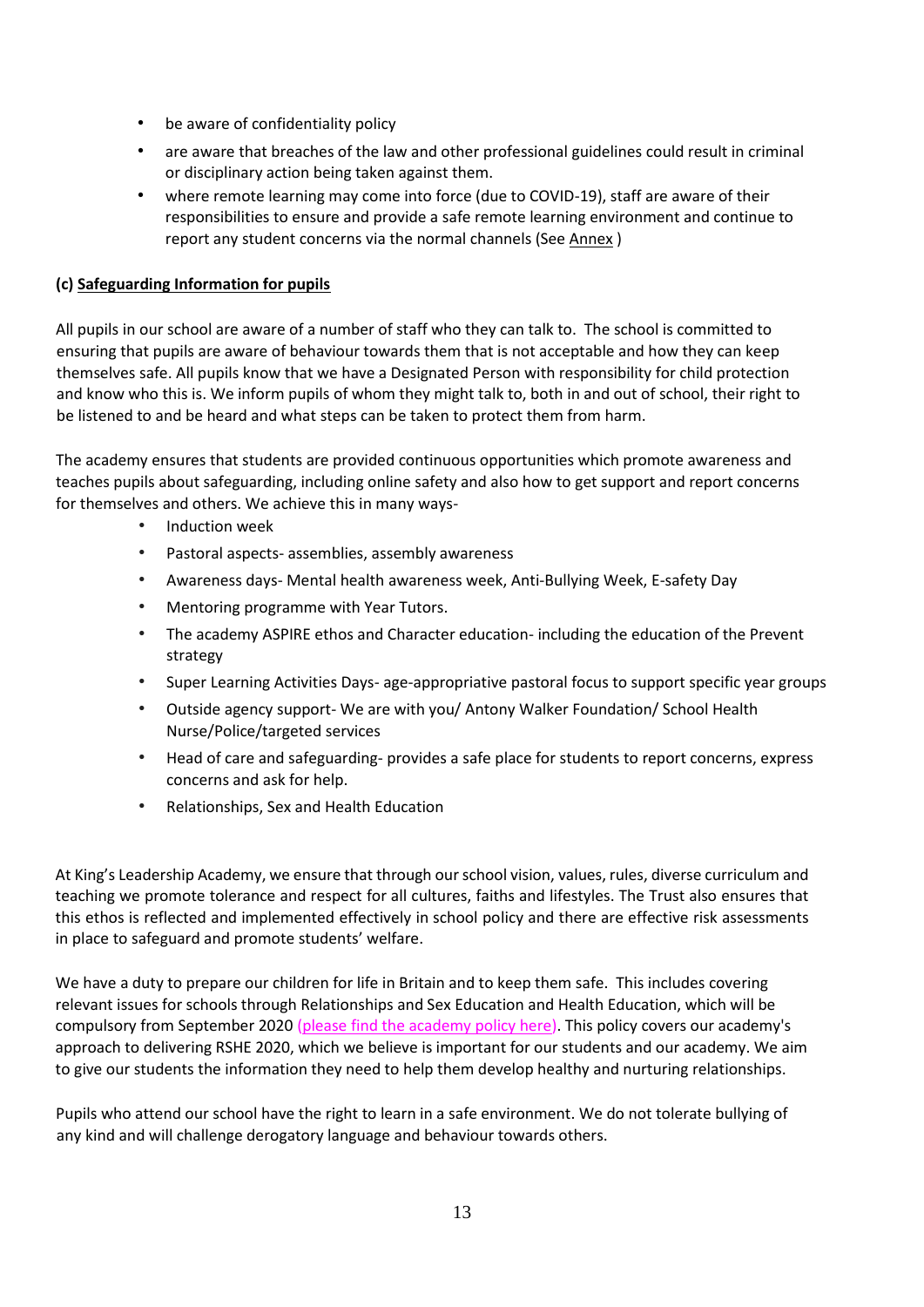## **(e)Partnership with Parents**

The academy shares a purpose with parents to educate and keep children safe from harm and to have their welfare promoted. We are committed to working with parents positively, openly and honestly. We ensure that all parents are treated with respect, dignity and courtesy. We respect parents' rights to privacy and confidentiality and will not share sensitive information unless we have permission, or it is necessary to do so in order to protect a child.

We will share with parents any concerns we may have about their child unless doing so may place a child at risk of harm (*[see 1. \(j\)](#page-8-0)*).

We encourage parents to discuss any concerns they may have with *staff in school.* We make parents aware of our policy via the school prospectus, our newsletters and website and parents are made aware that they can view this policy on request.

## **(f) Partnerships with others**

Our school recognises that it is essential to establish positive and effective working relationships with other agencies who are partners in the Liverpool School Improvement Safeguarding team. There is a joint responsibility for agencies to share information to ensure the safeguarding of all children.

The local partnership adapts to the Liverpool Threshold of Needs, which sets out the framework for how the academy works together using a shared understanding.

It provides for four levels that reflect different stages of need and intervention available to children and families. The two core principles are as follows;

- Safeguarding is everyone's responsibility: for services to be effective each professional and organisation should play their full part; and
- A child-centred approach: for services to be effective they should be based on a clear understanding of the needs and views of children

(Liverpool, [Safeguarding Partnership Arrangement Report, 2019\)](https://www.warrington.gov.uk/sites/default/files/2019-12/multiagency_safeguarding_arrangements_-_wsp_december_2019.pdf))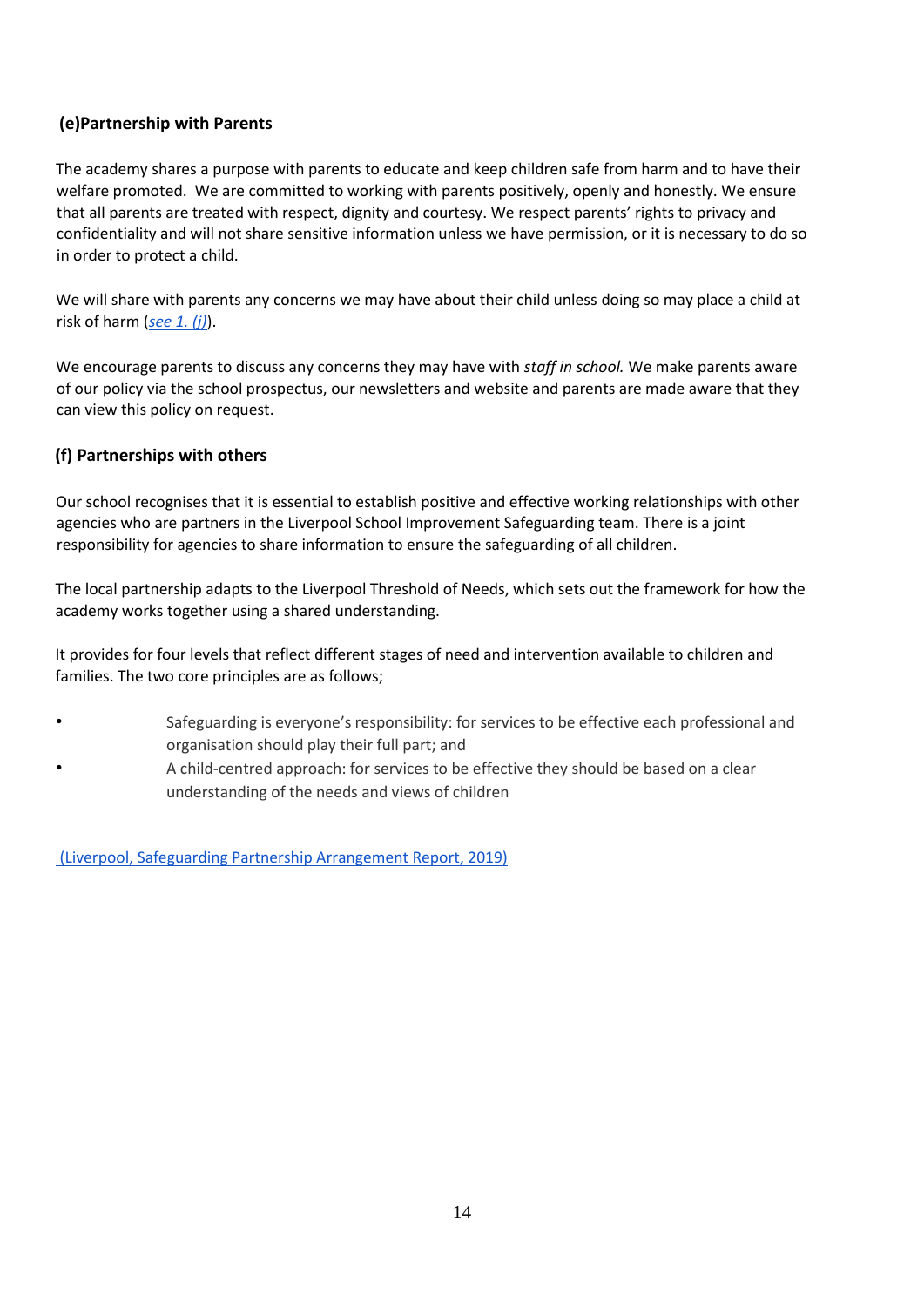## evel 2 **Early Help** additional needs

ents

#### Children whose needs cannot be met through universal services who require additional support. This includes children whose needs are currently unclear. Early help assessment is needed and a lead **Universal** professional to co-ordinate support.

These are children who make good overall progress through appropriate universal services. No additional, unmet needs or there is a single need identified which can be/has been met by a universal service.

## Level<sub>3</sub> **Early Help** complex needs

assessment

is needed.

Increasing level of complex and/or multiple unmet needs where co-ordinated support is required to prevent concerns escalating. A multi-agency team around the family will identify a lead professional and develop robust multi-agency early help plan to prevent escalation of concerns. Early help

**Safeguarding Acute/Specialist** 

These are children who have experienced significant harm, who are at risk of significant harm (Section 47) and includes children where there are significant welfare concerns (Section 17). A combined assessment and/or more immediate response

coordinated by a social worker, is required to determine the level of support/intervention.

## **(g) Operation Encompass**

In conjunction with Merseyside Police, King's Leadership Academy is involved in an initiative called **Operation Encompass.** The purpose of Operation Encompass is to safeguard and support children and young people who have been involved in, heard or witnessed a domestic abuse incident. Following such an incident, children will often arrive at school distressed, upset, worried and unprepared. Operation Encompass aims to ensure that appropriate school key staff (Safeguarding Team) within King's are made aware early enough to support children and young people in a way that means they feel safe and included.

At King's Leadership Academy Liverpool, our key staff are;

- Mrs Rebecca McCarthy DSL
- Liz Clarke Deputy DSL
- Mark O'Hagan Principal
- Hannah Battle Assistant Progress Leader Year 11
- Alec Ray Assistant Progress Leader Year 10
- Ann King Assistant Progress Leader Year 9
- Carl Rigby Assistant Progress Leader Year 8
- Terry Purcell Assistant Progress Leader Year 7

●

This is a valuable initiative that means we can continue to support and help our students and families within our school community when they need it the most. You can find more by visiting

[www.operationencompass.org](http://www.operationencompass.org/) [o](http://www.operationencompass.org/)r by contacting the DSL. The academy will always ensure that any information provided from Operation Encompass, will be dealt with in a confidential and sensitive approach. We will always;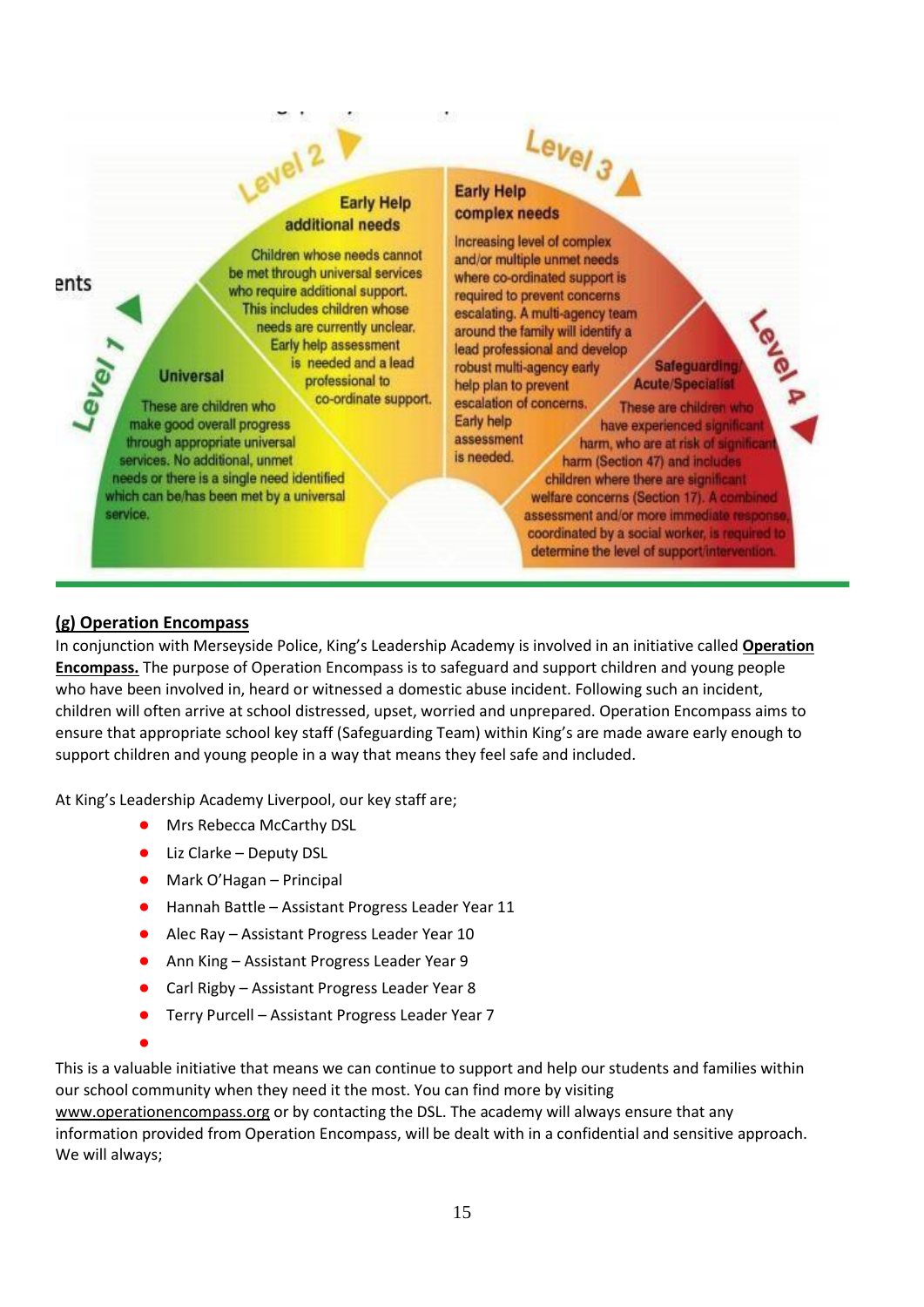- Confirm the details provided with the Liverpool Safeguarding Team.
- Speak to the child if they had been directly involved or witnessed the incident reported.
- Decision will be made to contact the parents/ carers by the DSL if it is appropriate to do so. This will be to offer support.
- In some cases, the information provided may trigger the DSL to make a referral to Liverpool Safeguarding/ Child services (MASH)

## **(h) School Training and Staff Induction**

The Academy's senior member(s) of staff with designated responsibility for child protection are all Pastoral Leads. They will undertake basic child protection training and training for Designated Staff, which will be refreshed at 2 yearly intervals.

The Principal and all other school staff, including non-teaching staff, undertake appropriate induction training to equip them to carry out their responsibilities for child protection effectively, which is kept up to date by annual refresher training.

All staff (including temporary staff and volunteers) are provided with the school's child protection procedure and informed of the academy's child protection arrangements on induction.

## **(i) Support, advice and guidance for staff**

Staff will be supported by the Senior Leadership Team, LA and professional associations. The designated Person for Safeguarding/Child Protection will be supported by the Chair of Governors. The Great School Trust partner schools hold a DSL termly forum to support the designated leads in each school.

### **(j) Related Policies**

Safeguarding covers more than the contribution made to child protection in relation to individual children. It is not just about protecting children from deliberate harm. It relates to aspects of school life including:

- Related safeguarding portfolio policies & government guidance
- [Complaints procedure](https://www.kingswarrington.com/policies/complaints-policies/)
- Anti-bullying
- [Whistleblowing Advice Line NSPCC](https://www.nspcc.org.uk/keeping-children-safe/reporting-abuse/dedicated-helplines/whistleblowing-advice-line/)
- [SEND](https://www.kingswarrington.com/wp-content/uploads/2018/10/Special-Educational-Needs-Policy-Update.pdf)
- Behaviour & Praise
- Attendance Policy
- [E safety](https://www.kingswarrington.com/wp-content/uploads/2017/02/Responsible-use-of-the-Internet-E-Safety-Policy-1.pdf)
- [Prevent](https://www.kingswarrington.com/prevent-policy-oct18-1/)
- [All policies can be found via this link](https://www.kingswarrington.com/policies/)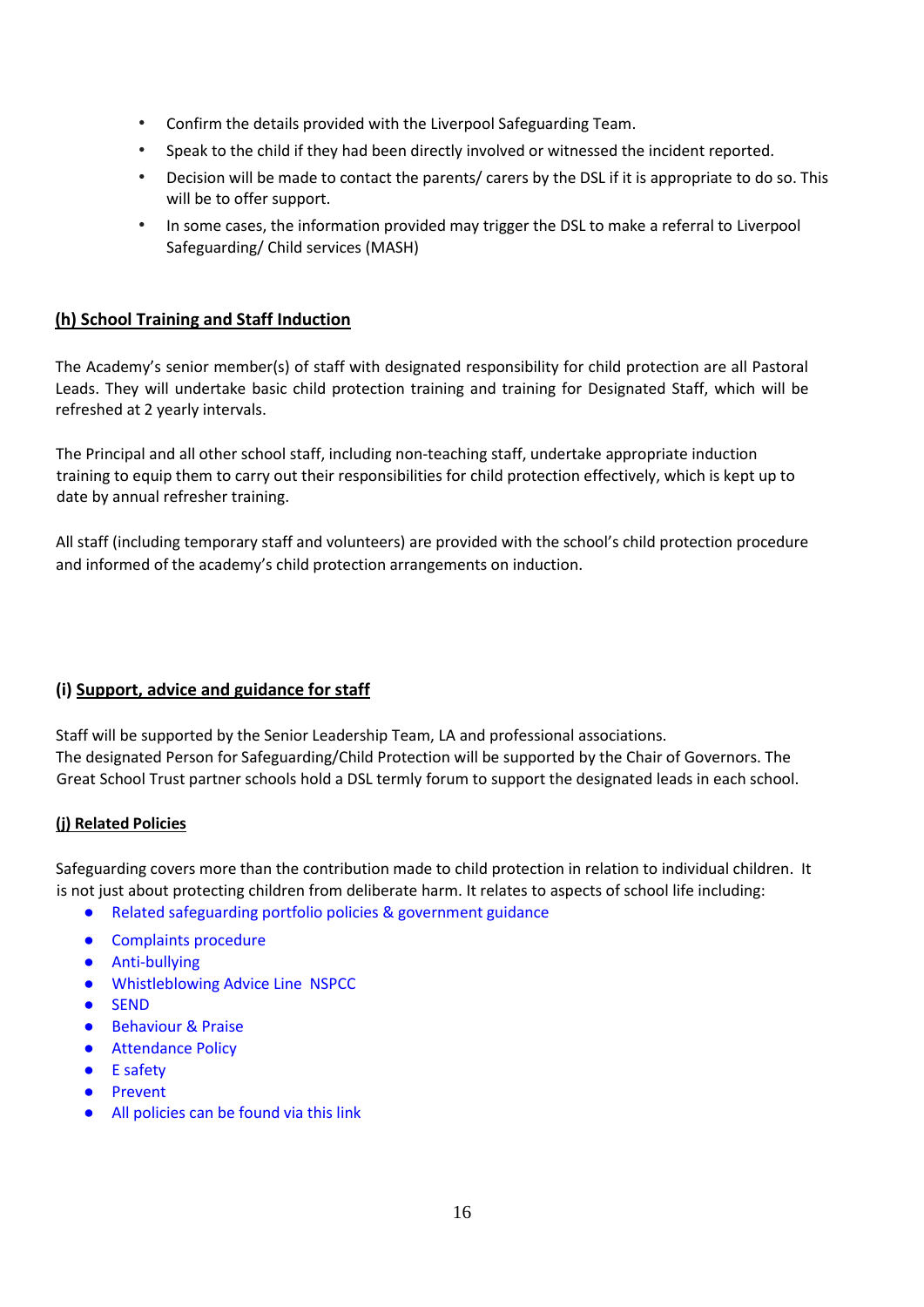## **(k) Confidentiality and sharing of information**

The academy has regard to HM 'Information Sharing guidance 2018' to ensure that relevant staff have due regard to the relevant data protection principles, which allow them to share (and withhold) personal information, as provided for in the Data Protection Act 2019 and GDPR.

The school will have regard to the above guidance and is aware:

- When information must be shared with Police and Social Care where the child/young person is / may be at risk of significant harm
- When the pupil's and/or parent's confidentiality must not be breached
- That information is shared on a need to know basis

The Data Protection Act 2018 and GDPR do not prevent the sharing of information for the purpose of keeping children safe. Fears about sharing information must not be allowed to stand in the way of the need to safeguard and promote the welfare and protect the safety of children (KCSIE 2021).

## **(l) Pupil Information**

The Academy will endeavour to keep up to date and accurate information. In order to keep children safe and provide appropriate care for them the school requires accurate and up to date information regarding:

- names and contact details of persons with whom the child normally lives
- names and contact details of all persons with parental responsibility (if different from above)
- emergency contact details (if different from above)
- details of any persons authorised to collect the child from school (if different from above)
- any relevant court orders in place including those which affect any person's access to the child (e.g. Residence Order, Contact Order, Care Order, Injunctions etc.)
- if the child is or has been on a Child Protection Plan or subject to a Care Plan
- other agency contacts details, e.g. social workers, mental health professionals
- • name and contact detail of G.P.
- any other factors which may impact on the safety and welfare of the child

#### **(m) Roles and Responsibilities**

Our Governing Body will ensure that our school will comply with their safeguarding duties under legislation. With regard to 'Keeping Children Safe in Education 2021' guidance they will ensure that the policies, procedures and training at King's Leadership Academy are effective and comply with the law at all times. They must ensure that the policies, procedures and training in their schools and colleges are effective and comply with the law at all times.

### **(i) Governing Body**

#### **The responsibilities placed on governing bodies and proprietors include:**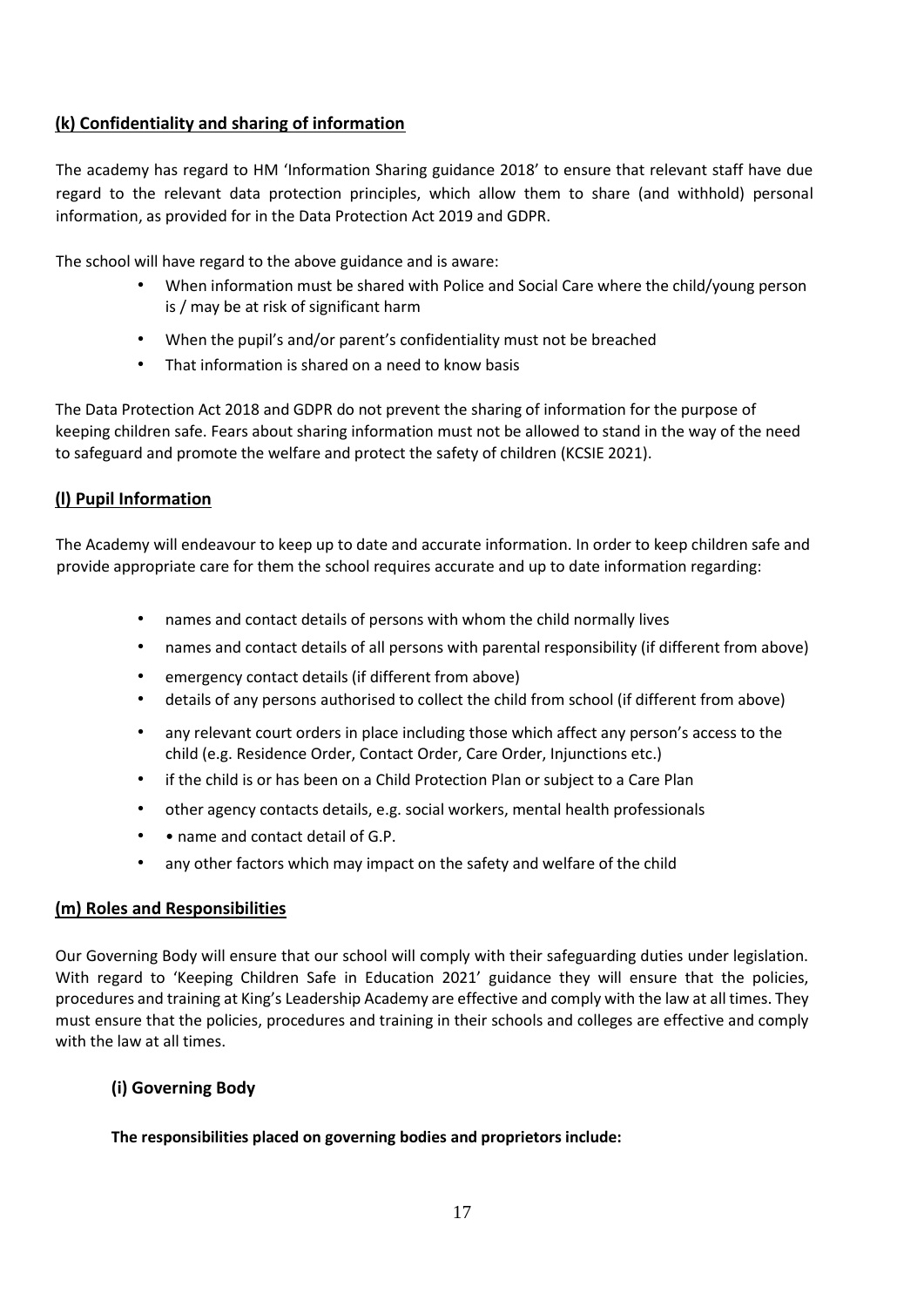- Their contribution to inter-agency working, which includes providing a coordinated offer of early help when additional needs of children are identified
- Ensuring that an effective child protection policy is in place, together with a staff behaviour policy and appointing a Designated Person who should undergo child protection training every two years
- Prioritising the welfare of children and young people and creating a culture where staff are confident to challenge senior leaders over any safeguarding concerns
- Making sure that children are taught about how to keep themselves safe

## **Governing bodies and proprietors should prevent people who pose a risk of harm from working with children by:**

- Adhering to statutory responsibilities to check staff who work with children
- Taking proportionate decisions on whether to ask for checks beyond that which is required
- Ensuring that volunteers are appropriately supervised
- Making sure that at least one person on any appointment panel has undertaken safer recruitment training
- Ensuring there are procedures in place to handle allegations against members of staff and volunteers
- Making sure that there are procedures in place to handle allegations against other children
- Putting in place appropriate safeguarding responses to children who go missing from education settings, particularly on repeat occasions

Governing bodies and proprietors must ensure that allegations against members of staff and volunteers are referred to the Local Authority Designated Officer (LADO). There must be procedures in place to make a referral to the Disclosure and Barring Service if a person in regulated activity has been dismissed or removed due to safeguarding concerns or would have been had they not resigned. This is a legal duty and failure to refer when the criteria are met is a criminal offence. For example, it is a criminal offence for an employer to take on an individual in a DBS regulated activity (such as schools or childcare) who has been barred from such an activity; or to fail to make a referral to DBS in the circumstances described above.

Governing bodies must appoint a designated teacher to promote the educational achievement of children who are looked after and ensure that this person has appropriate training. Governing bodies and proprietors should ensure that staff have the skills, knowledge and understanding necessary to keep looked after children safe.

- That our school contributes to inter-agency working in line with statutory guidance *Working Together to Safeguard Children 2018*. This includes providing a co-ordinated offer of early help when additional needs of children are identified and contributing to inter-agency plans to provide additional support to children subject to child protection plans. All schools and colleges should allow access for children's social care from the host local authority and, where appropriate, from a placing local authority, for that authority to conduct, or to consider whether to conduct, a section 17 or a section 47 assessment.
- That the school's safeguarding arrangements take into account the procedures and practice of Liverpool local authority as part of the inter-agency safeguarding procedures set up by the Liverpool Safeguarding Children Board.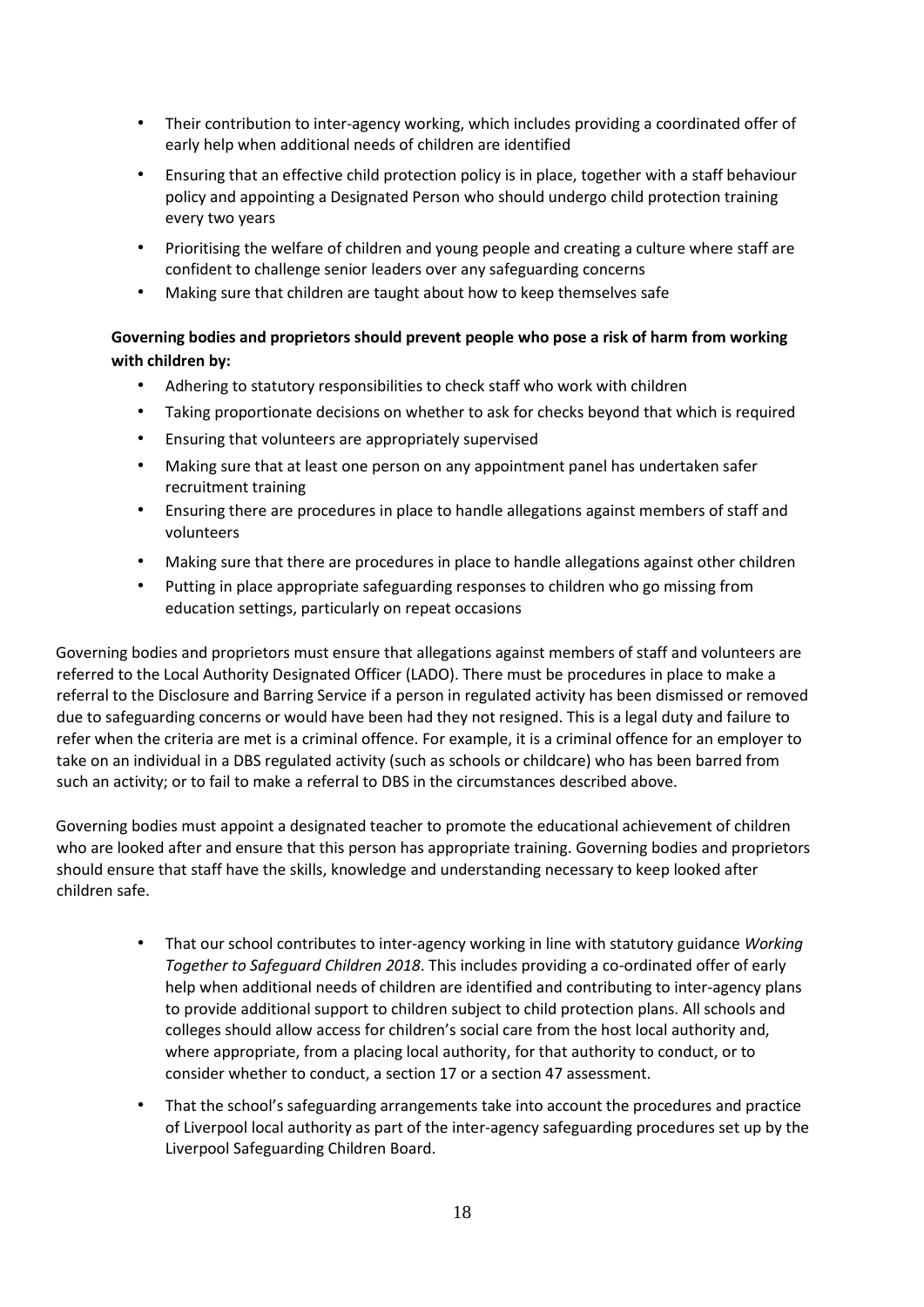- A Chair of Governors will liaise with the local authority and/or partner agencies on issues of child protection and in the event of allegations of abuse made against the Principal.
- There is an effective child protection policy in place together with a staff behaviour policy (code of conduct). Both should be provided to all staff, including temporary staff and volunteers on induction. The child protection policy should describe procedures which are in accordance with government guidance and refer to locally agreed interagency procedures put in place by the Local Children Safeguarding Board (LSCB), be updated annually, and be available publicly via the school website.

## **(ii) Principal**

- The Principal will ensure that the policies and procedures adopted by the Governing Body, particularly concerning referrals of cases of suspected abuse and neglect, are followed by all staff.
- Appoint members of staff of the school's leadership team to the role of designated safeguarding lead. This should be explicit in the role-holder's job description. This person should have the appropriate authority and be given the time, funding, training, resources and support to provide advice and support to other staff on child welfare and child protection matters, to take part in strategy discussions and interagency meetings – and/or to support other staff to do so – and to contribute to the assessment of children.
- Will consider how children may be taught about safeguarding, including online, through teaching and learning opportunities, as part of providing a broad and balanced curriculum. This may include covering relevant issues through King's ASPIRE curriculum, which covers personal, social health and economic education (PSHE), and/or – for maintained schools and colleges – through Relationship, Sex and Health Education 2020 (RSHE 2020).
- The school has a child protection policy and procedures in place that are in accordance with local authority guidance and locally agreed inter-agency partnership procedures, and the policy is made available to parents on request. (Local partnership guidance can be found here: https://liverpoolscp.org.uk/scp The school operates safe recruitment procedures and makes sure that all appropriate checks are carried out on staff and volunteers who work with children; and that any panel involved in the recruitment of staff has at least one member who has undertaken Safer Recruitment Training.

### **(iii) Our Designated staff will ensure that:**

- The policies and procedures adopted by the Governing Body are fully implemented, and followed by all staff.
- They will liaise with the local authority and work with other agencies in line with 'Working Together to Safeguard Children 2018'.
- Sufficient resources and time are allocated to enable the designated person and other staff to discharge their responsibilities including taking part in strategy discussions and other inter-agency meetings and contributing to the assessments of children.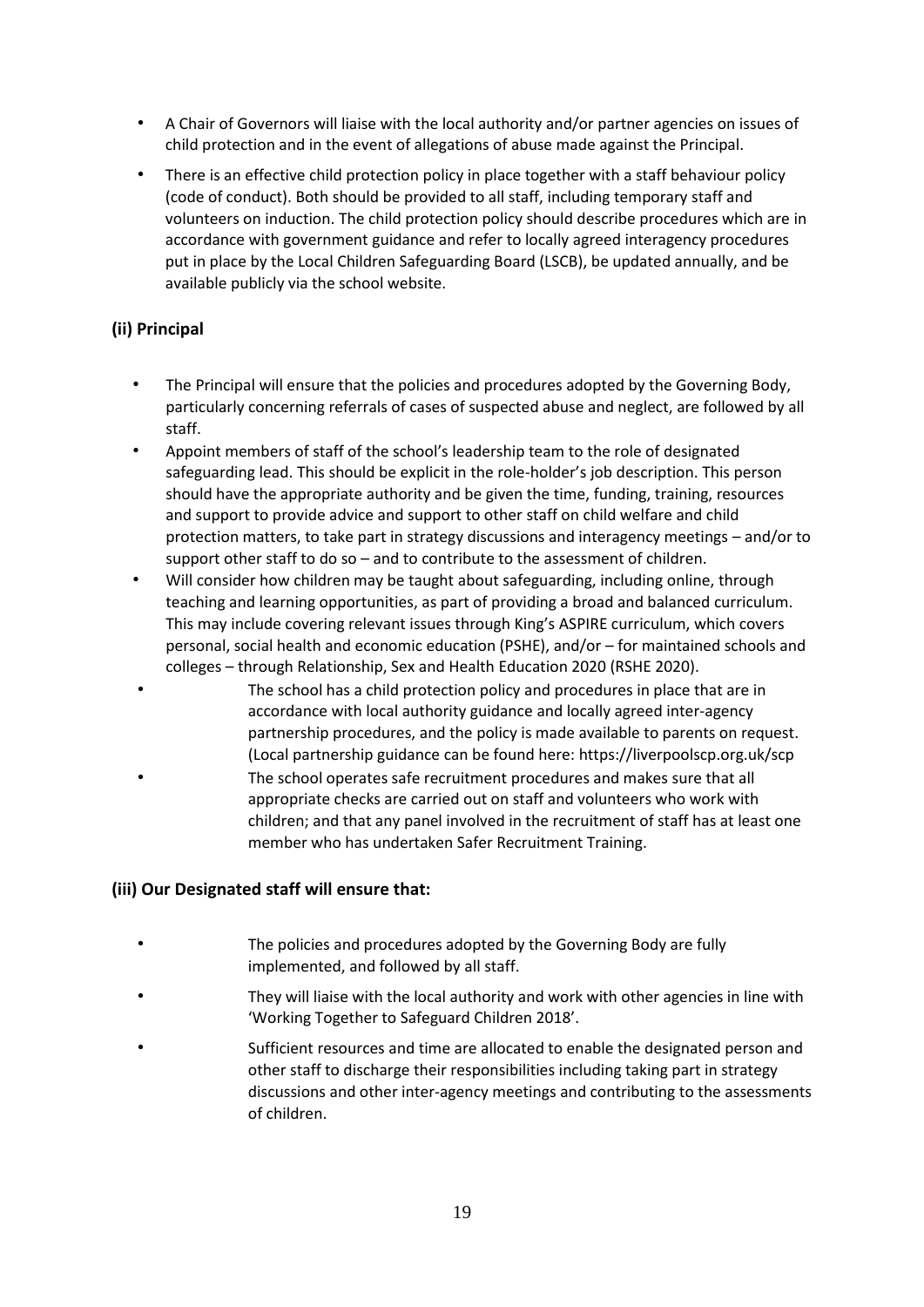• All staff and volunteers feel able to raise concerns about poor or unsafe practice in regard to children, and such concerns are addressed sensitively and effectively in a timely manner in accordance with agreed whistle blowing policies. • If, at any point, there is a risk of immediate serious harm to a child, a referral should be made to Social Care immediately. Anybody can make a referral.

### **(iv) Designated Person**

The broad areas of responsibility for the Designated Person are:

- Refer all cases of suspected abuse to the local authority Children's Social Care and:
- The designated officer(s) for child protection concerns (all cases which concern a staff member).
- Disclosure and Barring Service (cases where a person is dismissed or left due to risk/harm to a child); and/or
- Police (cases where a crime may have been committed).
- Liaise with the Principal to inform him or her of issues especially ongoing enquiries under 'section 47 of the Children Act 1989' and police investigations.
- Act as a source of support, advice and expertise to staff on matters of safety and safeguarding and when deciding whether to make a referral by liaising with relevant agencies.
- The Designated Person should receive appropriate training carried out every two years in order to:
- Understand the assessment process for providing early help and intervention, for example through locally agreed common and shared assessment processes such as early help assessments.
- Have a working knowledge of how local authorities conduct a child protection case conference and a child protection review conference and be able to attend and contribute to these effectively when required to do so.
- Ensure each member of staff has access to and understands the school's or college's child protection policy and procedures, especially new and part time staff.
- Be alert to the specific needs of children in need, those with special educational needs and young careers.
- Be able to keep detailed, accurate, secure written records of concerns and referrals  $\Box$ Obtain access to resources and attend any relevant or refresher training courses.
- Encourage a culture of listening to children and taking account of their wishes and feelings, among all staff, in any measures the school or college may put in place to protect them.

#### **Raising Awareness**

• The Designated Person should ensure the school policies are known and used appropriately: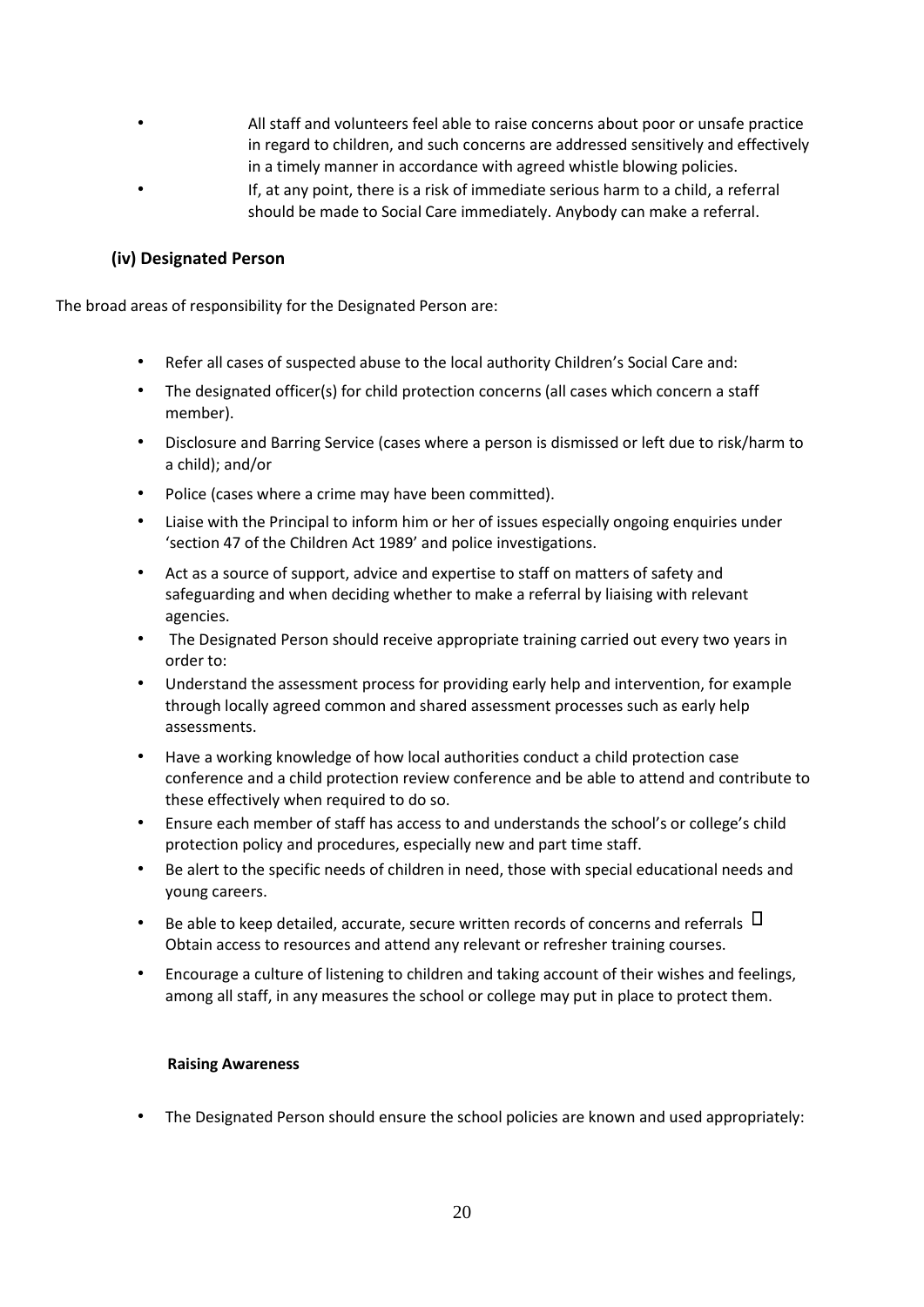- Ensure the school safeguarding & Child protection policy is reviewed annually and the procedures and implementation are updated and reviewed regularly, and work with governing bodies or proprietors regarding this
- Ensure the Safeguarding & child protection policy is available publicly and parents are aware of the fact that referrals about suspected abuse or neglect may be made and the role of the school in managing concerns
- Link with the local LSCB and safeguarding partnership services to make sure staff are aware of training opportunities and the latest local policies on safeguarding
- Where children leave the school or college ensure their child protection file is copied for any new school or college as soon as possible but transferred separately from the main pupil file
- Raising student awareness towards their health and safety. This includes educating student via the New Relationship, Sex and Health Education Statuary agenda for September 2020. (RSHE, 2020); Designated Super learning days addressed to specific year groups which aim to bring awareness and educate, using outside agencies where possible, such as school health team (Nurse), youth workers, NCS team, and other relevant agencies that support the development of our students.

## **(v) All staff and volunteers**

All staff and volunteers will:

- Fully comply with the school's policies and procedures
- Attend appropriate training
- Inform the designated person of any concerns

## **(n) 3.11 Lettings or use of school premises**

The Trust has procedures and processes in place to seek assurance that any other body using school premises has appropriate safeguarding and child protection policies and procedures in place (and will inspect these as needed) and to ensure that there are arrangements in place to liaise directly with the school on these matters where appropriate

## **(0) COVID-19 – School closure arrangements**

### (i) Context

From 20th March 2020 the government closed schools, requiring parents to keep their children at home wherever possible to reduce the spread of COVID-19. When required, King's Leadership Academy will partially close, except for the children who absolutely must attend. Schools and childcare providers were asked to provide care for a limited number of children – including those who are vulnerable and children whose parents are critical to the COVID-19 response and cannot be safely cared for at home.

This addendum of the Safeguarding policy contains details of safeguarding arrangements in the following areas:

Vulnerable children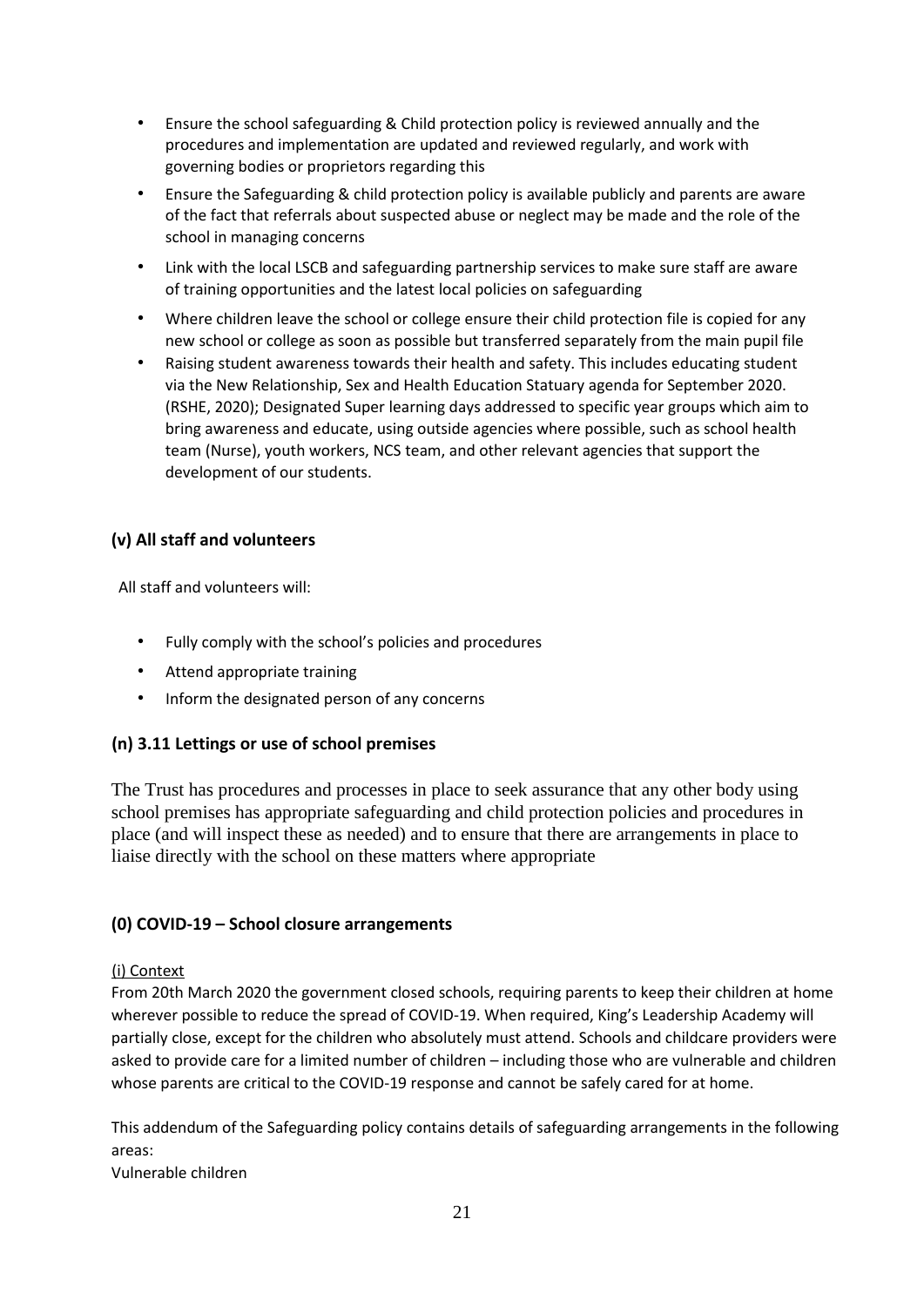Attendance monitoring Designated Safeguarding Lead Reporting a concern Safeguarding Training and induction Safer recruitment/volunteers and movement of staff Online safety in schools and colleges Supporting children not in school Supporting children in school Peer on Peer Abuse Support from the Multi-Academy Trust

#### (ii) Key contacts

In the event of school closure or remote learning, the Safeguarding Team and contacts remain the same. The Academy will ensure that phone numbers and contact details are live, even during school closures

#### (iii) Vulnerable children

Vulnerable children include but are not limited to the following categories:

- Students with a social worker
- Students with an EHCP
- Students who are looked after by Local Authority Care

● Students with a Child Protection Plan A child may also be deemed to be vulnerable if they have been assessed as being in need or otherwise meet the definition in section 17 of the Children Act 1989.

King's Leadership Academy Pastoral/ SEND team will undertake detailed risk assessments of all students in these categories. They will liaise with all agencies and stakeholders to ensure that their needs are being met in the safest way possible. Many children, including those with EHC plans can safely remain at home whilst engaging with learning resources provided by the academy for use at home. King's Leadership Academy, senior leaders including DSL and Pastoral teams know who these students are and will continue to work with the various agencies to protect them. This includes working with and supporting children's social workers and the local authority virtual school head (VSH) for looked-after and previously lookedafter children. At King's Leadership Academy, lead staff include: DSL Stephanie Aldridge and DDSL Samantha Lawrence.

At-risk information has been reviewed extensively and parents/carers have been contacted to discuss this support further

#### (iv) Attendance monitoring

Education settings and Local authorities are not required to complete their usual day-to-day attendance processes to follow up on absence. King's Leadership Academy will continue to track vulnerable children and those of key workers. If students are attending the physical on-site provision, attendance will be tracked in the same way and staff will follow up with parents and carers if students do not attend. King's Leadership Academy, will ensure they report any attendance information required to the Local Authority and/or DfE, as required under Government guidance.

#### (v) Designated Safeguarding Lead

Whether on site, or working remotely, the DSL and dDSL are available to be contacted. They will assume responsibility for coordinating safeguarding on and off site. This includes updating and managing access to the reporting system and liaising with children's social workers, agencies, parents and other stakeholders.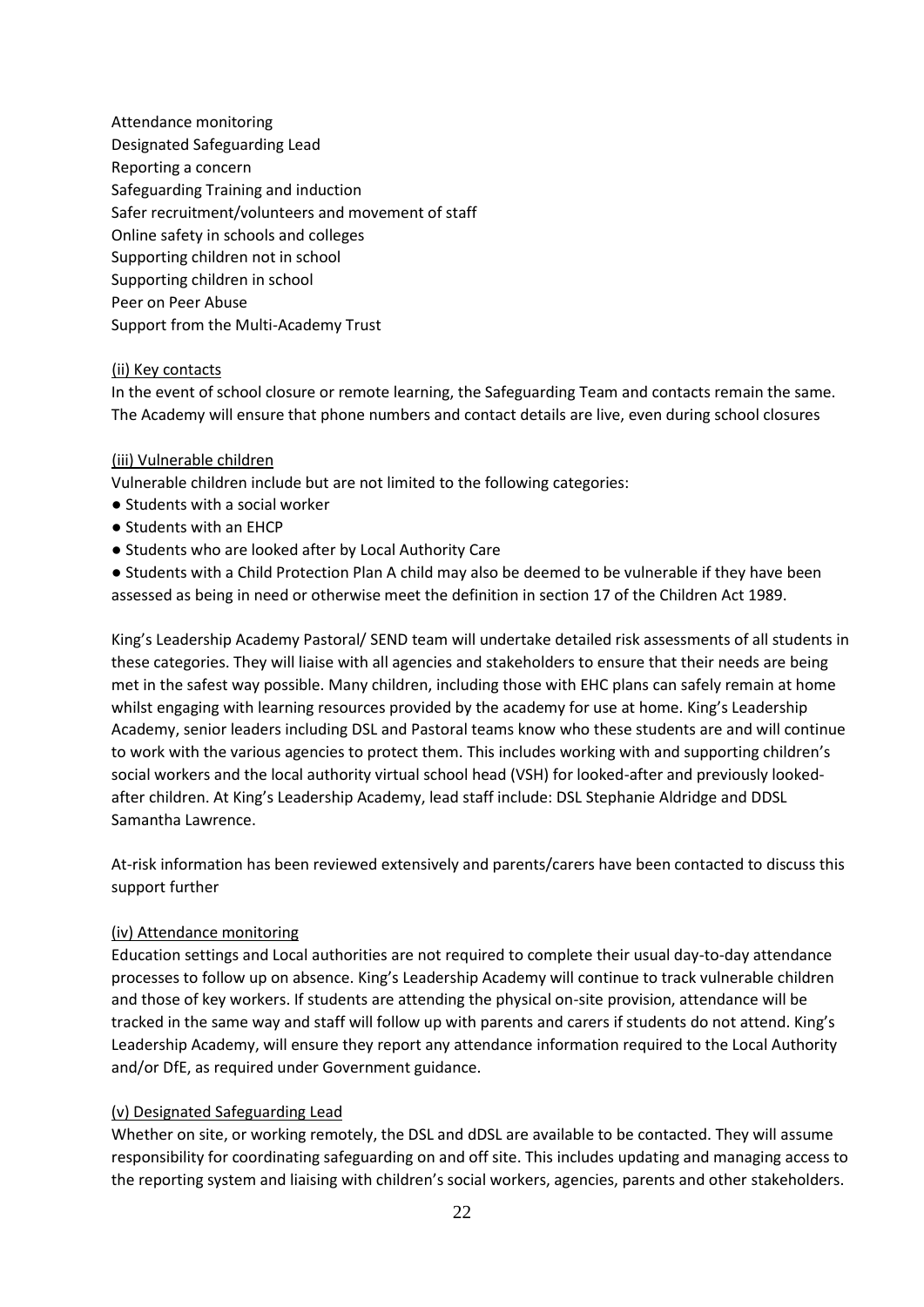All King's Leadership Academy staff have access to a trained DSL (or deputy) at all times, this includes pastoral support and safeguarding protocols. All Academy safeguarding services and checking continues, with necessary meetings and multi-agency contact occurring remotely using online or mobile technology.

#### (vi) Reporting a concern

Where staff have a concern about a child, they should continue to follow the process outlined in the school Safeguarding Policy, this includes logging a report through the appropriate channels. In the unlikely event that a member of staff cannot access their electronic systems from school or from home, they should contact the Designated Safeguarding Lead/ Deputy Designated Safeguarding Lead and Principal directly. This will ensure that the concern is received. Staff understand that students at risk, must be reported immediately to DSL/ dDSL or Principal. Where staff are concerned about an adult working with children in the school, they should report their concern to the Principal. If there is a requirement to make a notification to the Principal whilst away from school, this should be done verbally and then followed up with written reporting, as requested. As outlined in the main safeguarding policy, concerns around the Principal should be directed to the Great Schools Trust.

#### (vii) Safeguarding Training for Remote Learning

King's Leadership Academy and the DSL will ensure they are up to date with the most recent safeguarding training and guidance. All existing school staff have received safeguarding training and have read and understand part 1 of Keeping Children Safe in Education. The DSL will communicate with staff any new local arrangements, so they know what to do if they are concerned about a child. When new staff are recruited, or new volunteers enter the academy, they will continue to be provided with a safeguarding induction remotely, following the usual rigorous practice and expectations. King's will maintain robust systems for ensuring all students are safeguarded. If staff are deployed physically from another education or children's workforce setting, the academy will take into account the DfE supplementary guidance on safeguarding children during the COVID-19 pandemic.

### (viii) Safer recruitment/volunteers and movement of staff

It remains essential that people who are unsuitable are not allowed to enter the children's workforce or gain access to children. When recruiting new staff, the academy will continue to follow all relevant safer recruitment processes, including, as appropriate, relevant sections in part 3 of Keeping Children Safe in Education (2019) (KCSIE). In response to COVID-19, the Disclosure and Barring Service (DBS) has made changes to its guidance on standard and enhanced DBS ID checking to minimise the need for face-toface contact. Where King's are utilising external staff or recruiting new staff, we will continue to follow the checking and risk assessment process as set out in paragraphs 167 to 172 of KCSIE. Under no circumstances will a person who has not been checked be left unsupervised or allowed to work in any regulated activity. The academy will continue to follow the legal duty to refer to the DBS anyone who has harmed or poses a risk of harm to a child or vulnerable adult. Full details can be found on paragraph 163 of KCSIE. King's Leadership Academy will continue to consider and make referrals to the Teaching Regulation Agency (TRA) as per paragraph 166 of KCSIE and the TRA's 'Teacher misconduct advice' for making a referral. Whilst acknowledging the challenge of the current National emergency, we will ensure that all safeguarding procedures are in place and the academy is aware on any given day, which staff/volunteers will be in the school, and that appropriate checks have been carried out, especially for anyone engaging in regulated activity. As such, King's Leadership Academy will continue to keep the single central record (SCR) up to date as outlined in paragraphs 148 to 156 in KCSIE.

### (ix). Online safety at school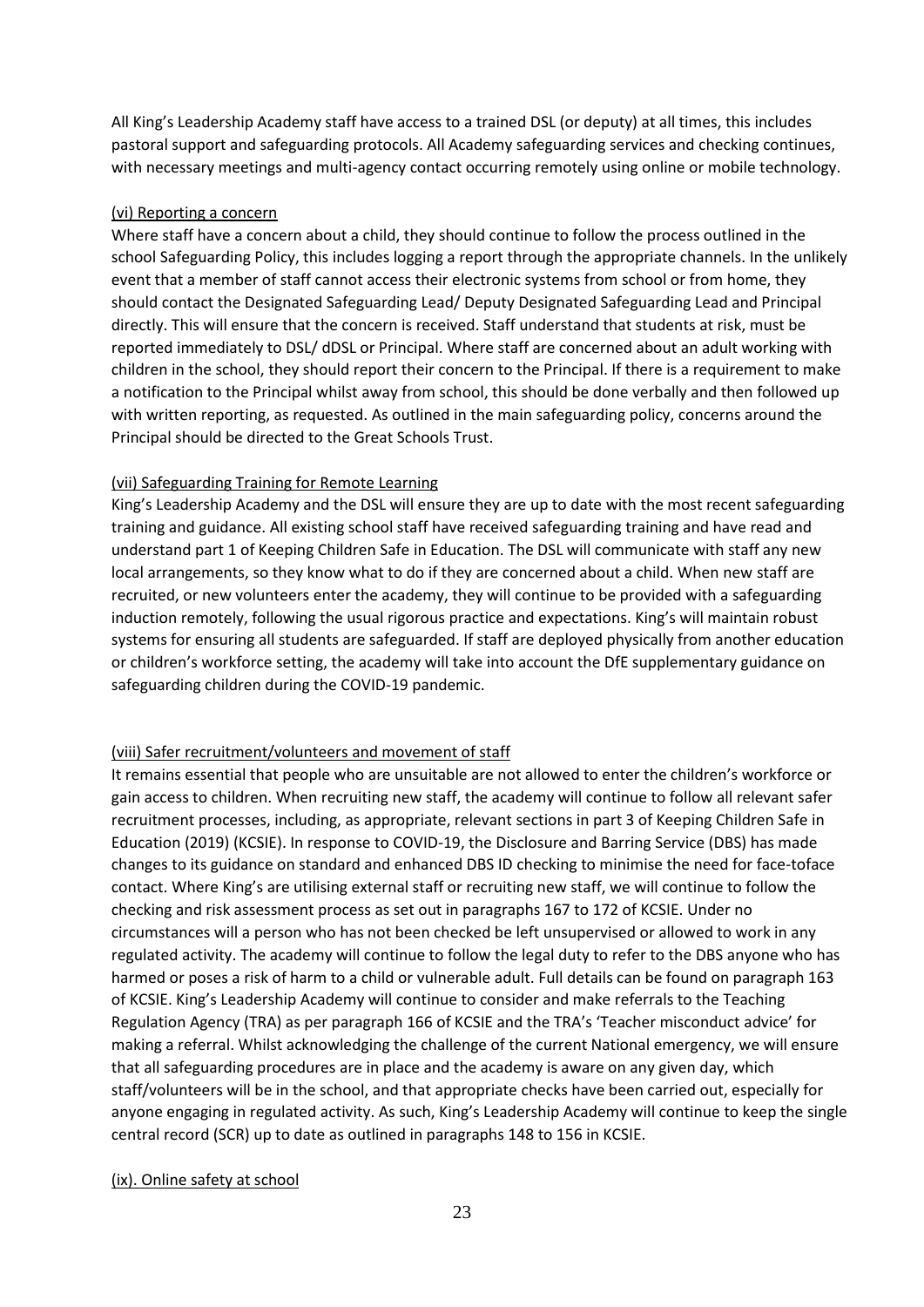King's will continue to provide a safe environment for all children educated through the academy. This includes the use of internet filtering systems and firewalls which provide comprehensive monitoring of student's behaviour online and the information they are accessing. Software used for digital learning such as google classroom or teleconferencing are tested rigorously before use, staff receive regular training to ensure that privacy and safety settings are enabled to protect students and themselves. If a student uses, accesses or attempts to view inappropriate or unsafe information, this is immediately flagged up and responded to by the Pastoral team. This includes (but is not limited to) content such as:

- Inappropriate images
- Inappropriate language
- Sexual content
- Radicalisation material
- Cyber bullying

It is important that all staff who interact with children, including through digital services, continue to look out for signs a child may be at risk. Any such concerns should be dealt with through the academy Safeguarding Policy and where appropriate referrals will still be made to children's social care or the police. Online teaching, where deployed, will follow the same principles as set out in the code of conduct. King's Leadership Academy will ensure any use of digital learning tools and systems are in line with privacy and data protection/GDPR requirements. King's Leadership Academy will continue to monitor and adapt systems and protocols on a regular basis to ensure ALL students are safe online and parents are empowered to safeguard their children during the period of home-learning.

#### (x) Supporting children not in school

King's Leadership Academy is committed to ensuring the safety and wellbeing of all its Children and Young people. Where the DSL/dDSL has identified a child that requires social care support, or who would normally receive pastoral-type support in school, robust communication plans are put in place for that child or young person. Details of these plans are recorded, documented and communicated to the relevant stakeholders. Communication plans can include phone contact and other individualised contact methods, depending on circumstances. This plan will be reviewed regularly and where concerns arise, the DSL will consider any referrals as appropriate. The academy recognises that some students will be vulnerable during this time of closure, all students who are known to be vulnerable will have a safety plan and parents/ families will be sent a Support Plan. Pastoral teams will check in on students and families daily, weekly or fortnightly based on need. The school will share important messages on its website and social media pages. King's recognises that school is a protective factor for children and young people, and the current circumstances can affect the mental health of pupils and their parents/carers. Teachers at King's Leadership Academy are aware of this in setting expectations for pupils' work when they are at home.

#### (xi) Supporting children in school during the pandemic

King's Leadership Academy is committed to ensuring the safety and wellbeing of all its students. The academy will continue to be a safe space for all children to attend and flourish. The Principal and leadership team will ensure that appropriate staff are on site and that the staff to pupil ratio numbers are appropriate, to maximise safety. The academy will refer to the Government guidance for education and childcare settings on how to implement social distancing and continue to follow the advice from Public Health England on handwashing and other measures to limit the risk of spread of COVID19. We will ensure that where we care for the children of critical workers and vulnerable children on site, provide appropriate support on a case by case basis. This will be bespoke to each child and recorded by the schools pastoral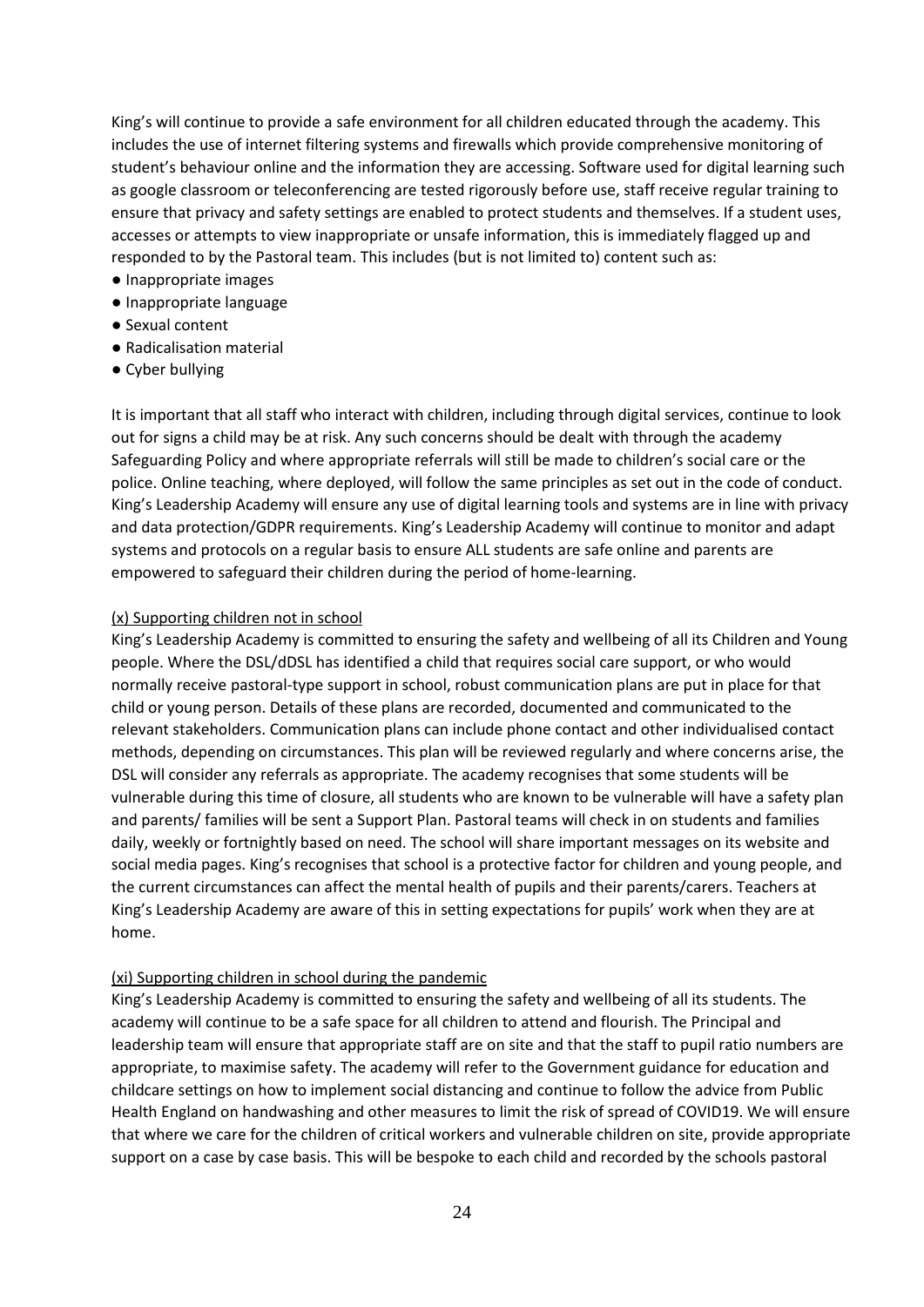services. Where the academy has concerns about the impact of staff absence – such as our Designated Safeguarding Lead or first aiders this will be responded to directly by the Leadership Team

#### (xii) Peer on Peer Abuse - remote setting

King's Leadership Academy recognises that during the national school's closure, a revised process is required for managing any report of such abuse and supporting victims. Where the school receives a report of peer on peer abuse, it will follow the principles as set out in part 5 of KCSIE and of those outlined within the Child Protection Policy. The academy will listen and work with the young person, parents/carers and any multi agency partner required to ensure the safety and security of that young person. Concerns and actions will be recorded and appropriate referrals made.

#### (xiii) Support from the Great Schools

Trust The GST Central Team will provide support and guidance as appropriate to enable the DSL to carry out their role effectively

## <span id="page-24-0"></span>**APPENDIX A - Explanation of Roles**

**Designated Local Area Designated Officer [LADO] for Safeguarding and Child Protection** - The senior officer within the Education Service who has overall responsibility for liaising with the Principal, governors, members of senior staff from the police and social services, senior managers from education and the DfE Teachers' Misconduct Team on all matters relating to allegations made against adults within the education service.

**Principal** - Responsible for creating a safe environment in the Academy and ensuring all staff are aware of the child protection procedures. The Principal must consult with the LA Lead Officer regarding any allegation of abuse made against a staff member and attend any meetings requested. The Principal is responsible for taking forward any action within the Academy which is required to protect children.

**Designated Safeguarding Lead (DSL) / Designated Senior Person (DSP) –** Responsible for ensuring that all Safeguarding issues raised in the School are effectively responded to, recorded and referred on to the appropriate agency. They are also responsible for arranging whole school Safeguarding training for all staff and volunteers who work with students in the School and that this training takes place at least every three years.

**Staff Member -** Any adult paid or volunteer [e.g. parents]; work experience placements who work in a school, service or educational establishment within the LA has responsibility for the protection of students and must report any allegations of abuse to the Principal.

**Nominated Governor [normally the Chief Executive]** - Responsible for liaising with the LA Lead Officer for Child Protection when an allegation is made against the Principal. The Chair will attend strategy meetings and take forward any action that is needed to protect students within the Academy.

**Police** - Have a duty and responsibility to investigate criminal offences committed against children. These allegations are dealt with through the unit in the force that is responsible for child protection. There should be a senior officer who has oversight of cases involving professionals and is responsible for ensuring that there is effective liaison with other agencies.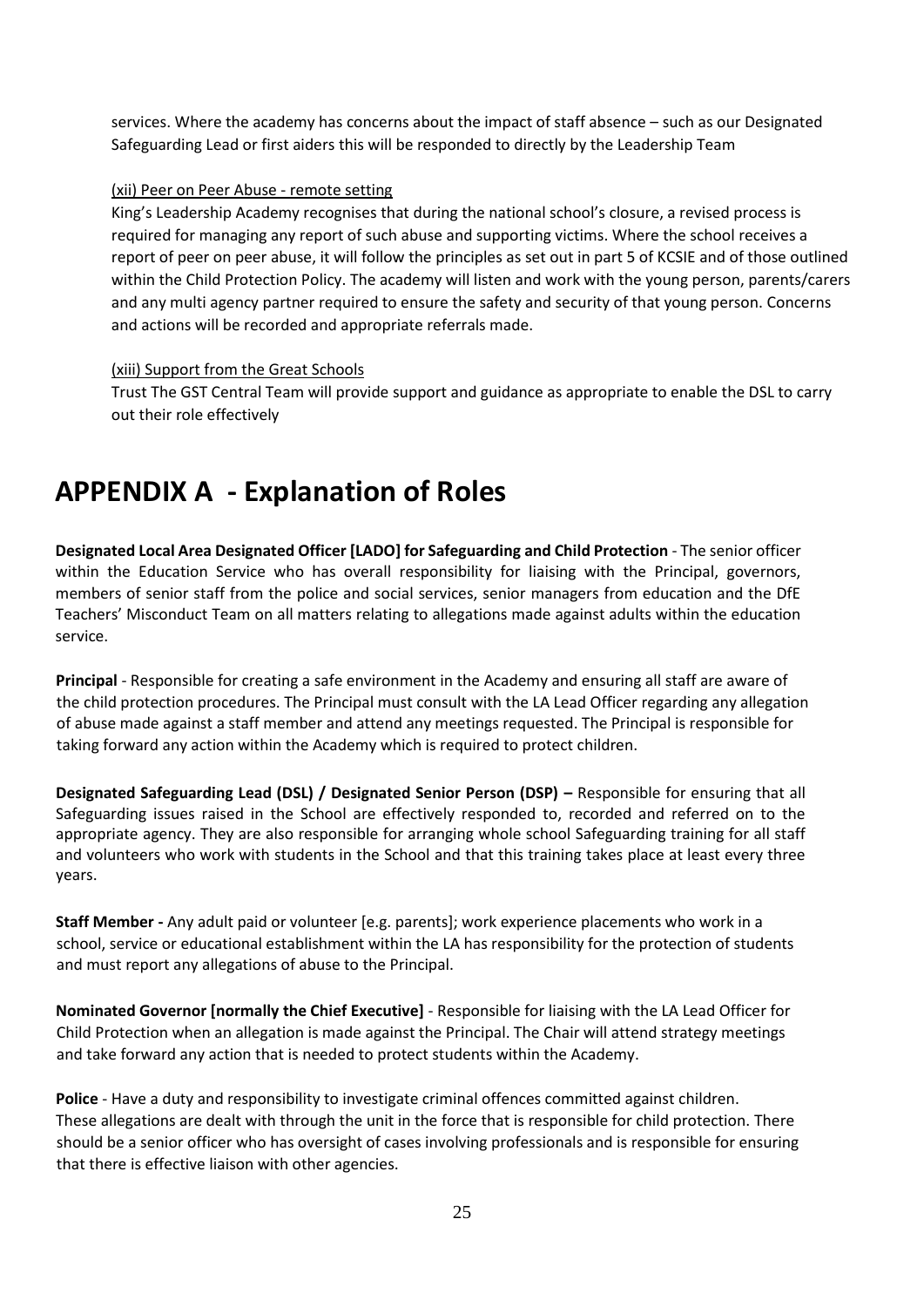**Children's Social Care Department** - Have specific legal duties in respect to children under the Children Act [1989]. They have a general duty to safeguard and promote the welfare of children in their area who are in need and to make enquiries if they have reason to suspect that a child in their area is suffering or likely to suffer significant harm. As in the police, there should be a senior officer who has oversight of cases involving professionals and is responsible for ensuring that there is effective liaison with other agencies.

## <span id="page-25-0"></span>**APPENDIX B** - **Suspect child at risk - Action to take**

### **KING'S LEADERSHIP ACADEMY**

Channels of communication should be quick and clear:



\*\*

Any member of staff who is unhappy with the joint decision made with the Designated Person can consult with the Principal or seek advice from key staff within the Local Authority.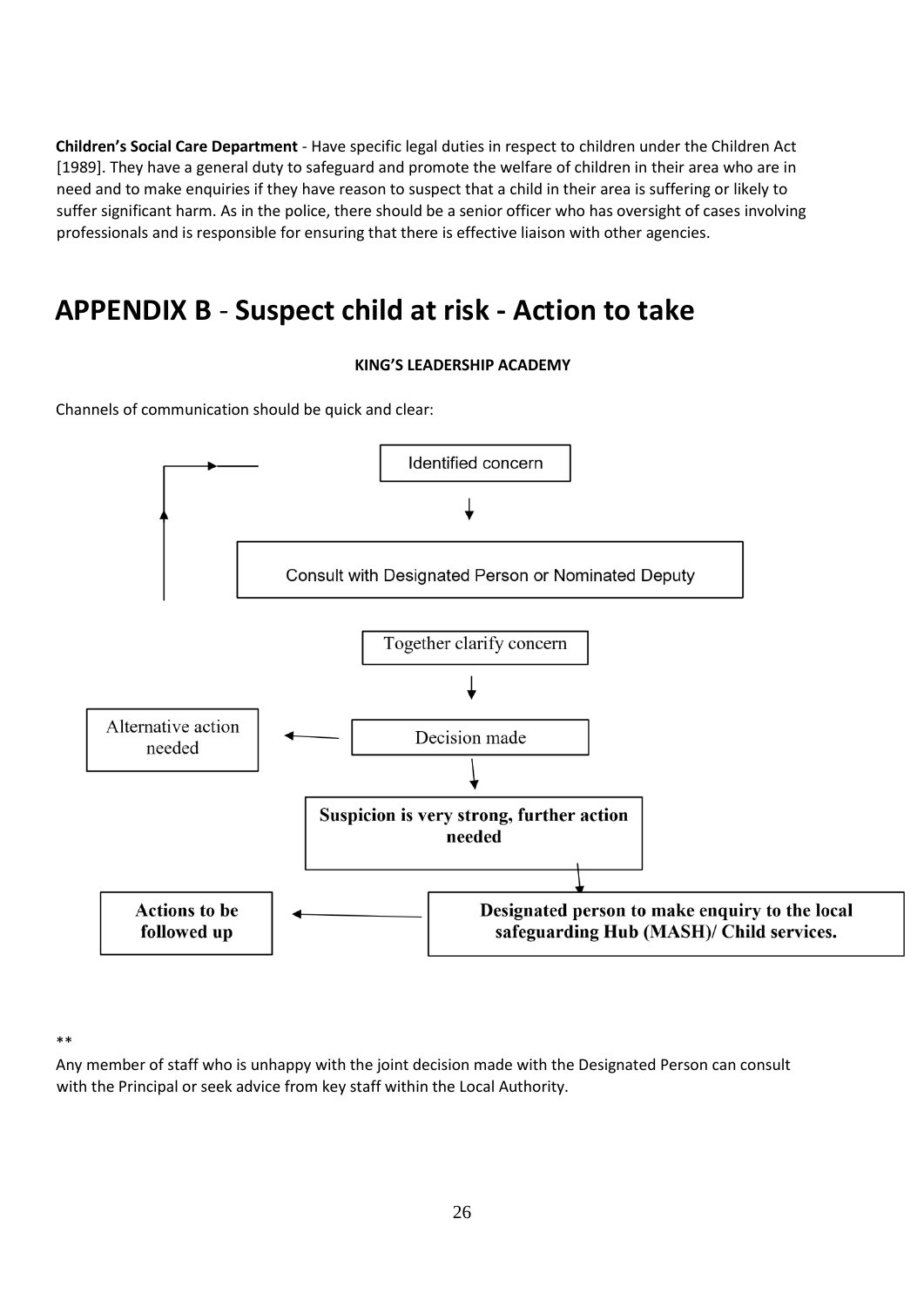## <span id="page-26-0"></span>**APPENDIX C** - **Useful Numbers**

- **Liverpool Careline – 0151 233 3700**
- **Richard Buckland – Education Officer Careline MASH: 07523930421**
- Local Authority Designated Officer (LADO) : Ray Said 0151 233 0853
- NSPCC Whistleblowing Helpline: 0800 028 0285
- Early Help advice- 0151 233 4447

## <span id="page-26-1"></span>**APPENDIX D: - Definition of abuse or other concerns that can cause harm to a child and responses to that concern.**

This Appendix gives further information on the areas listed in the policy and actions to take in regards to those areas specifically:

## **(a) Child Missing from Education**

All children, regardless of their circumstances, are entitled to a full time education which is suitable to their age, ability, aptitude and any special educational needs they may have. Local authorities have a duty to establish, as far as it is possible to do so, the identity of children of compulsory school age who are missing education in their area.

A child going missing from education is a potential indicator of abuse or neglect. School staff should follow the school's procedures for dealing with children that go missing from education, particularly on repeat occasions, to help identify the risk of abuse and neglect, including sexual exploitation, and to help prevent the risks of their going missing in future.

Schools should put in place appropriate safeguarding policies, procedures and responses for children who go missing from education, particularly on repeat occasions. It is essential that all staff are alert to signs to look out for and the individual triggers to be aware of when considering the risks of potential safeguarding concerns such as travelling to conflict zones, FGM and forced marriage.

The law requires all schools to have an admission register and, with the exception of schools where all pupils are boarders, an attendance register. All pupils must be placed on both registers.

### **Actions**

All schools must inform their local authority of any pupil who is going to be deleted from the admission register where they:

> • Have been taken out of school by their parents and are being educated outside the school system e.g. home education;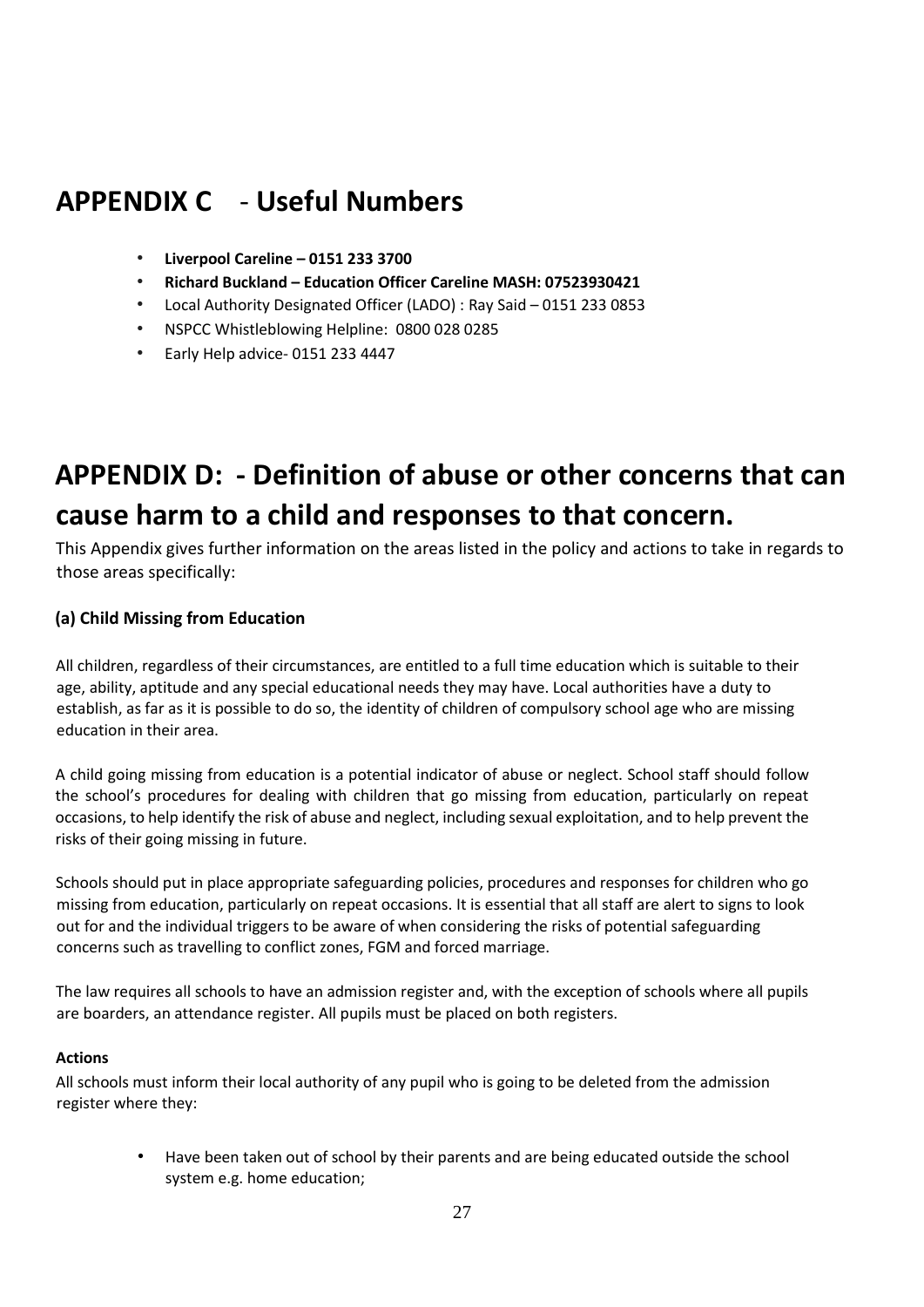- Have ceased to attend school and no longer live within reasonable distance of the school at which they are registered;
- Have been certified by the school medical officer as unlikely to be in a fit state of health to attend school before ceasing to be of compulsory school age, and neither he/she nor his/her parent has indicated the intention to continue to attend the school after ceasing to be of compulsory school age;
- Are in custody for a period of more than four months due to a final court order and the proprietor does not reasonably believe they will be returning to the school at the end of that period; or,
- Have been permanently excluded.

The local authority must be notified when a school is to delete a pupil from its register under the above circumstances. This should be done as soon as the grounds for deletion are met, but no later than deleting the pupil's name from the register. It is essential that schools comply with this duty, so that local authorities can, as part of their duty, identify

Regulation 4 of the Education (Pupil Registration) (England) Regulations 2006 9 Regulation 12(3) of the Education (Pupil Registration) (England) Regulations 2006 children of compulsory school age who are missing education, follow up with any child who might be in danger of not receiving an education and who might be at risk of abuse or neglect.

All schools must inform the local authority of any pupil who fails to attend school regularly, or has been absent without the school's permission for a continuous period of 10 school days or more, at such intervals as are agreed between the school and the local authority (or in default of such agreement, at intervals determined by the Secretary of State).

Our local Child Missing in education officer details are: Joanna McKenna – Pupil Tracking Officer Email: CME@liverpool.gov.uk Tel 07739 236 212 John Sorensen – Caseworker Tel: 07989 251 769

For further information and guidance on CME, please refer to the links below: <https://www.gov.uk/government/publications/children-missing-education> [www.education.gov.uk](http://www.education.gov.uk/) 

## **(b) Child Sexual Exploitation (CSE) and Child Criminal Exploitation (CCE)**

Both CSE and CCE are forms of abuse and both occur where an individual or group takes advantage of an imbalance in power to coerce, manipulate or deceive a child into sexual or criminal activity. Whilst age may be the most obvious, this power imbalance can also be due to a range of other factors including gender, sexual identity, cognitive ability, physical strength, status, and access to economic or other resources. In some cases, the abuse will be in exchange for something the victim needs or wants and/ or will be to the financial benefit or other advantage (such as increased status) of the perpetrator or facilitator. The abuse can be perpetrated by individuals or groups, males or females, and children or adults. The abuse can be a one-off occurrence or a series of incidents over time, and range from opportunistic to complex organised abuse. It can involve force and / or enticementbase methods of compliance and may, or may not, be accompanied by violence or threats of violence. Victims can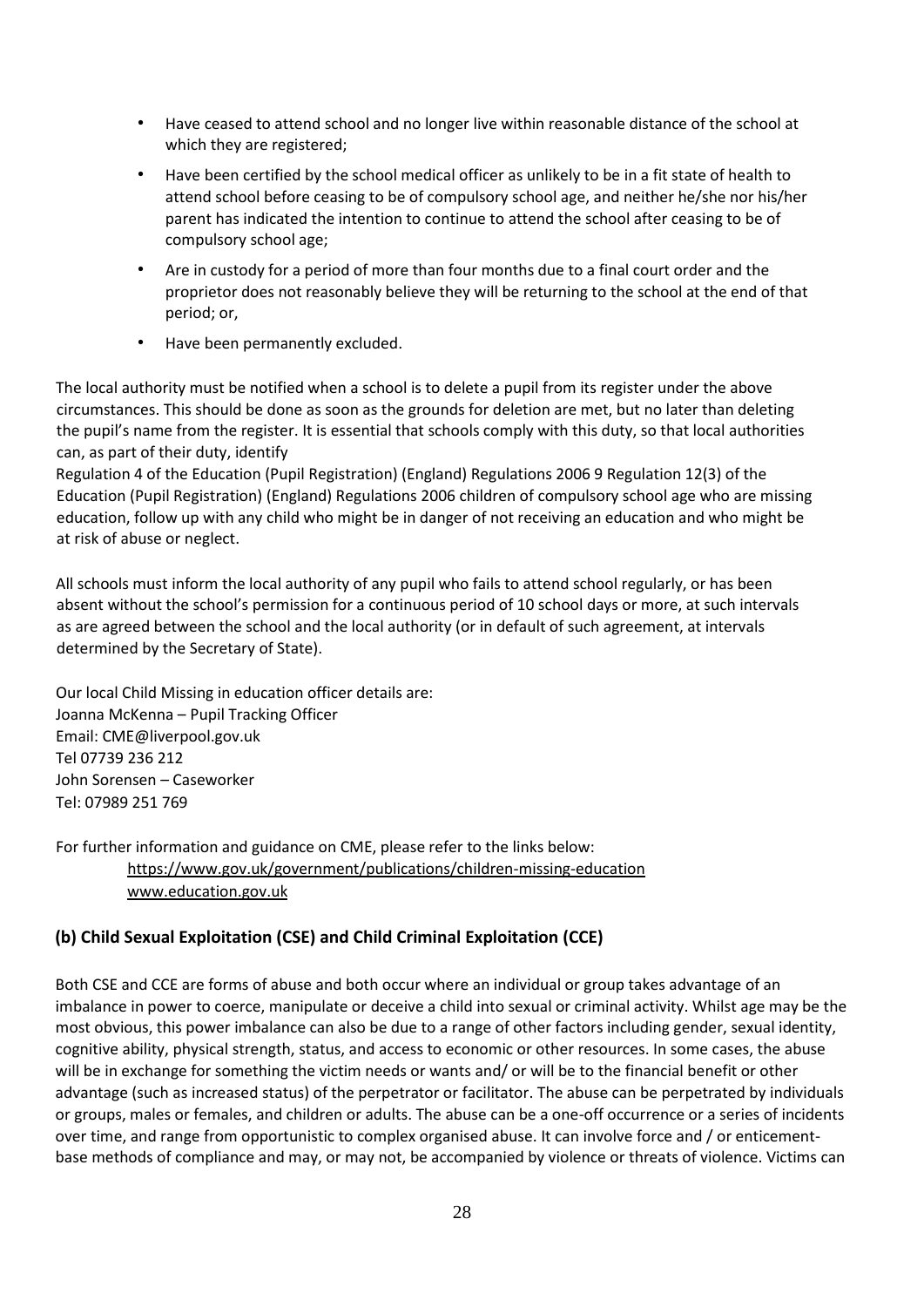be exploited even when activity appears consensual and it should be noted exploitation as well as being physical can be facilitated and/ or take place online. (KCSE 2021).

| <b>Child Sexual Exploitation (CSE)</b>                                                                                                                                                                                                                                                                                                                                                                                                                                                                                                                                                                                                                                                                                                                        | <b>Child Criminal Exploitation (CCE)</b>                                                                                                                                                                                                                                                                                                                                                                                                                                                                                   |
|---------------------------------------------------------------------------------------------------------------------------------------------------------------------------------------------------------------------------------------------------------------------------------------------------------------------------------------------------------------------------------------------------------------------------------------------------------------------------------------------------------------------------------------------------------------------------------------------------------------------------------------------------------------------------------------------------------------------------------------------------------------|----------------------------------------------------------------------------------------------------------------------------------------------------------------------------------------------------------------------------------------------------------------------------------------------------------------------------------------------------------------------------------------------------------------------------------------------------------------------------------------------------------------------------|
| <b>CSE</b> is a form of child abuse which involves<br>children and young people receiving something in<br>exchange for sexual activity. These people can be<br>male and female, across different ethnic origins<br>and ages. Perpetrators of child sexual exploitation<br>are found in all parts of the country and are not<br>restricted to particular ethnic groups.                                                                                                                                                                                                                                                                                                                                                                                        | <b>CCE</b> is a form of abuse that involves children and<br>young people being taken advantage of, by<br>forcing them or coercing them into criminal<br>activity. This can be in exchange for something<br>the victim needs or wants and/ or for financial<br>or other advantages of. It can include children<br>being forced to work in cannabis factories,<br>being<br>coerced into moving drugs or money across the<br>country (County Lines) forced to shoplift or pickpocket,<br>or to threaten other younger people. |
| Whilst the list below is not comprehensive, all<br>frontline practitioners should be aware of and look<br>out for the following examples that may indicate a<br>child is being sexually exploited:<br>Going missing for periods of time or<br>regularly coming home late<br>Regularly missing school or education<br>$\bullet$<br>or not taking part in education<br>Appearing with unexplained gifts or<br>new possessions<br>Associating with other young people<br>$\bullet$<br>involved in exploitation<br>Having older boyfriends or<br>$\bullet$<br>girlfriends<br>Suffering from sexually transmitted<br>infections<br>Mood swings or changes in emotional<br>wellbeing<br>Drug and alcohol misuse<br>Displaying inappropriate sexualised<br>behaviour | Some of the following can be indicators of CCE:<br>• Children who appear with unexplained gifts or new<br>possessions<br>• Associate with other young people involved in<br>exploitation.<br>• Suffer from changes in emotional wellbeing<br>• Misuse of drugs and alcohol<br>. May go missing for periods of time or regularly come<br>home late<br>• Having lots of train tickets going out of the area.<br>• Regularly miss school or education or do not take<br>part in education.                                    |

The above CCE indicators can also be indicators of CSE, as can:

- children who have older boyfriends or girlfriends; and
- children who suffer from sexually transmitted infections or become pregnant.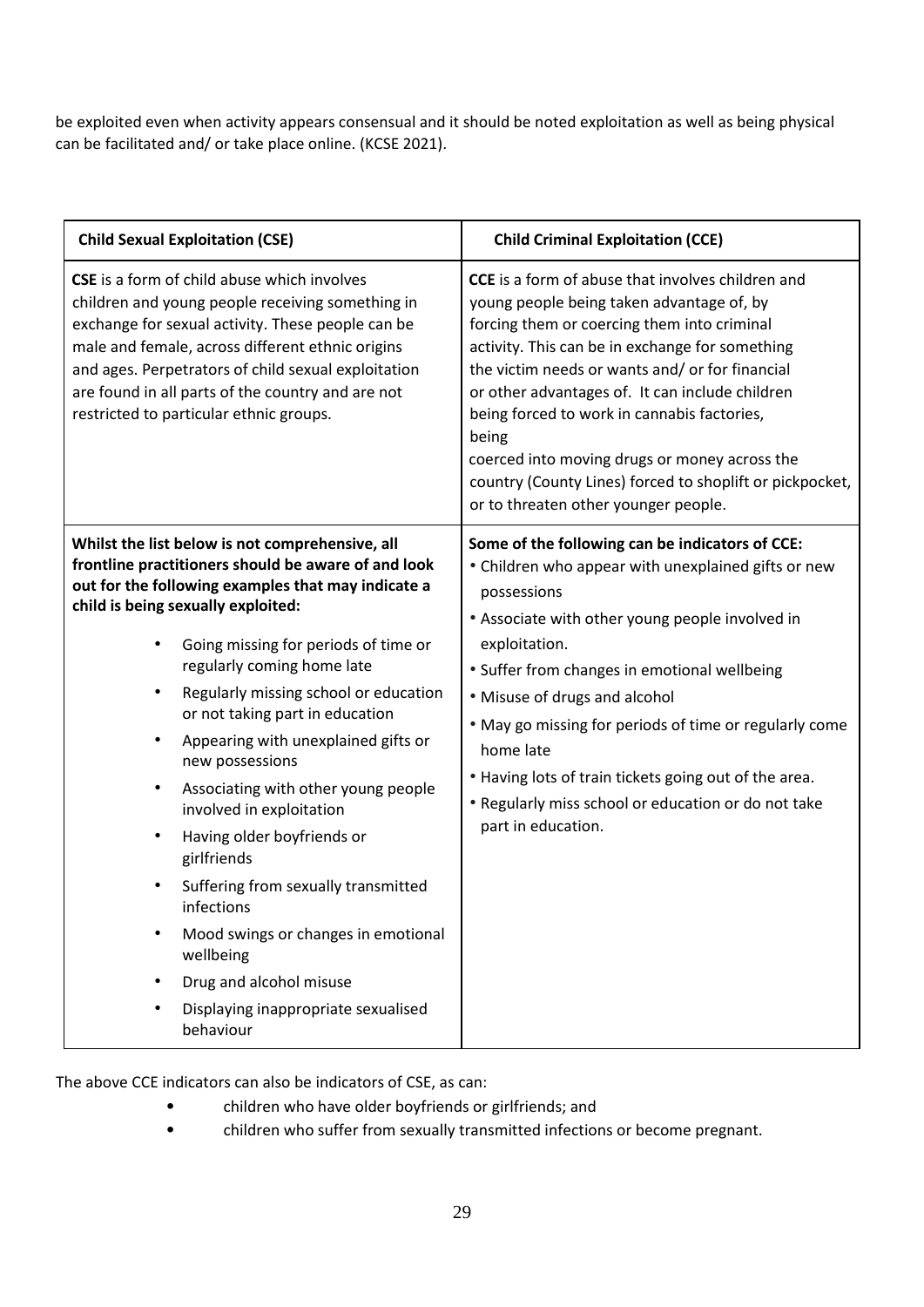• The department provide: Child sexual exploitation: guide for practitioners[https://assets.publishing.service.gov.uk/government/uploads/system/uploads/attachment\\_data/f](https://assets.publishing.service.gov.uk/government/uploads/system/uploads/attachment_data/file/591903/CSE_Guidance_Core_Document_13.02.2017.pdf) [ile/5 91903/CSE\\_Guidance\\_Core\\_Document\\_13.02.2017.pdf](https://assets.publishing.service.gov.uk/government/uploads/system/uploads/attachment_data/file/591903/CSE_Guidance_Core_Document_13.02.2017.pdf)

#### **Actions**

Where child sexual exploitation or child criminal exploitation, or the risk of it, is suspected, frontline practitioners should discuss the case with a manager or the designated member of staff for child protection. If after discussion there remain concerns, local safeguarding procedures should be triggered, including referral to local authority (LA) children's social care and the police, regardless of whether the victim is engaging with services or not.

For further information and guidance on CSE & CCE, please refer to the links below:

[https://www.gov.uk/government/publications/what-to-do-if-you-suspect-a-child-is-](https://www.gov.uk/government/publications/what-to-do-if-you-suspect-a-child-is-being-sexually-exploited) [beingsexuallyexploited](https://www.gov.uk/government/publications/what-to-do-if-you-suspect-a-child-is-being-sexually-exploited) 

[https://www.gov.uk/government/publications/safeguarding-children-and-young-](https://www.gov.uk/government/publications/safeguarding-children-and-young-people-from-sexual-exploitation-supplementary-guidance) [peoplefromsexual-exploitation](https://www.gov.uk/government/publications/safeguarding-children-and-young-people-from-sexual-exploitation-supplementary-guidance)[supplementary-guidance](https://www.gov.uk/government/publications/safeguarding-children-and-young-people-from-sexual-exploitation-supplementary-guidance) 

## **(c) Bullying including cyberbullying**

*Bullying* is behaviour by an individual or group, repeated over time, that intentionally hurts another individual or group either physically or emotionally. Bullying can take many forms (for instance, cyberbullying via text messages or the internet), and is often motivated by prejudice against particular groups, for example on grounds of race, religion, gender, sexual orientation, or because a child is adopted or has caring responsibilities.

Under the Children Act 1989, a bullying incident should be addressed as a child protection concern when there is ``reasonable cause to suspect that a child is suffering, or is 'likely to suffer significant harm'. Where this is the case, the school staff should report their concerns to their local authority children's social care. Even where safeguarding is not considered to be an issue, schools may need to draw on a range of external services to support the pupil who is experiencing bullying or to tackle any underlying issue which has contributed to a child engaging in bullying.

*Cyber-bullying*, also known as 'virtual bullying' is a different form of bullying and can happen at any time of the day, with a potentially bigger audience, and more accessories as people forward on content at a click. The Education Act 2011 lays out the wider search powers that give teachers stronger powers to tackle cyberbullying by providing a specific power to search for and, if necessary, delete inappropriate images (or files) on electronic devices, including mobile phones.

### **Actions**

Schools should apply disciplinary measures to pupils who bully in order to show clearly that their behaviour is wrong. Disciplinary measures must be applied fairly, consistently, and reasonably taking account of any special educational needs or disabilities that the pupils may have and taking into account the needs of vulnerable pupils. It is also important to consider the motivations behind bullying behaviour and whether it reveals any concerns for the safety of the perpetrator. Where this is the case the child engaging in bullying may need support themselves. This may be through in school support or counselling services. Alternatively,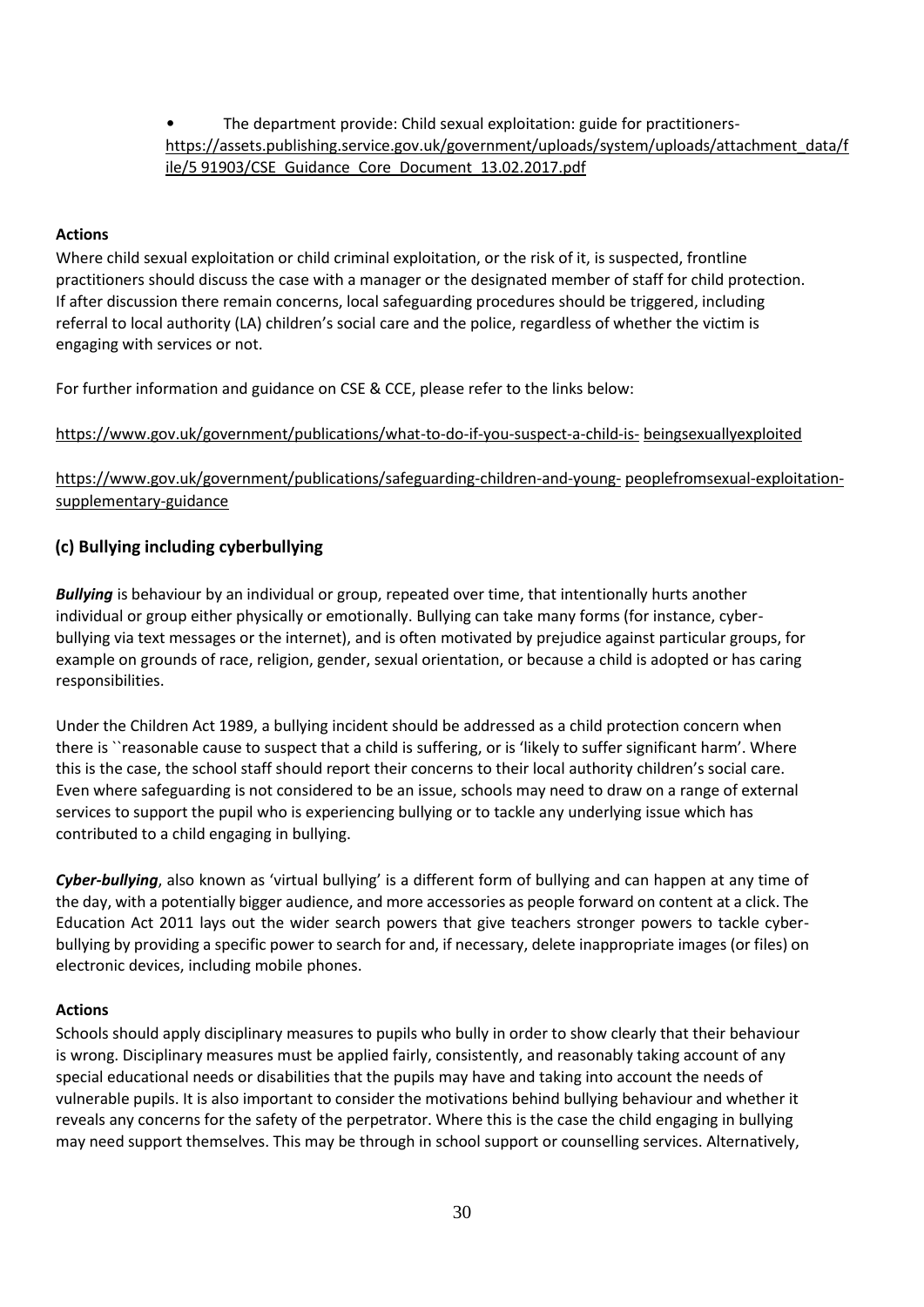the school may take the decision to liaise with certain external agencies so as to provide a more specific support network for both child and family.

For further information and guidance on bullying and cyberbullying, please refer to the links below:

## <https://www.gov.uk/government/publications/preventing-and-tackling-bullying>

## [https://www.gov.uk/government/uploads/system/uploads/attachment\\_data/file/444865/A](https://www.gov.uk/government/uploads/system/uploads/attachment_data/file/444865/Advice_for_parents_on_cyberbullying.pdf) dvice for parents on cyberbullying.pdf

There is a wealth of information available to support schools and colleges to keep children safe online. The following is not exhaustive but should provide a useful starting point:

> [www.thinkuknow.co.uk](http://www.thinkuknow.co.uk/)  [www.disrespectnobody.co.u](http://www.disrespectnobody.co.uk/)[k](http://www.saferinternet.org.uk/) [www.saferinternet.org.](http://www.saferinternet.org.uk/)[uk](http://www.internetmatters.org/)  [www.internetmatters.org](http://www.internetmatters.org/)  [www.childnet.com/cyberbullying-guidance](http://www.childnet.com/cyberbullying-guidance) [www.pshe-association.org.uk](http://www.pshe-association.org.uk/) [educ](http://www.pshe-association.org.uk/)ateagainsthate.com [www.gov.uk/government/publications/the-use-of-social-media-for](http://www.gov.uk/government/publications/the-use-of-social-media-for-online-radicalisation)[online-radicalisation](http://www.gov.uk/government/publications/the-use-of-social-media-for-online-radicalisation)

## **(d) Domestic Abuse**

Government policy defines that domestic violence and abuse is 'any incident or pattern of incidents of controlling, coercive (now an offence since December 2015) or threatening behaviour, violence or abuse between those aged 16 or over who are or have been intimate partners or family members regardless of gender or sexuality. This can encompass certain types of abuse such as psychological, physical, sexual, financial or emotional.

*Controlling behaviour*is a range of acts designed to make a person subordinate and/or dependent by isolating them from sources of support, exploiting their resources and capacities for personal gain, depriving them of the means needed for independence, resistance and escape and regulating their everyday behaviour. *Coercive behaviour* is an act or a pattern of acts of assault, threats, humiliation and intimidation or other abuse that is used to harm, punish, or frighten their victim.'

### **Actions**

When dealing with any concern about a child, no matter how uncertain you are of what to do, there are several steps that should always be taken:

- Keep a written record of concerns/disclosures, actions you have taken, names of people you have spoken to, advice you were given and your response to this advice. Sign and date the written record as this will provide a comprehensive paper trail should the courts become involved.
- If you feel that a child is at risk of significant harm, you must refer to Social Services and the Designated Senior Person without delay.
- If in any doubt, act!

For the great majority of disclosures made about domestic violence, the Designated Senior Person is advised to speak to the victim and offer support. It is important to plan carefully how you will reach the parent, what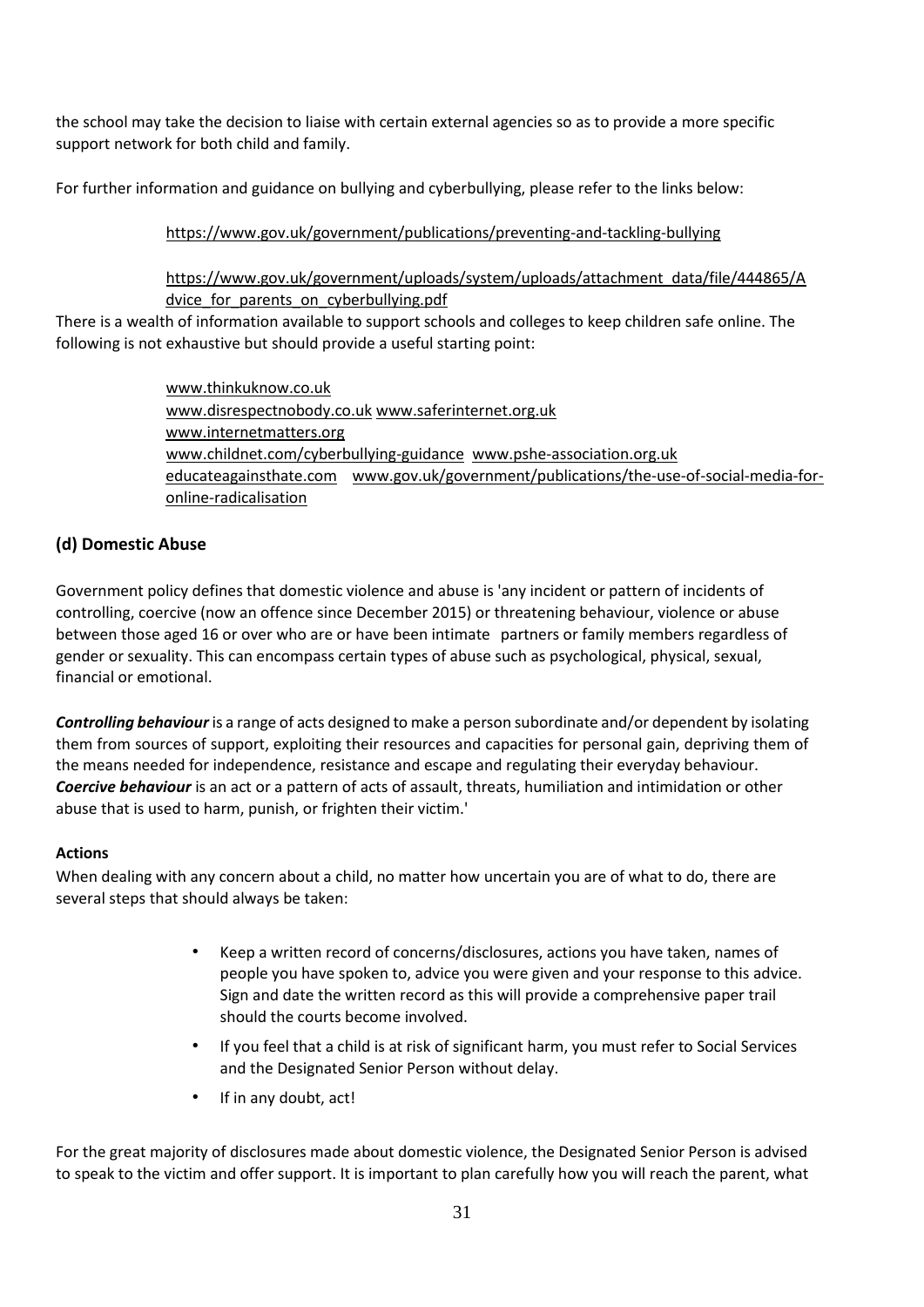you need to say and what you can offer in terms of support for both them and their child. This may be through sign-posting the victim towards specialist agencies that can help with issues such as legal advice, emotional support or emergency accommodation.

The academy is part of Cheshire Police Operation Encompass initiative, You can find more by visiting [www.operationencompass.org](http://www.operationencompass.org/) [o](http://www.operationencompass.org/)r by contacting the DSL. (See Page 19 for more information)

For further information and guidance on domestic violence, please refer to the link below: <https://www.gov.uk/guidance/domestic-violence-and-abuse>

http://www.belb.org.uk/Downloads/cpsss\_dealing%20\_with\_the\_effects\_of%20domestic\_v [iolence\\_on\\_pupils.pdf](http://www.belb.org.uk/Downloads/cpsss_dealing%20_with_the_effects_of%20domestic_violence_on_pupils.pdf) 

[https://www.gov.uk/government/uploads/system/uploads/attachment\\_data/file/482528/C](https://www.gov.uk/government/uploads/system/uploads/attachment_data/file/482528/Controlling_or_coercive_behaviour_-_statutory_guidance.pdf)  ontrolling or coercive behaviour - statutory guidance.pdf

## **(e) Drugs**

The taking of drugs by a pupil may include alcohol, tobacco, illegal drugs, medicines, new psychoactive substances ("legal highs") and volatile substances, unless otherwise specified. There are other incidents that drugs and other contraband may be involved, including the selling or distribution.

All parents and students sign a home school agreement, which indicates that the academy has mandatory drug testing if a student is suspected of taking drugs or is under the influence. Any student involved with the misuse of drugs on school premises or during school time, automatically loses his/her right to remain at the academy. A reported offence which takes place away from the school, whether at a weekend or in the holidays which brings the school into disrepute will also incur sanctions for the student. [\(Behaviour Policy\)](https://www.kingswarrington.com/wp-content/uploads/2018/10/Behaviour-and-Rewards-Policy-Oct18v2.pdf)

## **Actions**

### **Student taking drugs**

If a pupil is suspected of being under the influence of drugs or alcohol on school premises, the school must prioritise the safety of the young person and those around them. As appropriate, teachers should conduct a search of the pupil's belongings to identify any drugs that may be on the student's person. Though there is no legal requirement to do this, following a search, whether or not anything is found, a school is advised to make a record of the person searched, the reason for the search, the time and the place, who was present and note the outcomes and any follow-up action.

If necessary, it should be dealt with as a medical emergency, administering First Aid and summoning appropriate support. Depending on the circumstances, parents or the police may need to be contacted. If the child is felt to be at risk the Safeguarding Policy will come into effect and social services may need to be contacted.

In deciding what action to take, the school should follow their own disciplinary procedures. Exclusion should not be the automatic response to a drug incident and permanent exclusion should only be used in serious cases. More detail on excluding pupils can be found in the DfE Exclusion Guidance.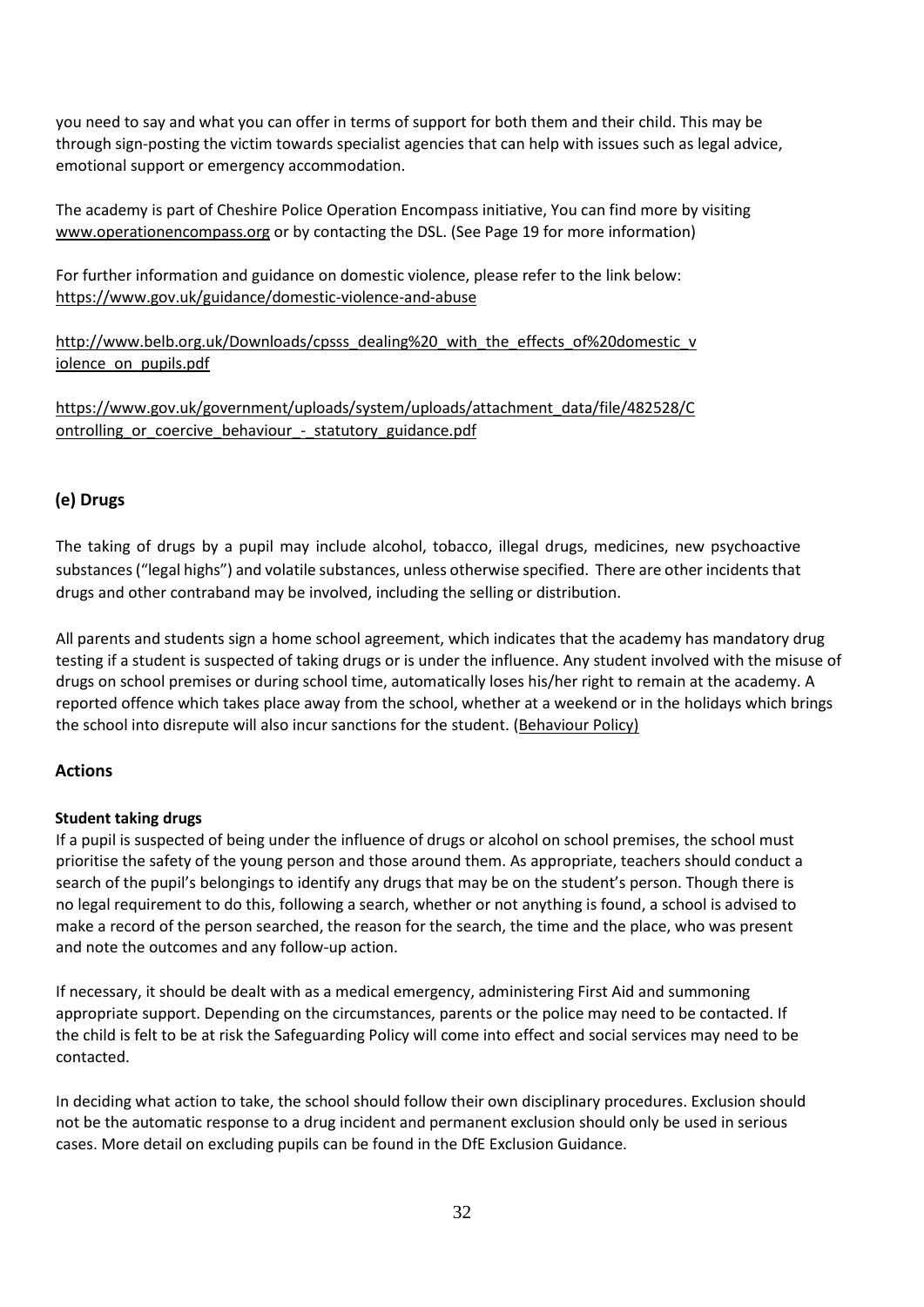Drug use can be a symptom of other problems and the school should be ready to involve or refer pupils to other services when needed.

## **Other misuse of drugs**

Suspicion of misuse of drugs may arise from the following indications; involvement in a drugs incident; physical signs; other signs or evidence, such as finding certain items of equipment associated with drug use or information received from a source; other specific circumstances giving rise to suspicion, such as significant erratic behaviour will also be taken into consideration and the distribution/ selling of drugs.

Young people who are involved in drugs and the distribution of drugs are highly likely to be exploited in criminal activity (CCE), therefore, the designated person must act immediately to support the student through multi agency referrals, which includes the police.

For further information and guidance on drugs, please refer to the links below:

## <https://www.gov.uk/government/publications/drugs-advice-for-schools>

## **(f) Fabricated or induced illness**

There are three main ways of the carer fabricating or inducing illness in a child. These are not mutually exclusive and include:

- **Fabrication** of signs and symptoms. This may include fabrication of past medical history;
- **Fabrication** of signs and symptoms and **falsification** of hospital charts and records, and specimens of bodily fluids. This may also include falsification of letters and documents;
- **Induction** of illness by a variety of means.

Fabricated or induced illness is often, but not exclusively, associated with emotional abuse. There are a number of factors that teachers and other school staff should be aware of that can indicate that a pupil may be at risk of harm. Some of these factors can be:

- Frequent and unexplained absences from school, particularly from PE lessons;
- Regular absences to keep a doctor's or a hospital appointment; or
- repeated claims by parent(s) that a child is frequently unwell and that he/she requires medical attention for symptoms which, when described, are vague in nature, difficult to diagnose and which teachers/ early years staff have not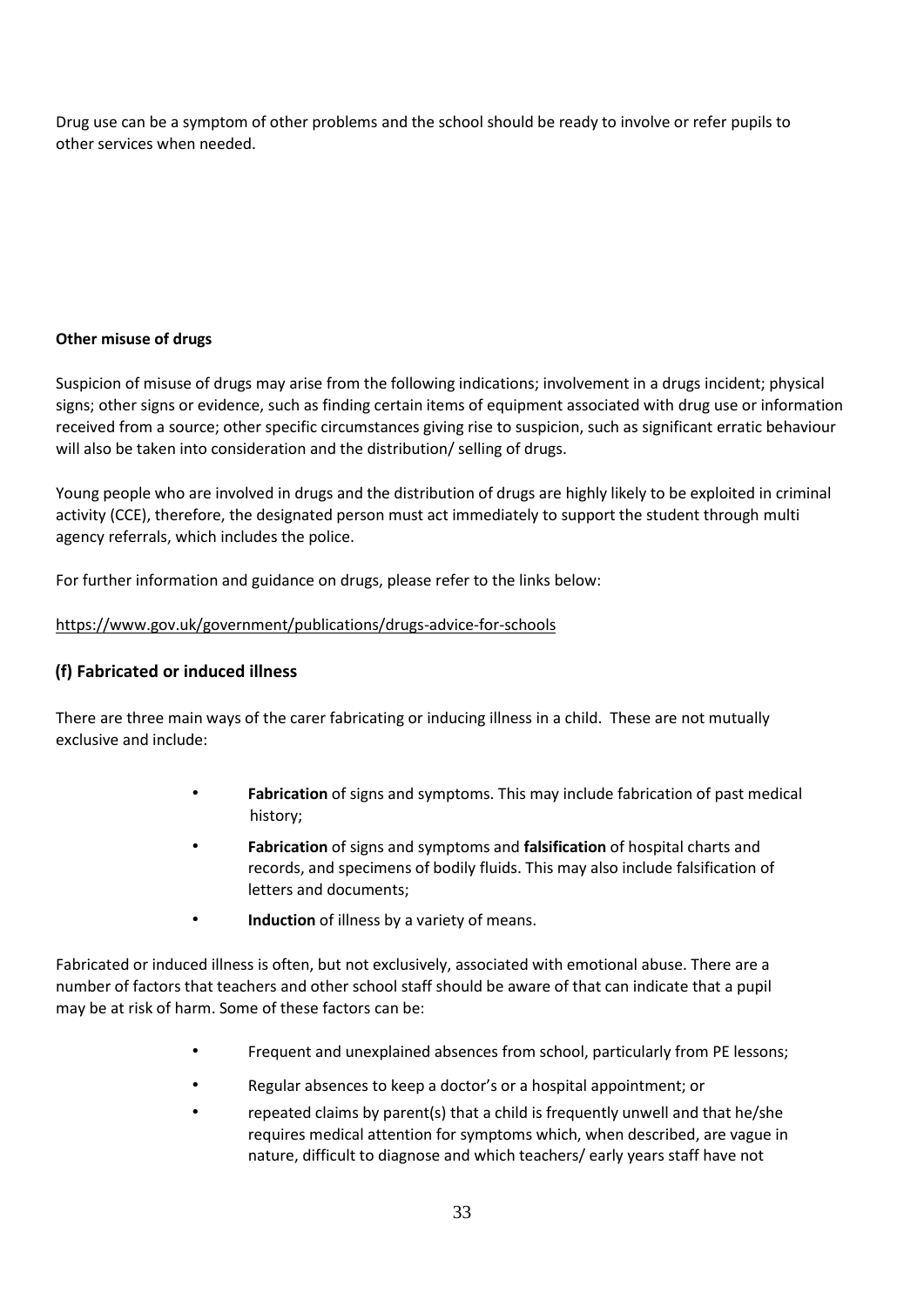themselves noticed eg headaches, tummy aches, dizzy spells, frequent contact with opticians and/or dentists or referrals for second opinions.

Alternatively, the child may disclose some form of ill-treatment to a member of staff or might complain about multiple visits to the doctor. Either the child or his or her parent(s) may relate conflicting or patently untrue stories about illnesses, accidents or deaths in the family. Where there is a sibling in the same institution, teachers/ early years staff should discuss their concerns with each other to see if children of different ages in the same family are presenting similar concerns. If they are, it is likely that more than one child in the family is affected. In this instance, the school nurse may be able to be able to contribute to an initial evaluation of concerns.

There are also circumstances under which a child will demonstrate his or her anxiety or insecurity by presenting symptoms of an illness that will allow them to stay at home. This may occur as a response to family problems, for example, as a reaction to a parent who is ill, who has been in hospital or, after a divorce or separation, but this is not an aspect of fabricated or induced illness.

#### **Actions**

Where a teacher or other member of staff has reasonable cause to believe a child is at risk from, or is the subject of, fabricated or induced illness, the school's safeguarding children procedures apply. This will require the member of staff to refer his or her concerns to the senior member of staff with designated lead for child protection who is then responsible for making a referral to children's social care.

For further information and guidance on fabricated or induced illness, please refer to the links below:

#### [https://www.gov.uk/government/publications/safeguarding-children-in-whom-illness-](https://www.gov.uk/government/publications/safeguarding-children-in-whom-illness-is-fabricated-or-induced) [isfabricatedor-induced](https://www.gov.uk/government/publications/safeguarding-children-in-whom-illness-is-fabricated-or-induced)

### **(g) Faith Abuse**

Child abuse related to belief includes inflicting physical violence or emotional harm on a child by stigmatising or labelling them.

The forms the abuse can take include:

- **Physical abuse**: beating, burning, cutting, stabbing, semi-strangulating, tying up the child, or rubbing chilli peppers or other substances on the child's genitals or eyes
- **Emotional abuse**: in the form of isolation {e.g. not allowing a child to share a room with family members or threatening to abandon them}. The child may also be persuaded that they are possessed
- **Neglect:** failure to ensure appropriate medical care, supervision, school attendance, good hygiene, nourishment, clothing or warmth
- **Sexual abuse;** within the family or community, children abused in this way may be particularly vulnerable to sexual exploitation

Whilst specific beliefs, practices, terms or forms of abuse may exist, the underlying reasons for the abuse are often similar to other contexts in which children become at risk. These reasons can include family stress, deprivation, domestic violence, substance abuse and mental health problems. Children who are different in some way, perhaps because they have a disability or learning difficulty, an illness or are exceptionally bright, can also be targeted in this kind of abuse.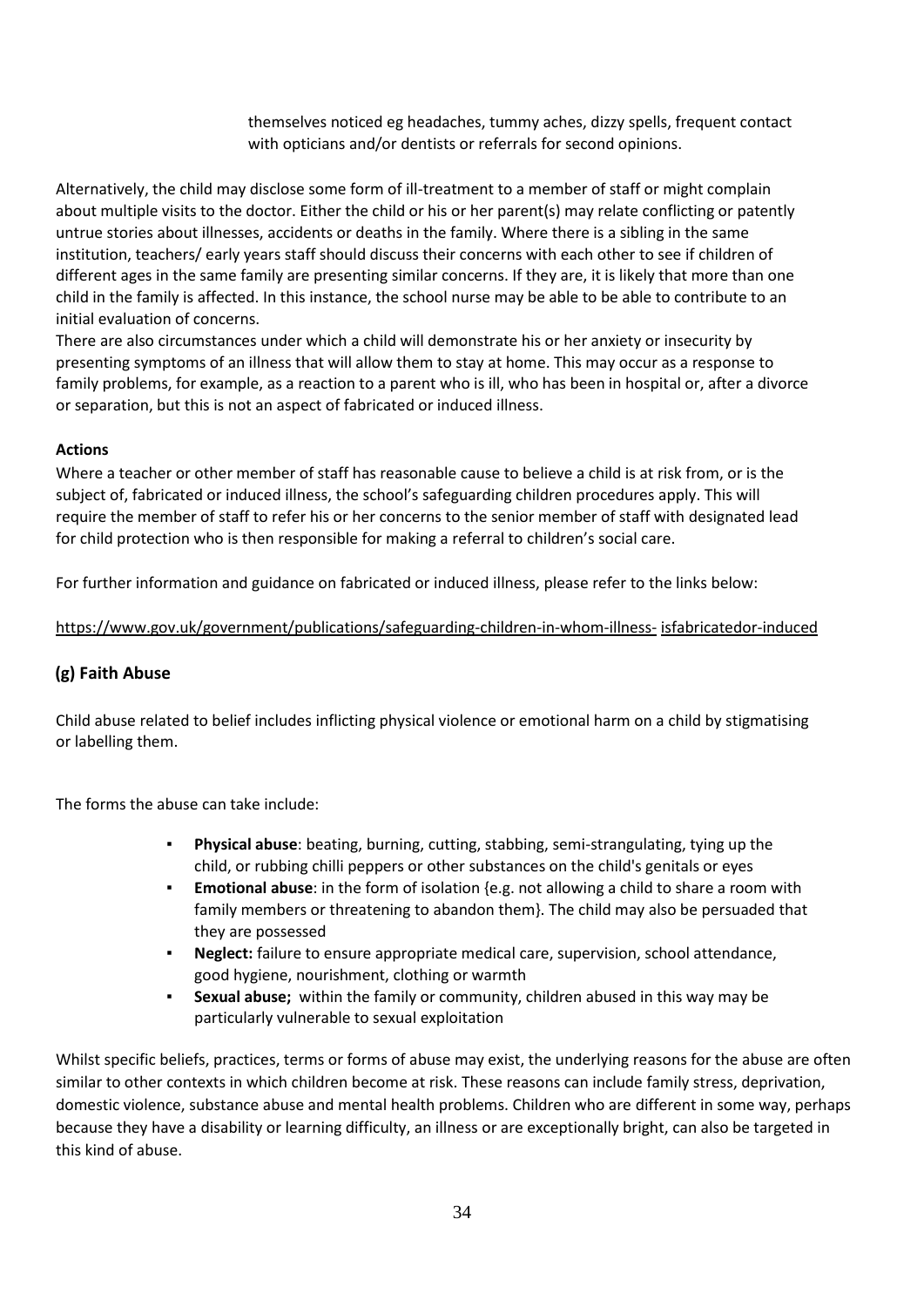Whilst the number of cases of child abuse linked to a belief in spirits, possession and witchcraft is small, where it does occur the impact on the child is great, causing much distress and suffering to the child. It is likely that a proportion of this type of abuse remains unreported.

### **Actions**

Both teaching and non-teaching staff should discuss their concerns with the Designated Safeguarding Lead or a designated member of staff. The safeguarding lead will usually decide whether to make a referral to children's social care and, if necessary, to the police.

For further information and guidance on faith abuse, please refer to the links below:

## [https://www.gov.uk/government/publications/national-action-plan-to-tackle-child-](https://www.gov.uk/government/publications/national-action-plan-to-tackle-child-abuse-linked-to-faith-or-belief) [abuselinked-tofaith-or-belief](https://www.gov.uk/government/publications/national-action-plan-to-tackle-child-abuse-linked-to-faith-or-belief)

## **(h) Female Genital Mutilation (FGM)**

In October 2015, a mandatory reporting duty on Female Genital Mutilation (FGM) came into force. FGM comprises all procedures involving partial or total removal of the external female genitalia or other injury to the female genital organs. It is also known as 'female circumcision' or 'female genital cutting'. It is illegal in the UK and a form of child abuse with long-lasting harmful consequences. Professionals in all agencies, and individuals and groups in relevant communities, need to be alert to the possibility of a girl being at risk of FGM or already having suffered FGM.

FGM is internationally recognised as a violation of human rights of girls and women. It is **illegal** in most countries including the UK.

Those who promote and/or carry out FGM believe that:

- FGM brings status/respect to the girl social acceptance for marriage
- Preserves a girl's virginity
- Part of being a woman / rite of passage
- Upholds family honour
- Cleanses and purifies the girl
- Gives a sense of belonging to the community
- Fulfils a religious requirement
- Perpetuates a custom/tradition
- Helps girls be clean / hygienic
- Is cosmetically desirable
- Mistakenly believed to make childbirth easier

Circumstances and occurrences that may point to FGM happening can include:

- A child talking about getting ready for a special ceremony
- Family taking a long trip abroad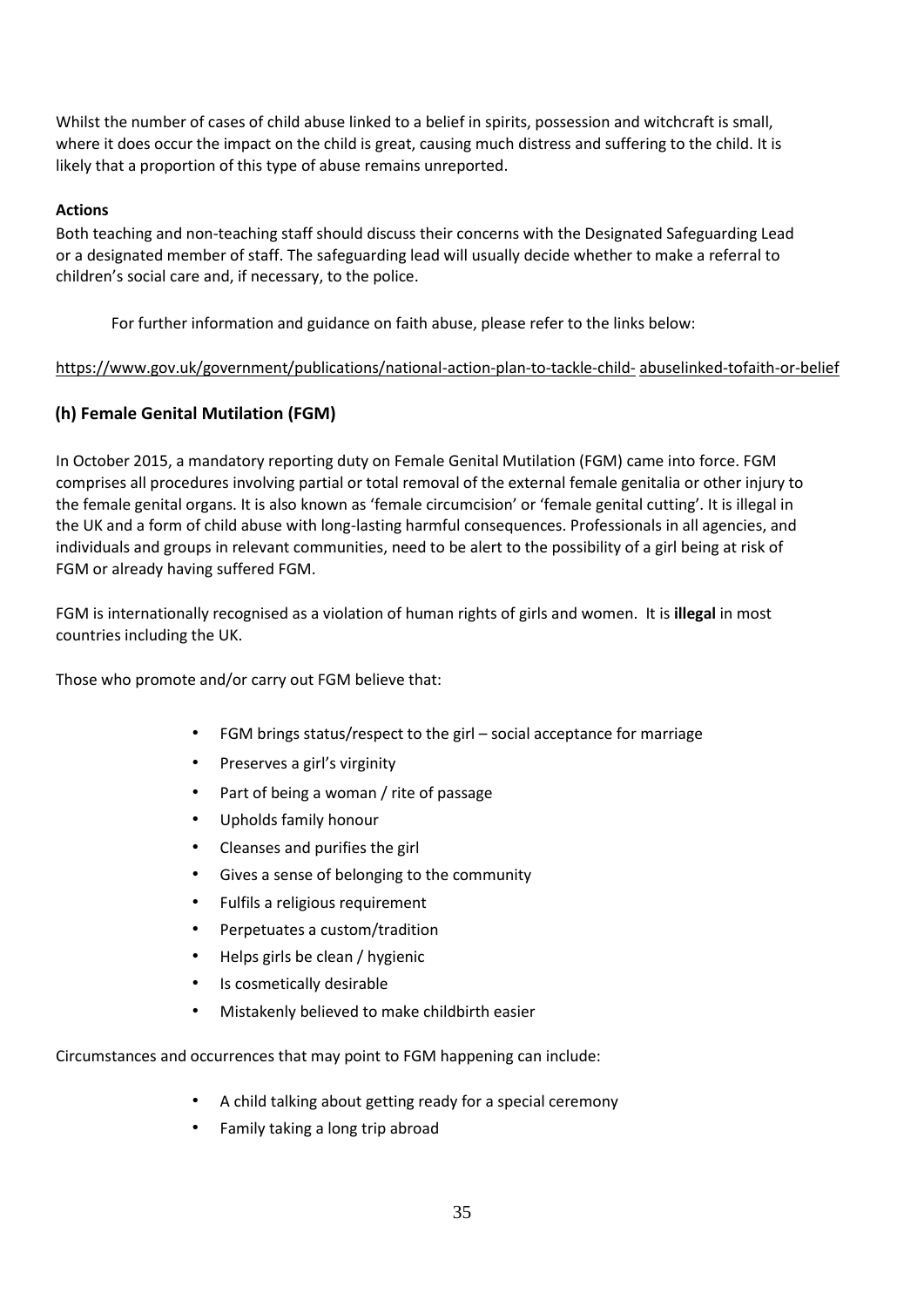- Child's family being from one of the 'at risk' communities for FGM (Kenya, Somalia, Sudan, Sierra Leon, Egypt, Nigeria, Eritrea as well as non-African communities including Yemeni, Afghani, Kurdistan, Indonesia and Pakistan)
- Knowledge that the child's sibling has undergone FGM
- Child talks about going abroad to be 'cut' or to prepare for marriage

Signs that may indicate a child has undergone FGM:

- Prolonged absence from school and other activities
- Behaviour change on return from a holiday abroad, such as being withdrawn and appearing subdued
- Bladder or menstrual problems
- Finding it difficult to sit still and looking uncomfortable
- Complaining about pain between the legs
- Mentioning something somebody did to them that they are not allowed to talk about
- Secretive behaviour, including isolating themselves from the group
- Reluctance to take part in physical activity
- Repeated urinal tract infection
- Disclosure

#### **Actions**

Staff have a legal obligation to report any FGM concerns. They should activate local safeguarding procedures, using existing national and local protocols for multi-agency liaison with police and children's social care. Where a teacher discovers that an act of FGM appears to have been carried out on a girl who is aged under 18, there is a statutory duty upon that individual to report it to the police as indicated in the reporting duty document that commenced in October 2015 and the KCSIE 2021 guidance.

Unless the teacher has a good reason not to, they should still consider and discuss any such case with the school's Designated Person and involve children's social care as appropriate.

For further information and guidance on FGM and honour-based violence, please refer to the links below:

### <https://www.gov.uk/female-genital-mutilation-help-advice>

[https://www.gov.uk/government/uploads/system/uploads/attachment\\_data/file/482799/6](https://www.gov.uk/government/uploads/system/uploads/attachment_data/file/482799/6_1587_HO_MT_Updates_to_the_FGM_The_Facts_WEB.pdf) 1587 HO\_MT\_Updates\_to\_the\_FGM\_The\_Facts\_WEB.pdf

[https://www.gov.uk/government/uploads/system/uploads/attachment\\_data/file/380125/](https://www.gov.uk/government/uploads/system/uploads/attachment_data/file/380125/MultiAgencyPracticeGuidelinesNov14.pdf) [MultiAgencyPracticeGuidelinesNov14.pdf](https://www.gov.uk/government/uploads/system/uploads/attachment_data/file/380125/MultiAgencyPracticeGuidelinesNov14.pdf)  [http://www.nspcc.org.uk/Inform/resourcesforprofessionals/minorityethnic/female](http://www.nspcc.org.uk/Inform/resourcesforprofessionals/minorityethnic/female-genital-mutilation_wda96841.html)[genitalmutilation\\_wda96841.html](http://www.nspcc.org.uk/Inform/resourcesforprofessionals/minorityethnic/female-genital-mutilation_wda96841.html) 

### **(i) Honour-based Abuse**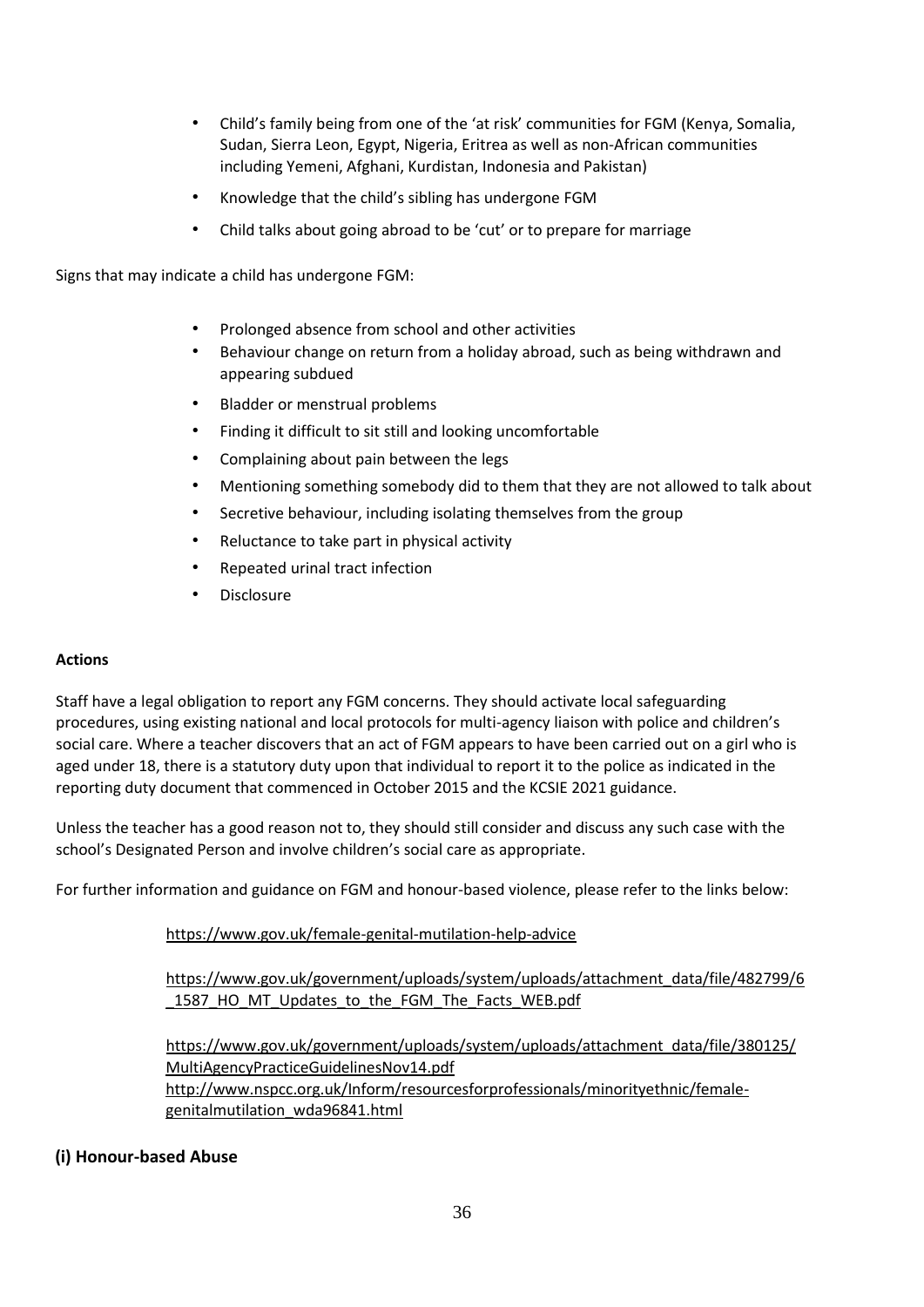'Honour-based' Abuse (HBA) encompasses crimes which have been committed to protect or defend the honour of the family and/or the community, including Female Genital Mutilation (FGM), forced marriage, and practices such as breast ironing.

HBA (regardless of the motivation) should be handled and escalated to the DSL. If in any doubt, staff should speak to the designated safeguarding lead. Professionals in all agencies, and individuals and groups in relevant communities, need to be alert to the possibility of a child being at risk of HBA, or already having suffered HBA.

#### Indicators:

There are a range of potential indicators that a child may be at risk of HBA. Guidance on the warning signs that FGM or forced marriage may be about to take place, or may have already taken place, can be found on pages 38-41 of the Multi agency statutory guidance on FGM (pages 59-61 focus on the role of schools and colleges) and pages 13-14 of the Multi-agency guidelines: Handling case of forced marriage.

## **Actions**

If staff have a concern regarding a child that might be at risk of HBA, they should speak to the Designated Safeguarding Lead immediately.

## **(j) Forced Marriage**

A forced marriage is where one or both people do not (or in cases of people with learning disabilities, cannot) consent to the marriage and pressure or abuse is used. It is recognised in the UK as a form of violence against women and men, domestic/child abuse and a serious abuse of human rights.

The pressure put on people to marry against their will can be physical (including threats, actual physical violence and sexual violence) or emotional and psychological (for example, when someone is made to feel like they're bringing shame on their family). Financial abuse (taking your wages or not giving you any money) can also be a factor.

### **Actions**

If a teacher or frontline practitioner suspects that a forced marriage scenario may present, or has already presented, itself, the following must be adhered to:

- The forced marriage (or suspicion of) is automatically handled as a child protection issue
- Staff share information promptly with the DSL when a child or young person is at risk of forced marriage
- The DSL provides information to the Forced Marriage Unit
- The child should be placed in immediate protection
- A strategy discussion should take place as soon as possible between the Principal and DSP (and Governors as appropriate) after the immediate protection to plan next steps

For further information and guidance on forced marriage, please refer to the links below:

#### <https://www.gov.uk/guidance/forced-marriage>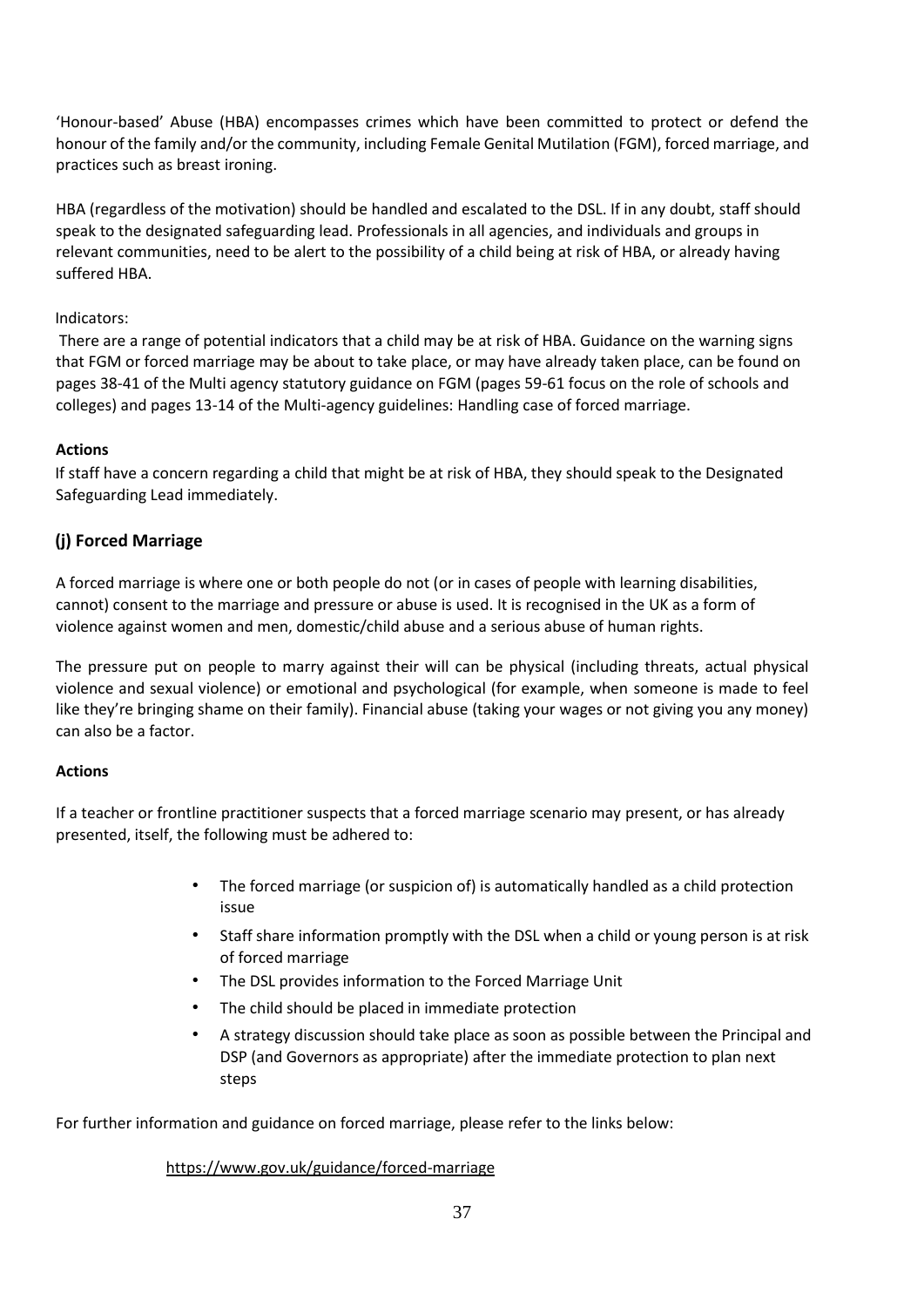## [https://www.gov.uk/government/uploads/system/uploads/attachment\\_data/file/322310/H](https://www.gov.uk/government/uploads/system/uploads/attachment_data/file/322310/HMG_Statutory_Guidance_publication_180614_Final.pdf) MG\_Statutory\_Guidance\_publication\_180614\_Final.pdf

## **(k) Gangs and Youth Violence**

If a member of staff or non-teaching staff suspect that a pupil may be a member of a gang and/or involved in violent practice, this should be reported to the Designated Safeguarding Lead who can draw advice and support from the school's local partners, such as the police, youth offending teams, other local authority teams or the voluntary and community sector. The Local Safeguarding Children Board (LSCB) may also have a strategy to address these issues.

## **Actions**

Teachers have a number of legal powers to manage pupils' behaviour and impose discipline. The main ones are listed below.

A statutory power to discipline pupils, which includes the power to issue detentions and to confiscate inappropriate items (Education and Inspections Act 2006).

> The Department for Education's (DfE's) advice for head teachers and school staff on the power to discipline can be found via the following link: www.education.gov.uk/schools/pupilsupport/behaviour/ behaviourpolicies/f0076803/behaviour-and-discipline-in-schools-aguideforheadteachersandschool-staff

A statutory power to use reasonable force to control or restrain pupils (Education and Inspections Act 2006). The DfE's advice to schools on this power is available via the following link:

> www.education.gov.uk/schools/pupilsupport/behaviour/behaviourpolicies/f0077153/useofr easonable-force

A power to search pupils without consent for a number of 'prohibited items'. These include:

- knives and weapons;
- alcohol, illegal drugs and stolen items;
- tobacco and cigarette papers;
- fireworks:
- pornographic images;
- any article that the member of staff reasonably suspects has been, or is likely to be, used to commit an offence, cause personal injury or damage to property;
- any item banned by the school rules that has been identified in these rules as an item that may be searched for.

For further information and guidance on gangs and youth violence, please refer to the link below:

[https://www.gov.uk/government/uploads/system/uploads/attachment\\_data/file/418131/P](https://www.gov.uk/government/uploads/system/uploads/attachment_data/file/418131/Preventing_youth_violence_and_gang_involvement_v3_March2015.pdf)  reventing youth violence and gang involvement v3 March2015.pdf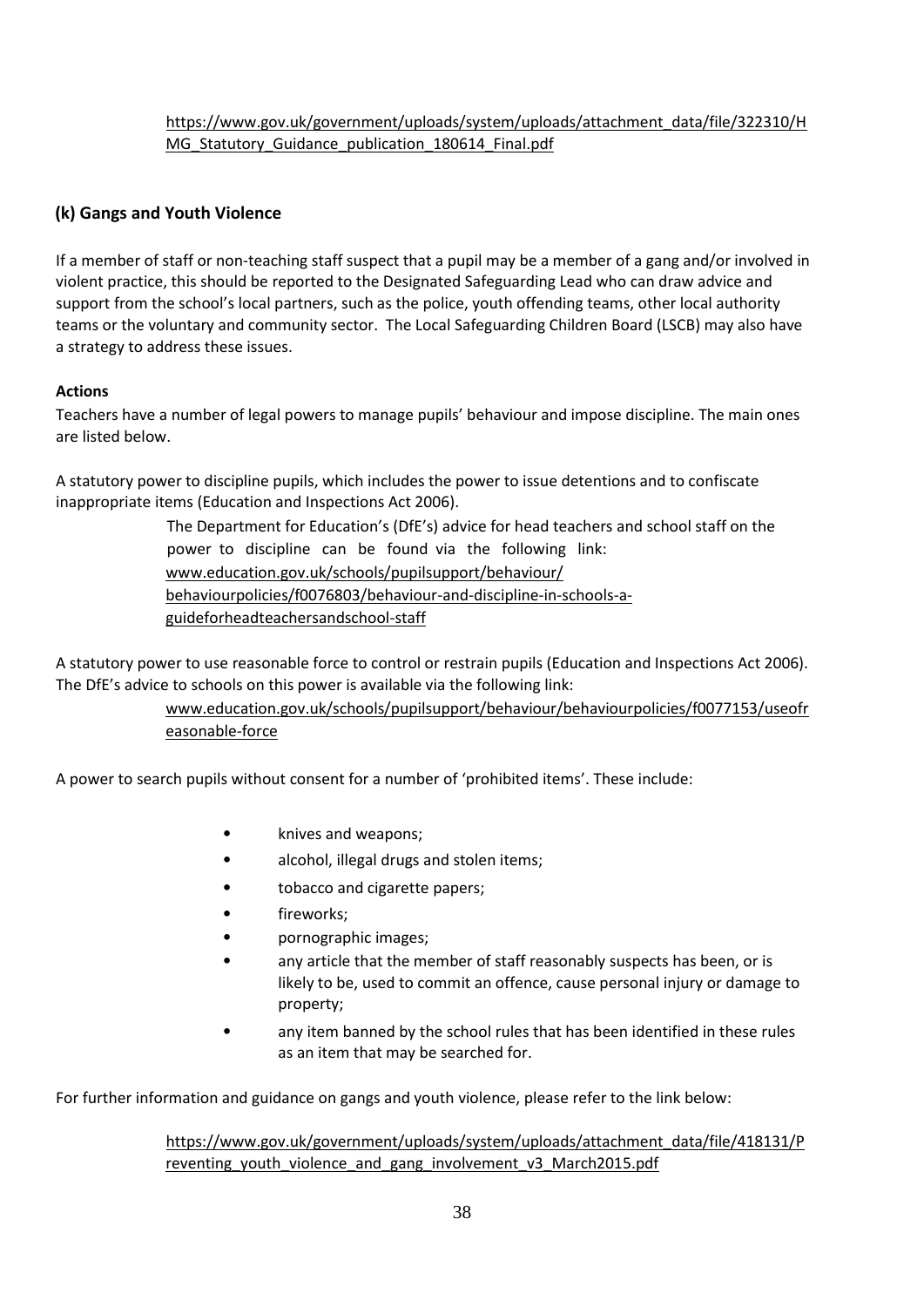## **(l) Gender Based Violence / Violence Against Women and Girls (VAWG)**

The cross-government definition of domestic violence and abuse is:

Any incident or pattern of incidents of controlling, coercive, threatening behaviour, violence or abuse between those aged 16 or over who are, or have been, intimate partners or family members regardless of gender or sexuality. The abuse can encompass, but is not limited to:

- psychological
- physical
- sexual
- **financial**
- emotional

The UN declaration on violence against women (1993) defines such violence as '*any act of gender based violence that results in, or is likely to result in physical, sexual or psychological harm or suffering to women, including threats of such acts, coercion or arbitrary deprivation of liberty, whether occurring in public or in private life'.* The vast majority of these violent acts are perpetrated by men on women and girls and includes domestic violence, sexual assault, stalking, so-called 'honour based violence', female genital mutilation and forced marriage.

### **Actions**

Where a member of staff is aware or concerned that violence may have been committed on a boy or girl who is aged under 18, there is a statutory duty upon that individual to report it to the Designated Senior Person and the police. Unless the teacher has a good reason not to, they should still consider and discuss any such case with the school's Designated Person and involve children's social care as appropriate.

On 25th November 2010, to mark the International Day for the Elimination of Violence Against Women, the coalition government launched a paper outlining their ambition and guiding principles to tackle violence against women and girls (see links below).

For further information and guidance on gender based violence, please refer to the links below: [https://www.gov.uk/government/publications/call-to-end-violenceagainstwomenandgirls](https://www.gov.uk/government/publications/call-to-end-violence-against-women-and-girls)  [https://www.gov.uk/government/uploads/system/uploads/attachment\\_data/file/142701/g uide](https://www.gov.uk/government/uploads/system/uploads/attachment_data/file/142701/guide-on-definition-of-dv.pdf)[ondefinition-of-dv.pdf](https://www.gov.uk/government/uploads/system/uploads/attachment_data/file/142701/guide-on-definition-of-dv.pdf) 

## **(m) Mental Health**

Many mental health problems start early in life. Half of those with lifetime mental health problems first experience symptoms by the age of 14.

Improved mental health and wellbeing is associated with a range of better outcomes for people of all ages and backgrounds. These include improved physical health and life expectancy, better educational achievement, increased skills, reduced health risk behaviours such as smoking and alcohol misuse, reduced risk of mental health problems and suicide, improved employment rates and productivity, reduced antisocial behaviour and criminality, and higher levels of social interaction and participation.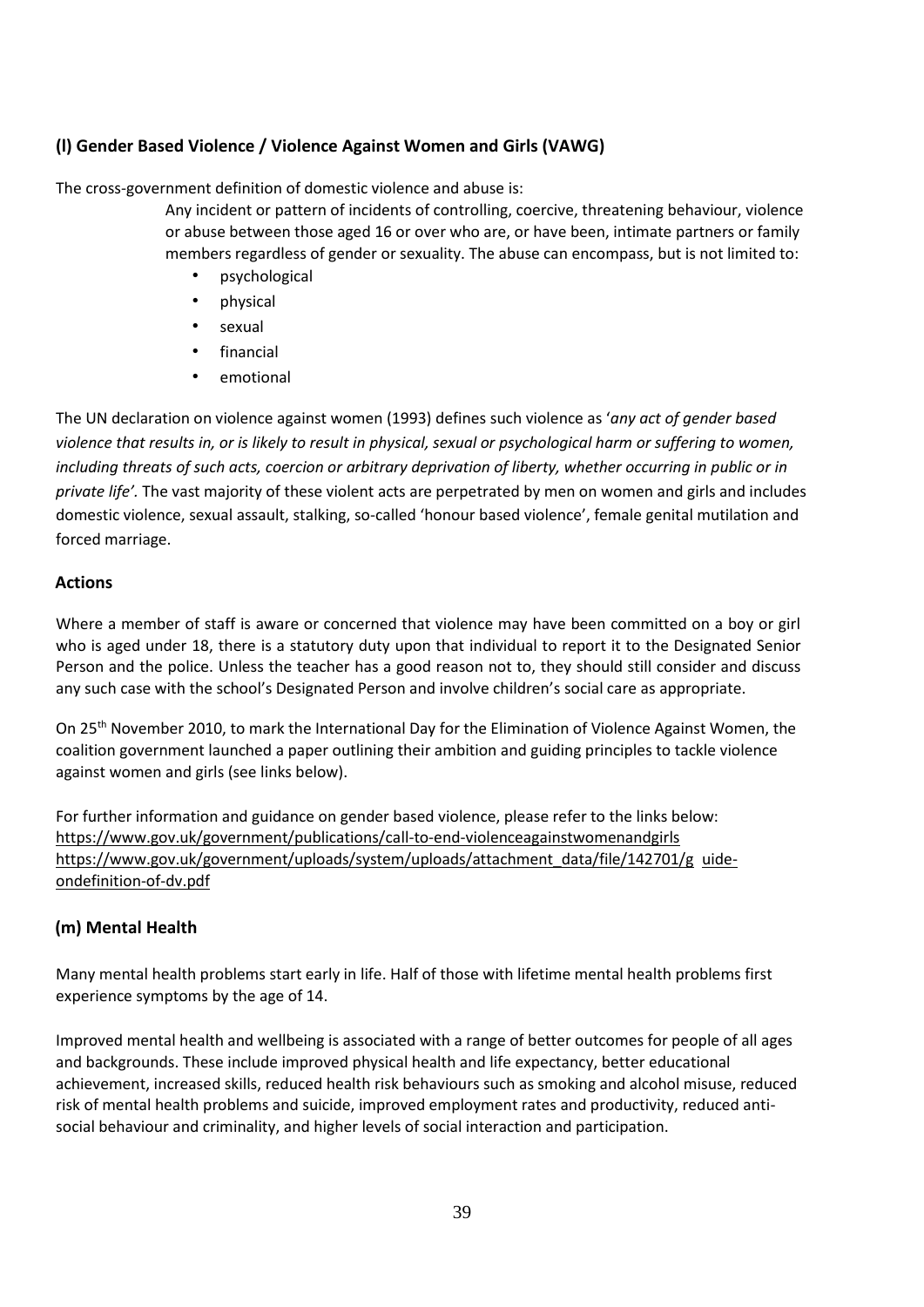Some people only experience a single episode of mental ill health. Others, who may have long standing problems can enjoy a high quality of life. However, the personal and social costs of mental ill health can be considerable.

There are indications that some problems are becoming more prevalent: for example, more young people have behavioural and emotional problems. The incidence of mental health problems in young people can increase the rate of suicide.

### **Actions**

If a teacher or frontline practitioner suspects that a pupil may be suffering poor mental health, they should report their concerns to the Designated Safeguarding Lead who can conduct further investigations and seek support from external agencies, as appropriate. Students' Mental health is essential, and the academy staff should report all concerns in the same robust way via our normal safeguarding referral procedures.

For further information and guidance on mental health, please refer to the link below:

### <https://www.gov.uk/government/publications/the-mental-health-strategy-for-england>

## **(n) Private Fostering**

Whilst private fostering arrangements can be a positive response from within the community to difficulties experienced by families, privately fostered children still remain a diverse and potentially vulnerable group.

A private fostering arrangement is essentially one that is made privately (without the involvement of a local authority) for the care of a child under the age of 16 (under 18, if disabled) by someone other than a parent or close relative with the intention that it should last for 28 days or more.

Private foster carers may be from the extended family, such as a cousin or great aunt. However, according to the Children Act 1989, a person who is a relative i.e. a grandparent, brother, sister, uncle or aunt (whether of the full or half blood or by marriage) or stepparent will not be a private foster carer. A private foster carer may be a friend of the family, the parent of a friend of the child, or someone previously unknown to the child's family who is willing to privately foster a child. The private foster carer becomes responsible for providing the day to day care of the child in a way which will promote and safeguard his/her welfare. However, overarching responsibility for safeguarding and promoting the welfare of the privately fostered child remains with the parent or other person with parental responsibility.

Local authorities do not formally approve or register private foster carers. However, it is the duty of local authorities to satisfy themselves that the welfare of children who are, or will be, privately fostered within their area is being, or will be, satisfactorily safeguarded and promoted. It is the local authority, in whose area the privately fostered child resides, which has legal duties in respect of that child.

Local authorities should involve schools in raising awareness of the necessary protocol to follow in order to enable professionals to encourage private foster carers and parents to notify the local authority. Failure by a private foster carer or parent to notify a local authority of a private fostering arrangement is an offence, and if local authorities are not aware of such arrangements they cannot carry out their duty to satisfy themselves that the welfare of the children concerned is being satisfactorily safeguarded and promoted.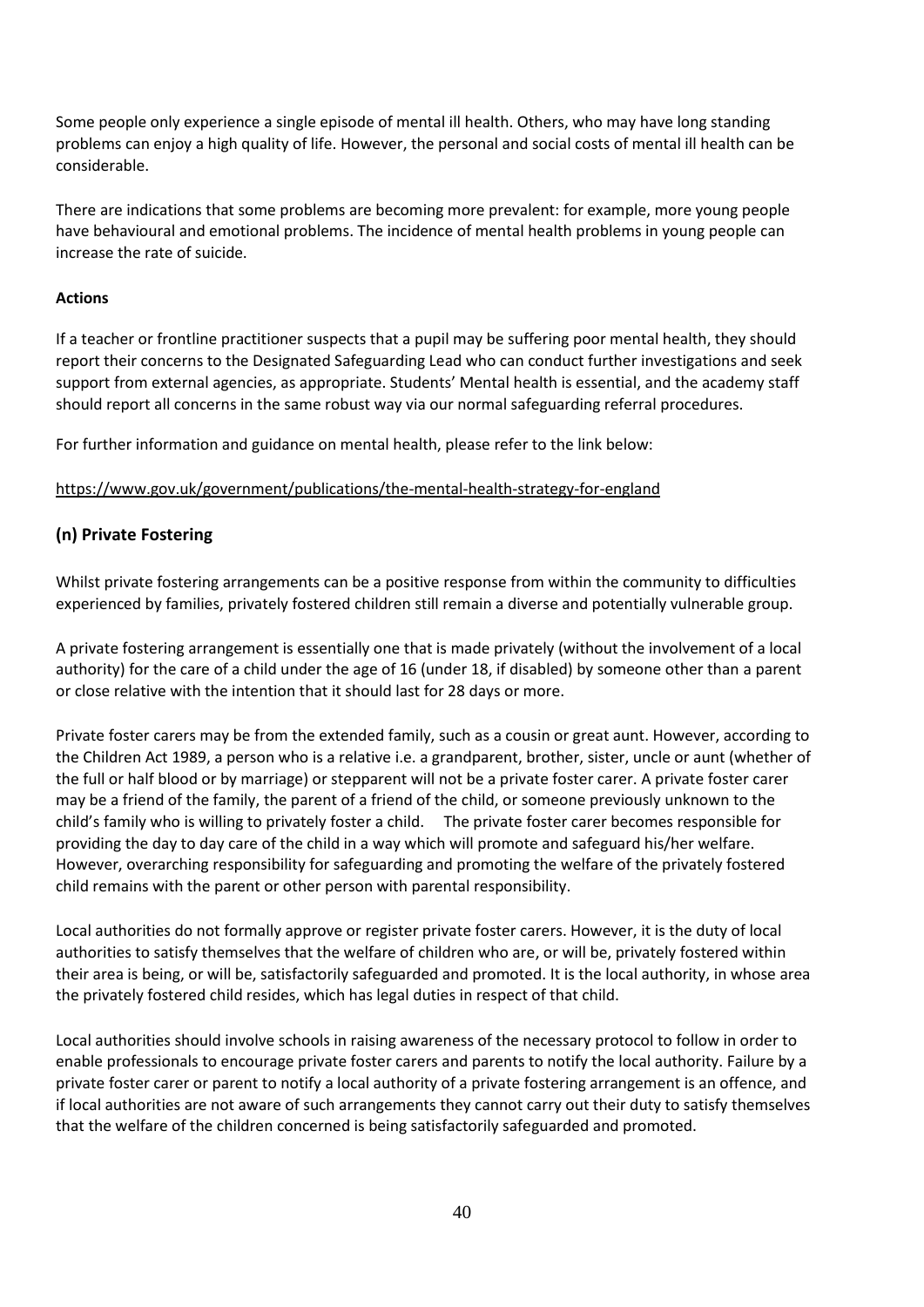### **Actions**

If a teacher or frontline practitioner suspects that a pupil may have been placed in private fostering without the school having been made aware, they should relay this to the Designated Safeguarding Lead who can conduct further investigations and seek support from external agencies, as appropriate.

For further information and guidance on private fostering, please refer to the link below:

#### <https://www.gov.uk/government/publications/children-act-1989-private-fostering>

### **(o) Preventing Radicalisation**

'Radicalisation' refers to the process by which a person comes to support terrorism and extremist ideologies associated with terrorist groups.

In order to fulfil the Prevent duty (July 2015), it is essential that staff at King's Leadership Academy identify children who may be vulnerable to radicalisation, and know what to do when they are identified. Protecting children from the risk of radicalisation is part of all of our wider safeguarding duties, and is similar in nature to protecting children from other harms (e.g. drugs, gangs, neglect, sexual exploitation), whether these come from within their family or are the product of outside influences.

We can also build pupils' resilience to radicalisation by promoting fundamental British values and enabling them to challenge extremist views. We do not intend to stop pupils talking about or debating controversial issues. On the contrary, in school, we want to provide a safe space in which children, young people and staff can understand the risks associated with terrorism and develop the knowledge and skills to be able to challenge extremist arguments.

### **Actions**

Depending on the level of concern, the member of staff should:

- Follow the school's normal safeguarding procedures, including discussing with the school's designated safeguarding lead and, where deemed necessary, with children's social care
- Contact the local police force or dial 101 (the non-emergency number).

For further information and guidance on preventing radicalisation, please refer to the link below:

[https://www.gov.uk/government/uploads/system/uploads/attachment\\_data/file/97976/pr](https://www.gov.uk/government/uploads/system/uploads/attachment_data/file/97976/prevent-strategy-review.pdf)  [eventstrategy-review.pdf](https://www.gov.uk/government/uploads/system/uploads/attachment_data/file/97976/prevent-strategy-review.pdf) 

<https://www.gov.uk/government/publications/channel-guidance>

**(p) Peer on peer abuse**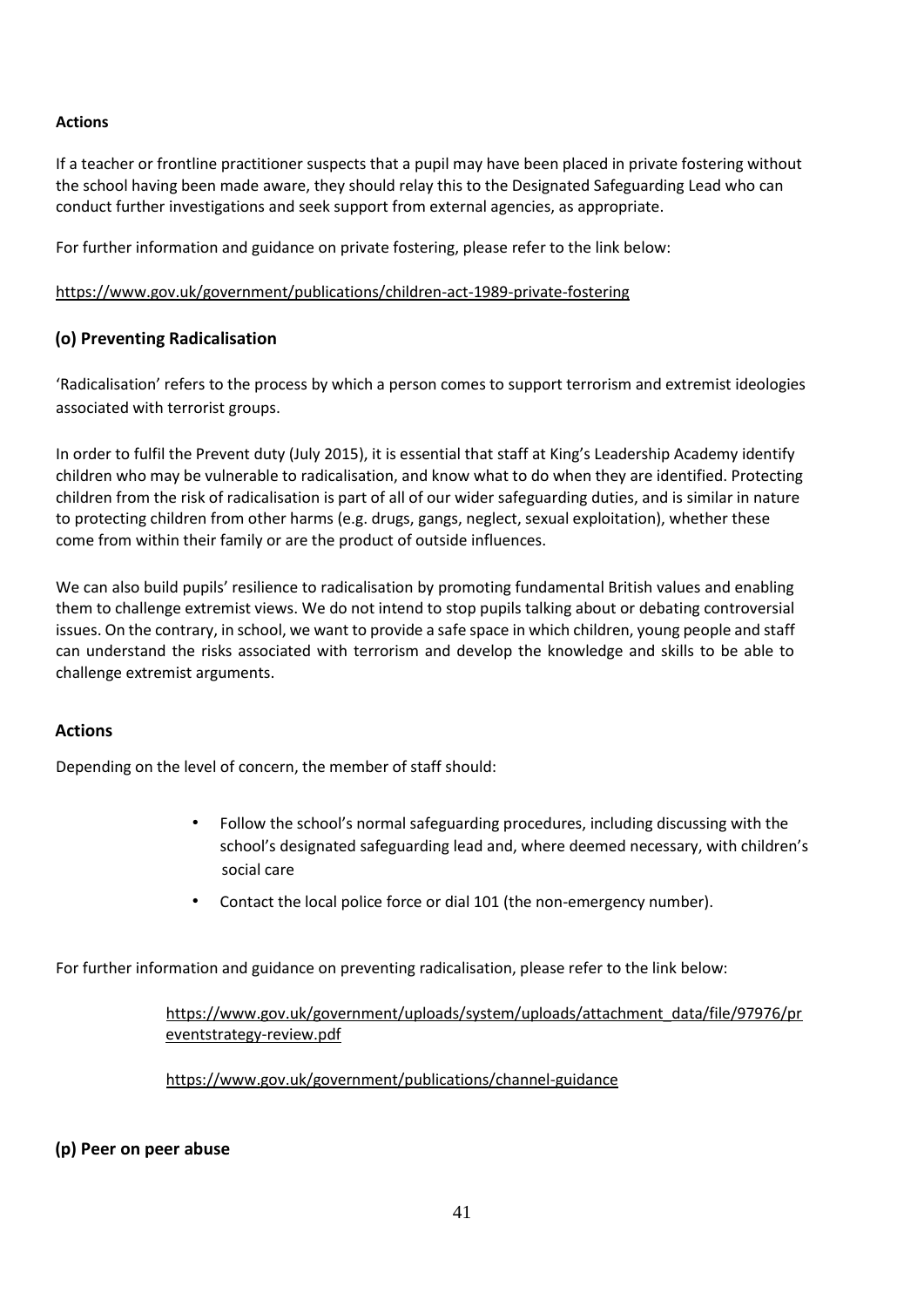KCSIE 2021 states "**All** staff should recognise that children are capable of abusing their peers." It is important that all staff recognise the indicators and signs of peer on peer abuse and know how to identify it and respond to reports.

All staff should understand that even if there are no reports in their schools or colleges it does not mean it is not happening, it may be the case that it is just not being reported. As such it is important if staff have any concerns regarding peer on peer abuse they should speak to their designated safeguarding lead (or deputy). It is essential that all staff understand the importance of challenging inappropriate behaviours between peers, many of which are listed below, that are actually abusive in nature. Downplaying certain behaviours, for example dismissing sexual harassment as "just banter", "just having a laugh", "part of growing up" or "boys being boys" can lead to a culture of unacceptable behaviours, an unsafe environment for children and in worst case scenarios a culture that normalises abuse leading to children accepting it as normal and not coming forward to report it. Peer on Peer abuse is described as sexual violence and sexual harassment which can occur between two children of any age and sex. It can also occur through a group of children sexually assaulting or sexually harassing a single child or group of children.

Peer on peer abuse is most likely to include, but may not be limited to:

- bullying (including cyberbullying, prejudice-based and discriminatory bullying)
- abuse in intimate personal relationships between peers
- physical abuse such as hitting, kicking, shaking, biting, hair pulling, or otherwise causing physical harm (this may include an online element which facilitates, threatens and/or encourages physical abuse)
- sexual violence, such as rape, assault by penetration and sexual assault; (this may include an online element which facilitates, threatens and/or encourages sexual violence)
- sexual harassment, such as sexual comments, remarks, jokes and online sexual harassment, which may be standalone or part of a broader pattern of abuse
- causing someone to engage in sexual activity without consent, such as forcing someone to strip, touch themselves sexually, or to engage in sexual activity with a third party
- consensual and non-consensual sharing of nudes and semi nudes images and or videos (also known as sexting, youth produced sexual imagery or sharing nudes/ semi nudes)
- upskirting, which typically involves taking a picture under a person's clothing without their permission, with the intention of viewing their genitals or buttocks to obtain sexual gratification, or cause the victim humiliation, distress or alarm
- initiation/hazing type violence and rituals (this could include activities involving harassment, abuse or humiliation used as a way of initiating a person into a group and may also include an online element).

To minimise the risk of peer on peer abuse, schools should educate students on areas including:

- healthy and respectful relationships;
- what respectful behaviour looks like;
- consent;
- gender roles, stereotyping, equality;
- body confidence and self-esteem;
- prejudiced behaviour;
- that sexual violence and sexual harassment is always wrong;
- addressing cultures of sexual harassment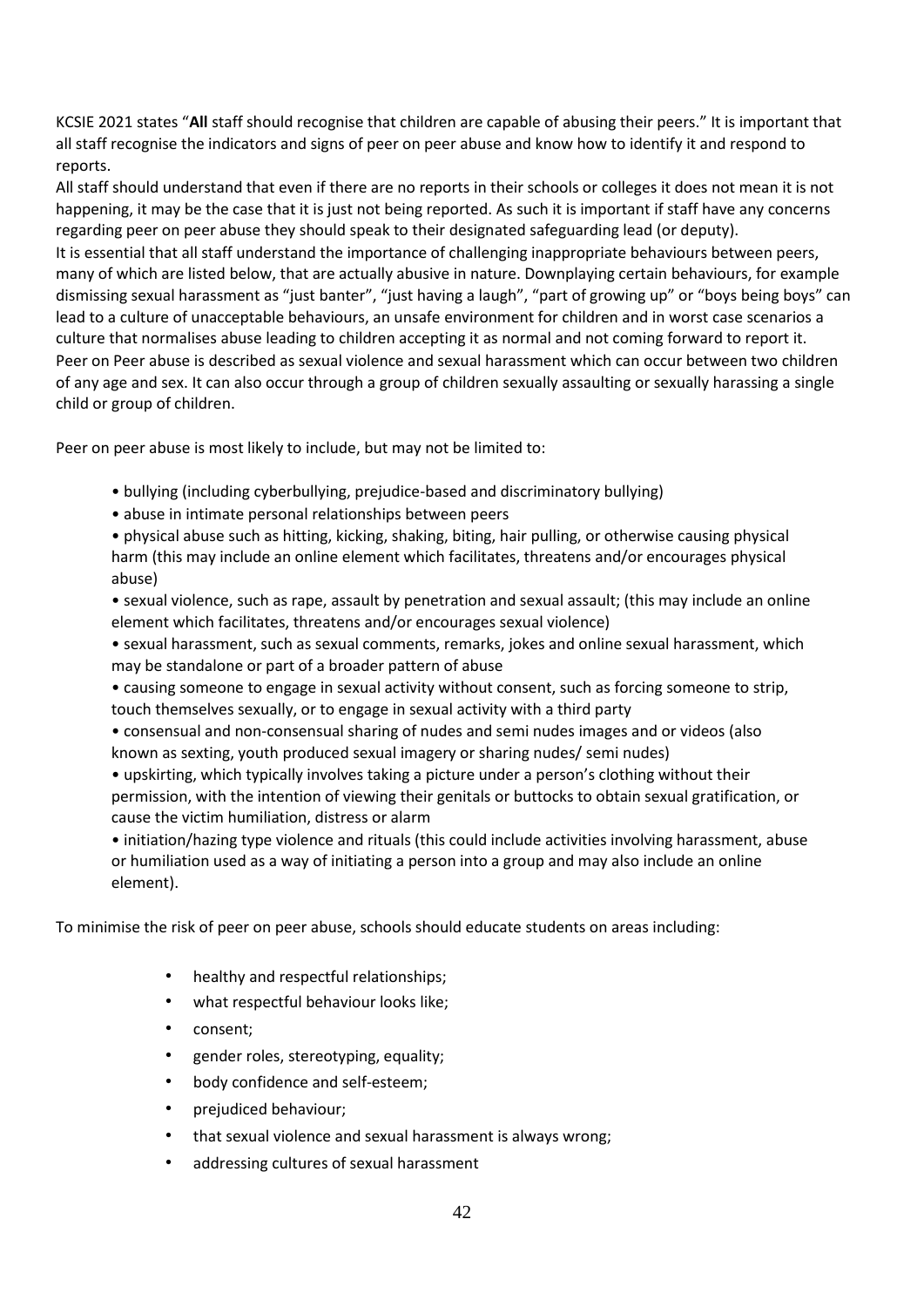Schools must ensure that students and staff are aware of how to report concerns of peer on peer abuse. Allegations of peer on peer abuse will be recorded, investigated and dealt with using the same procedures as any safeguarding concern.

## **Actions**

- Inform the school safeguarding team
- Record the incident/ concern in writing using the systematic approach to the recording of all safeguarding issues
- The decision will be made by the safeguarding team as to whether the case requires internal management, early help, referral to children's social care or to the police

### Supporting the 'victim'

The needs and wishes of the child are paramount. It is important they feel in as much control as is reasonably possible and school should be a safe place for them.

Any student affected by peer on peer abuse will be supported appropriately, on a case-by-case basis. Students may be supported internally by their House tutor or Year Leader. In more serious cases, external services may be involved, such as Children and Young People's Independent Sexual Violence Advisors (ChISVAs,) or CAMH's.

For more information on supporting the 'victim', please refer to page 34-38 of the following document: [https://www.gov.uk/government/publications/sexual-violence-and-sexual-harassment-](https://www.gov.uk/government/publications/sexual-violence-and-sexual-harassment-between-children-in-schools-and-colleges) [between-children-in](https://www.gov.uk/government/publications/sexual-violence-and-sexual-harassment-between-children-in-schools-and-colleges)[schools-and-colleges](https://www.gov.uk/government/publications/sexual-violence-and-sexual-harassment-between-children-in-schools-and-colleges) 

### Supporting the 'alleged perpetrator'

School must provide the alleged perpetrator with an education, safeguarding support and implement any discipline sanctions.

A child abusing another child can be a sign that they have been abused themselves. It is important that school provide support to help them understand and overcome the reasons for their behaviour and help protect other children by limiting the likelihood of them abusing again.

Appropriate support will be determined on a case-by-case basis. Advice should be taken, as appropriate, from children's social care, specialist sexual violence services and the police.

### Forms of peer on peer abuse

- Sexual violence
- Sexual harassment
- Physical abuse such as hitting, kicking, shaking, biting, hair pulling or causing physical harm
- Sexting/ sharing nudes/ semi nudes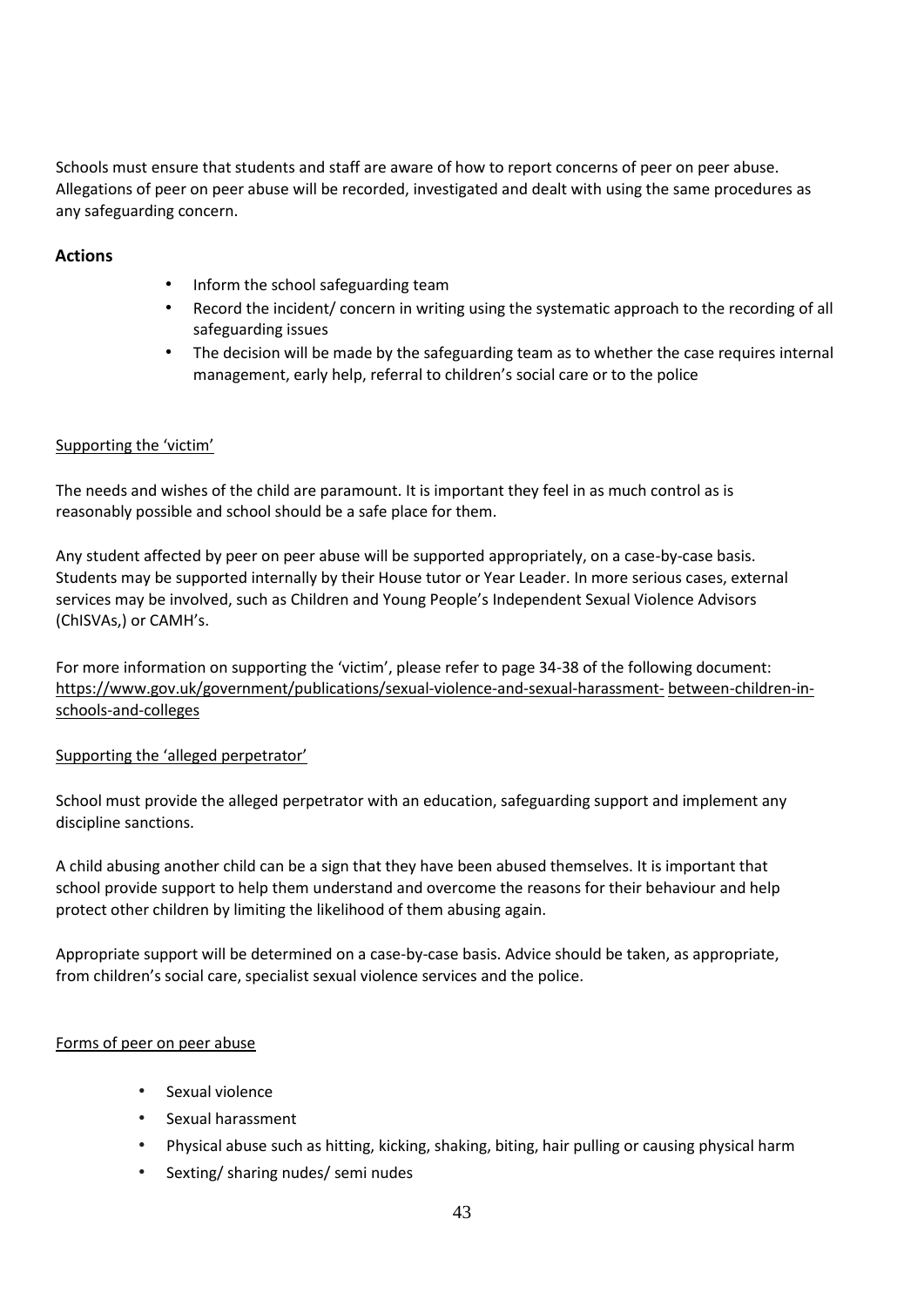- Initiation/ hazing type violence and rituals
- **'Upskirting'** is a criminal offence. It typically involves taking a picture under a person's clothing without them knowing, with the intention of viewing their genitals or buttocks to obtain sexual gratification, or cause the victim humiliation, distress or alarm

## [https://www.gov.uk/government/publications/sexual-violence-and-sexual-harassment-](https://www.gov.uk/government/publications/sexual-violence-and-sexual-harassment-between-children-in-schools-and-colleges) [between](https://www.gov.uk/government/publications/sexual-violence-and-sexual-harassment-between-children-in-schools-and-colleges)[children-in-schools-and-colleges](https://www.gov.uk/government/publications/sexual-violence-and-sexual-harassment-between-children-in-schools-and-colleges)

## **(q) Sexual Violence and sexual harassment between children in schools and colleges**

Sexual violence and sexual harassment can occur between children of any age and sex. It can also occur through a group of children sexually assaulting or Sexually harassing a single child or group of children (KCSE 2021). Children who experiencing violence and sexual harassment will find the experience stressful and distressing. This can adversely affect their education attainment. It is important that the school community, staff, students and parents/ carers understand that both can overlap and can occur online and offline (both physical and verbal) and are never acceptable. The Academy will take all disclosures and victims seriously and that the awareness that some groups are potentially more at risk. Evidence indicates that girls and children with SEND and LGBTQ children are at greater risk.

## **The academy and it's staff are aware of the importance of;**

- **Making clear that Sexual violence and sexual harassment is not acceptable and will not be tolerated at King's and that it is not an inevitable part of growing up.**
- **Not tolerating sexual violence or sexual harassment as "banter", "part of growing up", "just having a laugh" or "boys being boys".**
- **Challenging behaviours, such as grabbing bottoms, breasts and genitalia, flicking bras and lifting skirts or pulling down trousers.**
- **Not normalising such behaviours or dismissing or tolerating such behaviours.**

**The academy will offer appropriate support by the pastoral team or in severe cases refer support to professional agencies.** 

### **What is sexual violence and sexual harassment?**

| <b>Sexual Violence</b>                                                                                                                                                                                                                                                                                                           | <b>Sexual Harassment</b>                                                                                                                                                                                                                                                                                                                                                                                                                         |
|----------------------------------------------------------------------------------------------------------------------------------------------------------------------------------------------------------------------------------------------------------------------------------------------------------------------------------|--------------------------------------------------------------------------------------------------------------------------------------------------------------------------------------------------------------------------------------------------------------------------------------------------------------------------------------------------------------------------------------------------------------------------------------------------|
| What is it?<br>It is important that school and college staff<br>are aware of sexual violence and the fact<br>children can, and sometimes do, abuse<br>their peers in this way. When referring to<br>sexual violence we are referring to sexual<br>violence offences under the Sexual<br>Offences Act 2003111 as described below: | What is it?<br>When referring to sexual harassment we mean<br>'unwanted conduct of a sexual nature' that can<br>occur online and offline. When we reference<br>sexual harassment, we do so in the context of<br>child on child sexual harassment. Sexual<br>harassment is likely to: violate a child's dignity,<br>and/or make them feel intimidated, degraded or<br>humiliated and/or create a hostile, offensive or<br>sexualised environment. |
| <b>Descriptions</b>                                                                                                                                                                                                                                                                                                              | Sexual Harassment can include (this is not an<br>exhaustive list)                                                                                                                                                                                                                                                                                                                                                                                |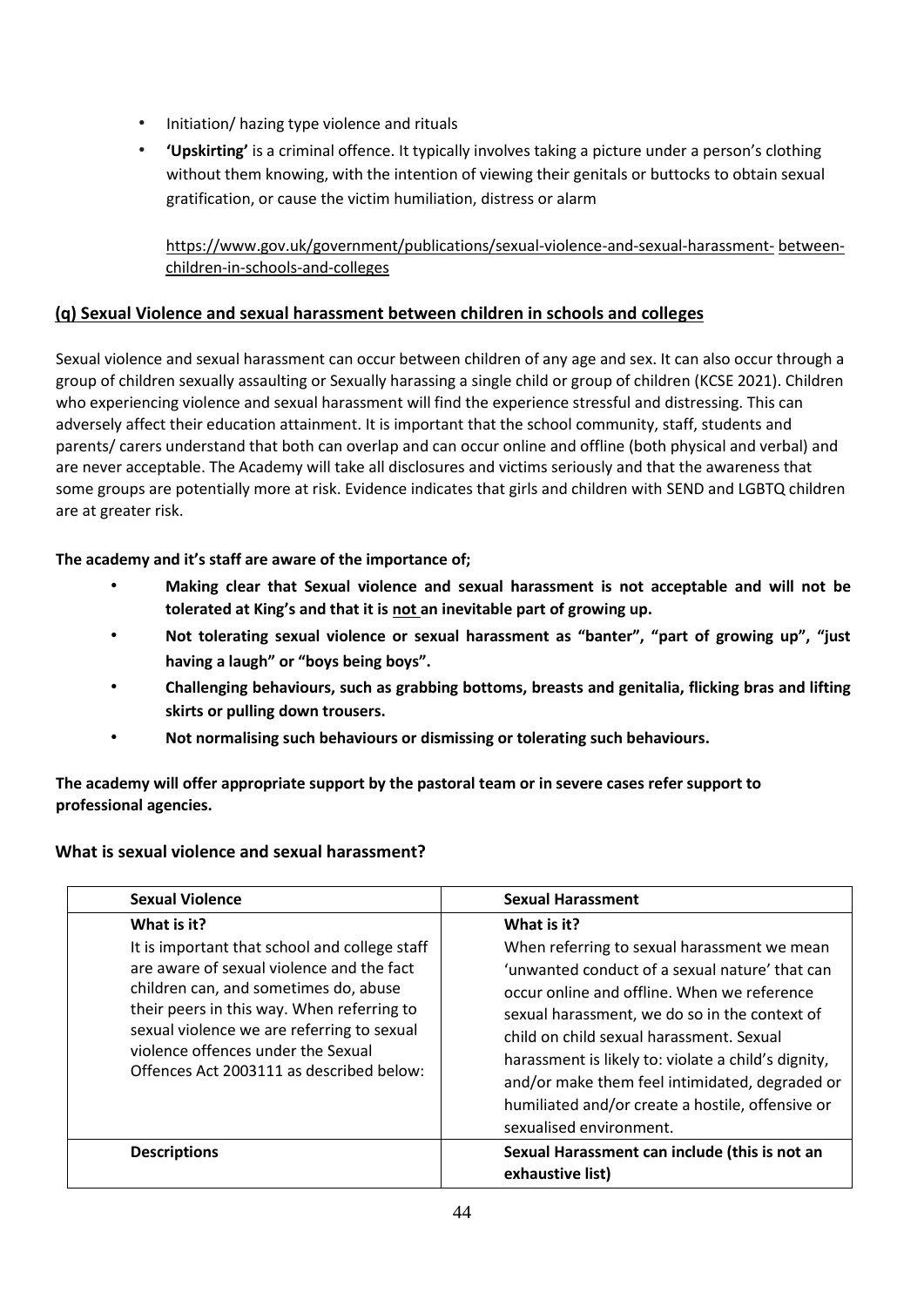| Rape: A person (A) commits an offence of                                                                                                                                                                                                                                                                                                                                                                         | · sexual comments, such as: telling sexual                                                                                                |
|------------------------------------------------------------------------------------------------------------------------------------------------------------------------------------------------------------------------------------------------------------------------------------------------------------------------------------------------------------------------------------------------------------------|-------------------------------------------------------------------------------------------------------------------------------------------|
| rape if: he intentionally penetrates the                                                                                                                                                                                                                                                                                                                                                                         | stories, making lewd comments, making sexual                                                                                              |
| vagina, anus or mouth of another person                                                                                                                                                                                                                                                                                                                                                                          | remarks about clothes and appearance and                                                                                                  |
| (B) with his penis, B does not consent to the                                                                                                                                                                                                                                                                                                                                                                    | calling someone sexualised names; • sexual                                                                                                |
|                                                                                                                                                                                                                                                                                                                                                                                                                  | "jokes" or taunting;                                                                                                                      |
| penetration and A does not reasonably<br>believe that B consents.                                                                                                                                                                                                                                                                                                                                                | physical behaviour, such as: deliberately<br>brushing against someone, interfering with<br>someone's clothes (schools and colleges should |
| <b>Assault by Penetration:</b> A person (A)                                                                                                                                                                                                                                                                                                                                                                      | be considering when any of this crosses a line                                                                                            |
| commits an offence if: s/he intentionally                                                                                                                                                                                                                                                                                                                                                                        | into sexual violence - it is important to talk to                                                                                         |
| penetrates the vagina or anus of another                                                                                                                                                                                                                                                                                                                                                                         | and consider the experience of the victim) and                                                                                            |
| person (B) with a part of her/his body or<br>anything else, the penetration is sexual, B                                                                                                                                                                                                                                                                                                                         | displaying pictures, photos or drawings of a<br>sexual nature; and                                                                        |
| does not consent to the penetration and A                                                                                                                                                                                                                                                                                                                                                                        | online sexual harassment. This may be                                                                                                     |
| does not reasonably believe that B<br>consents.                                                                                                                                                                                                                                                                                                                                                                  | standalone, or part of a wider pattern of sexual<br>harassment and/or sexual violence.<br>It may include:                                 |
| Sexual Assault: A person (A) commits an<br>offence of sexual assault if: s/he<br>intentionally touches another person (B),                                                                                                                                                                                                                                                                                       | non-consensual sharing of sexual images<br>and videos;<br>sexualised online bullying; • unwanted                                          |
| the touching is sexual, B does not consent<br>to the touching and A does not reasonably<br>believe that B consents.                                                                                                                                                                                                                                                                                              | sexual comments and messages, including, on<br>social media;                                                                              |
|                                                                                                                                                                                                                                                                                                                                                                                                                  | sexual exploitation; coercion and                                                                                                         |
| Consent: is about having the freedom and                                                                                                                                                                                                                                                                                                                                                                         | threats; and                                                                                                                              |
| capacity to choose. Consent to sexual<br>activity may be given to one sort of sexual<br>activity but not another, e.g. to vaginal but<br>not anal sex or penetration with conditions,<br>such as wearing a condom. Consent can be<br>withdrawn at any time during sexual<br>activity and each time activity occurs.<br>Someone consents to vaginal, anal or oral<br>penetration only if s/he agrees by choice to | upskirting.<br>https://www.gov.uk/government/news/upskirtin<br>gknow-your-rights                                                          |
| that penetration and has the freedom and<br>capacity to make that choice.                                                                                                                                                                                                                                                                                                                                        |                                                                                                                                           |

### **What is consent?**

Consent is about having the freedom and capacity to choose. Consent to sexual activity may be given to one sort of sexual activity but not another. Consent can be withdrawn at any time during sexual activity and each time activity occurs. Students will be taking part in the new Relationship, Sex and Health Eduaction 2020 Policy (RSHE 2020), which will address such areas in order to work with students proactively via educating about these important areas.

**Parents can use the link for support when talking to their child about relationships, Sex and consent**<https://www.familylives.org.uk/advice/teenagers/sex/talking-about-consent/>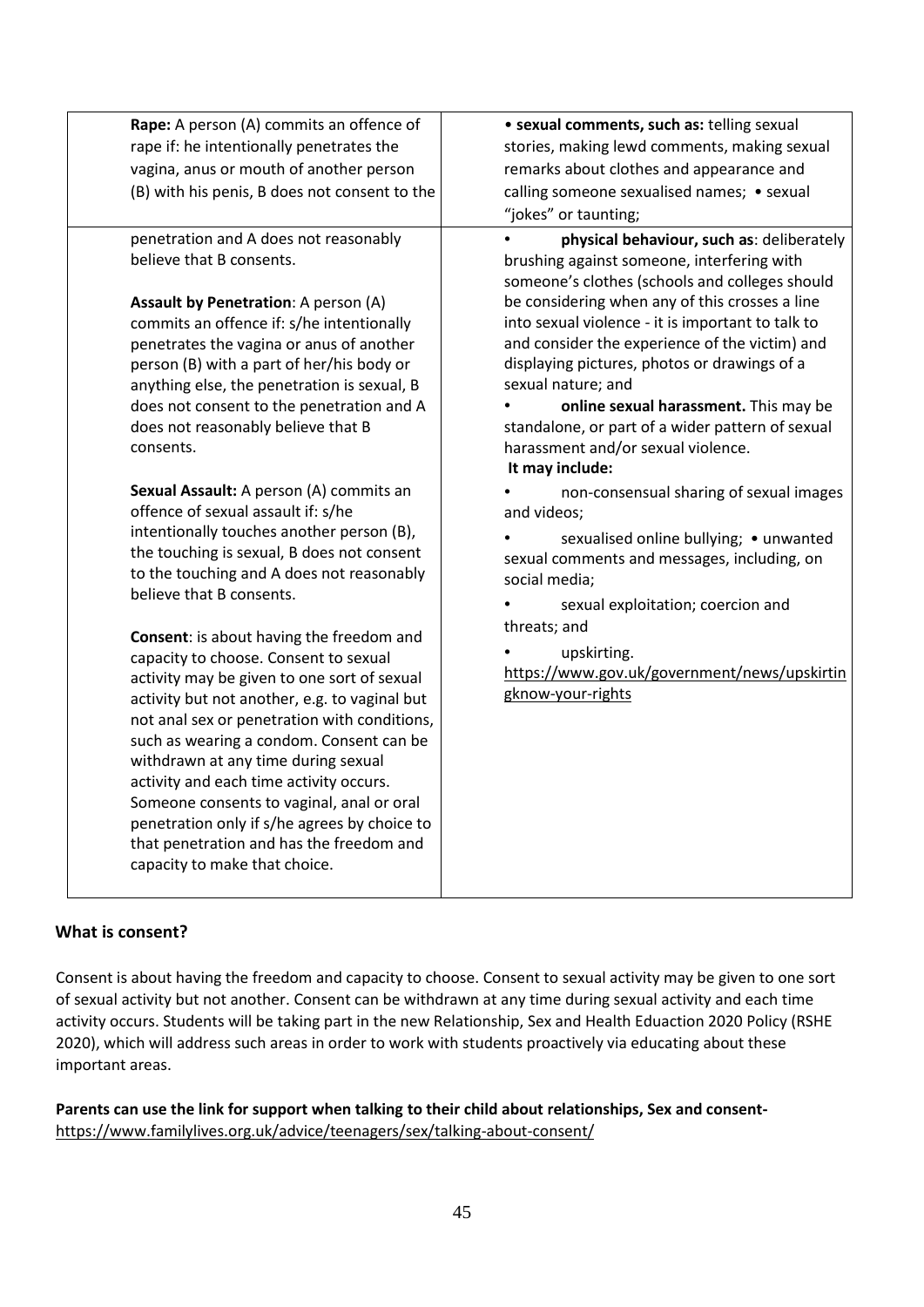## **Actions**

The initial response to a report from a child is important. The academy will at all costs reassure all victims that they are being taken seriously and that they will be supported and kept safe. The victim should never be given the impression that they are creating a problem by reporting sexual violence or sexual harassment. Nor should a victim ever be made to feel ashamed for making a report.

If staff in the academy have a concern about a student or a student discloses to them about any form of sexual violence or harassment, they should follow the academies referral process in (see Appendix C). The designated leads will liaise and the three safeguarding partners and work with agencies in line with Working together to safeguard children and will follow the NSPCC school and colleges guidance for when to call the police (recommended guidance from KCSE 2021).

#### **NSPCC- When to call the police:**

[https://www.npcc.police.uk/documents/Children%20and%20Young%20people/When%20to%20ca](https://www.npcc.police.uk/documents/Children%20and%20Young%20people/When%20to%20call%20the%20police%20guidance%20for%20schools%20and%20colleges.pdf)  [ll%20the%20police%20guidance%20for%20schools%20and%20colleges.pdf](https://www.npcc.police.uk/documents/Children%20and%20Young%20people/When%20to%20call%20the%20police%20guidance%20for%20schools%20and%20colleges.pdf)

## **\*\*NEW\*\* Review of sexual abuse in schools and colleges**

On the 10<sup>th</sup> June 2021, the Government published guidance from a study in to the Review of Sexual Abuse in Schools and Colleges.

The review can be found her[e Review of sexual abuse in schools and colleges](https://www.gov.uk/government/publications/review-of-sexual-abuse-in-schools-and-colleges/review-of-sexual-abuse-in-schools-and-colleges)

Findings showed that sexual harassment, including online sexual abuse, has become 'normalised' for children and young people.

It also found that there was a lack of reporting Sexual Harassment in schools.

The review recommends that school and college leaders act on the assumption that sexual harassment is affecting their pupils, and take a whole-school approach to addressing these issues, creating a culture where sexual harassment is not tolerated.

### **Action and response**

Sexual Harassment will not be tolerated and will be recognised, addressed and dealt with appropriately. Sexual Harassment is embedded within our curriculum to ensure students are educated on these matters.

Assemblies also address Sexual Harassment and the importance of reporting concerns.

Staff training is provided so that they feel comfortable delivering the content.

### **(r) Sharing nudes and semi nudes**

'Sharing nudes and semi nudes' is one of a number of 'risk-taking' behaviours associated with the use of digital devices, social media or the internet. It is accepted that young people experiment and challenge boundaries and therefore the risks associated with 'online' activity can never be completely eliminated. However, King's Leadership Academy takes a proactive approach in its ICT and ASPIRE programmes to help students to understand, assess, manage and avoid the risks associated with 'online activity'.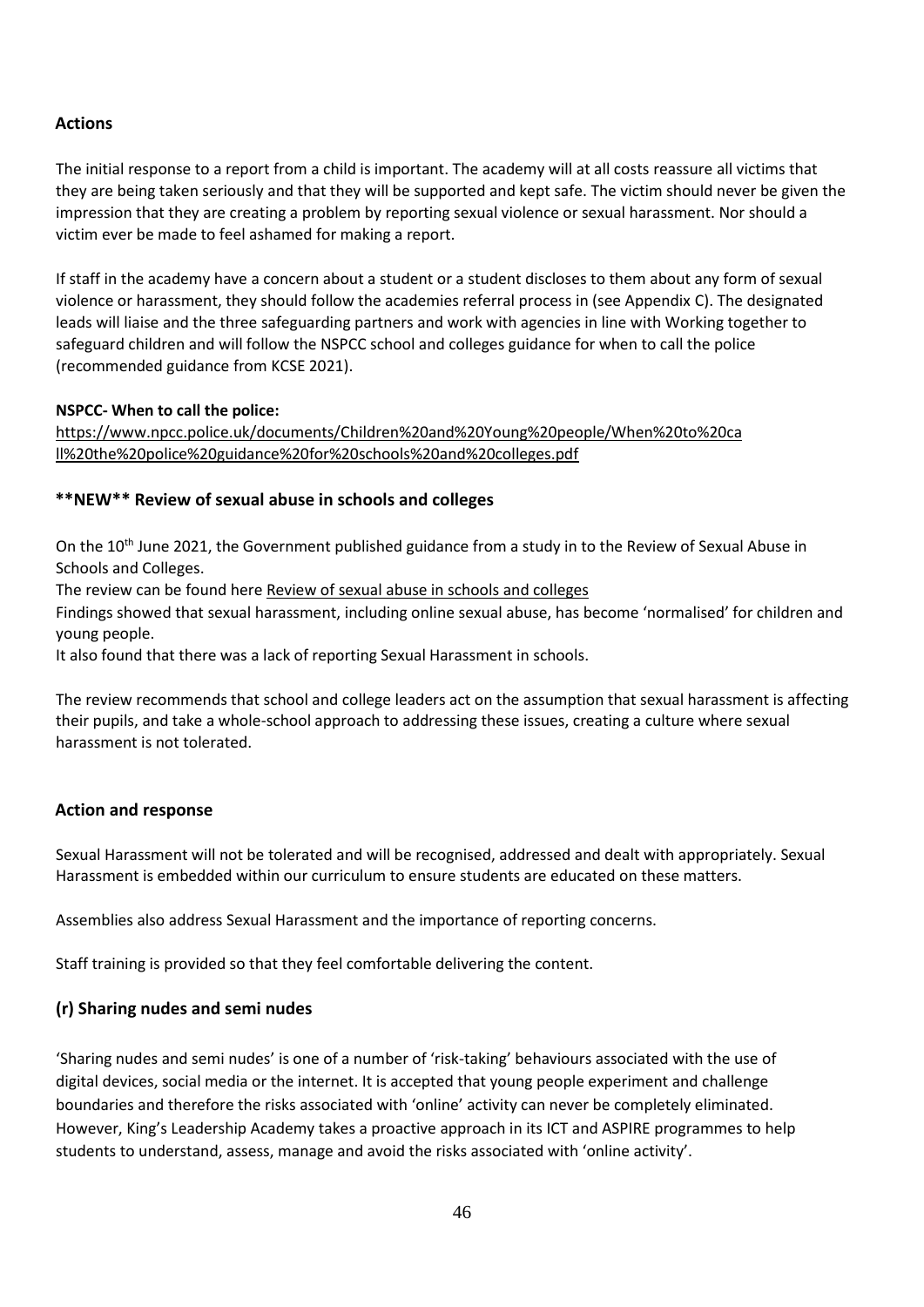There are a number of definitions of 'sharing nudes and semi nudes' but, for the purposes of this policy, it is defined as:

- Images or videos generated
- By children under the age of 18, or;
- Of children under the age of 18 that are of a sexual nature or are indecent
- These images are shared between young people and/or adults via a mobile phone
- Handheld device, computer, 'tablet' or website with people they may not even know

#### **Actions**

If a pupil discloses to a teacher or frontline practitioner that they have been a victim of 'sharing nudes or semi nudes', they should take the following action:

- Inform and involve the Safeguarding Team who will ensure that the Designated Safeguarding Lead is able to take any necessary strategic decisions
- Record the incident. The Safeguarding Team employ a systematic approach to the recording of all safeguarding issues
- Act in accordance with school safeguarding search and confiscation policies and procedures

For further information and guidance on sharing nudes and semi nudes, please refer to the link below: [Sharing nudes and semi nudes](https://ineqe.com/wp-content/uploads/2021/01/UKCIS_sharing_nudes_and_semi_nudes_advice_for_education_settings_V2.pdf)

### **(s) Teenage Relationship Abuse**

According to the NSPCC report (2009) *Partner exploitation and violence in teenage intimate relationships,*  750,000 children witness domestic violence each year, one in four teenage girls have been hit by a boyfriend (with one in nine reporting severe physical violence) and 18 percent of boys reported some form of physical partner violence.

Teenage relationship abuse consists of the same patterns of coercive and controlling behaviour as domestic abuse. These patterns might include some or all of the following: sexual abuse, physical abuse, financial abuse, emotional abuse and psychological abuse;

There is a lack of recognition of the seriousness of teenage relationships because they are more likely to be short-lived. This does not mean that they cannot be as abusive as adult relationships.

### **Actions**

If a child or young person starts to tell you about something that might indicate potential child abuse, listen but **do not ask for detail**. You need to let them know as soon as possible that if they tell you something that might cause concern, you will have to tell someone else.

There is a three step approach to a child wishing to disclose to you: Receive, Reassure, Respond.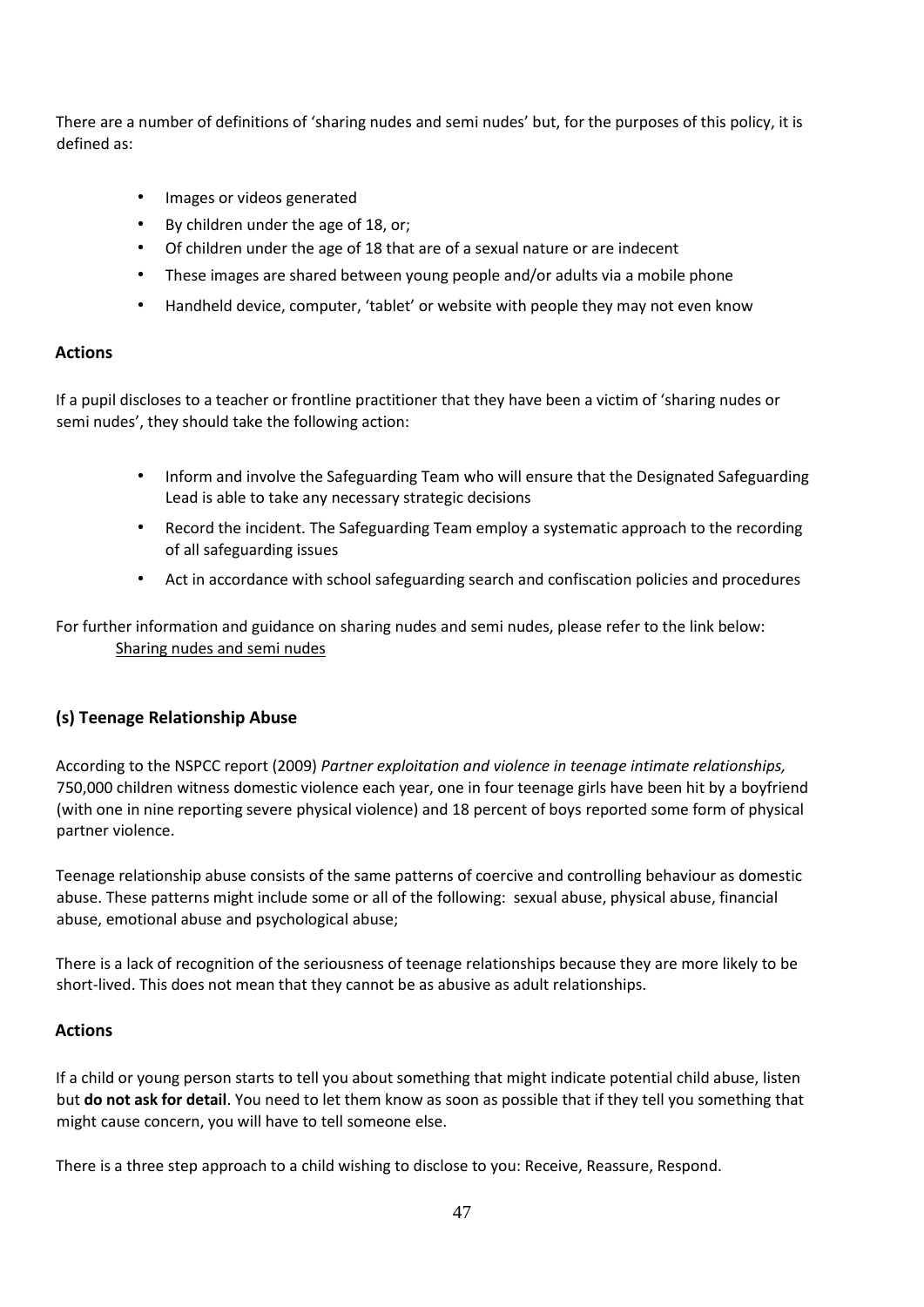Following the disclosure, you should report this immediately to the Designated Safeguarding Lead at King's. More detailed Information on this can be found in the third link below).

For further information and guidance on teenage relationship abuse, please refer to the links below:

<https://www.gov.uk/government/collections/this-is-abuse-campaign> [https://www.gov.uk/government/uploads/system/uploads/attachment\\_data/file/97774/te](https://www.gov.uk/government/uploads/system/uploads/attachment_data/file/97774/teen-abuse-teachers-guide.pdf) [en](https://www.gov.uk/government/uploads/system/uploads/attachment_data/file/97774/teen-abuse-teachers-guide.pdf)[abuseteachers-guide.pdf](https://www.gov.uk/government/uploads/system/uploads/attachment_data/file/97774/teen-abuse-teachers-guide.pdf) [https://www.gov.uk/government/uploads/system/uploads/attachment\\_data/file/97773/te](https://www.gov.uk/government/uploads/system/uploads/attachment_data/file/97773/teen-abuse-toolkit.pdf) [en](https://www.gov.uk/government/uploads/system/uploads/attachment_data/file/97773/teen-abuse-toolkit.pdf)[abusetoolkit.pdf](https://www.gov.uk/government/uploads/system/uploads/attachment_data/file/97773/teen-abuse-toolkit.pdf) 

## **(t) Trafficking**

Article 3 of the Palermo Protocol To Prevent, Suppress And Punish Trafficking In Persons, Especially Women And Children, Supplementing the United Nations Convention Against Transnational Organised Crime to the UN Convention (2000) (ratified by the UK on 6 February 2006) defines trafficking as:

- The recruitment, transportation, transfer, harbouring or receipt of persons, by means of the threat or use of force or other forms of coercion, of abduction, of fraud, of deception, of the abuse of power or of a position of vulnerability or of the giving or receiving of payments or benefits to achieve the consent of a person having control over another person, for the purpose of exploitation. Exploitation shall include, at a minimum, the exploitation of the prostitution of others or other forms of sexual exploitation, forced labour or services, slavery or practices similar to slavery, servitude or the removal of organs
- The recruitment, transportation, transfer, harbouring or receipt of a child for the purpose of exploitation shall be considered "trafficking in persons".

Children trafficked into the country may be registered at a school for a term or longer, before being moved to another part of the UK or abroad. This pattern of registration and deregistration may be an indicator that a child has been trafficked. However, practitioners should always bear in mind that not all children who go missing from education have been victims of trafficking. For example, there may be instances of children from communities that move around – Gypsy, Roma, traveller or migrant families – who collectively go missing from school.

### **Actions**

If a teacher or frontline practitioner suspects that a pupil may be a victim of trafficking, they should report their concerns immediately to the Designated Safeguarding Lead who can conduct further investigations and seek support from external agencies, as appropriate.

For further information and guidance on trafficking, please refer to the links below:

[https://www.gov.uk/government/publications/safeguarding-children-who-may-have-](https://www.gov.uk/government/publications/safeguarding-children-who-may-have-been-trafficked-practice-guidance) [beentrafficked](https://www.gov.uk/government/publications/safeguarding-children-who-may-have-been-trafficked-practice-guidance)[practice-guidance](https://www.gov.uk/government/publications/safeguarding-children-who-may-have-been-trafficked-practice-guidance) 

### **(u) Looked after children and previously looked after children**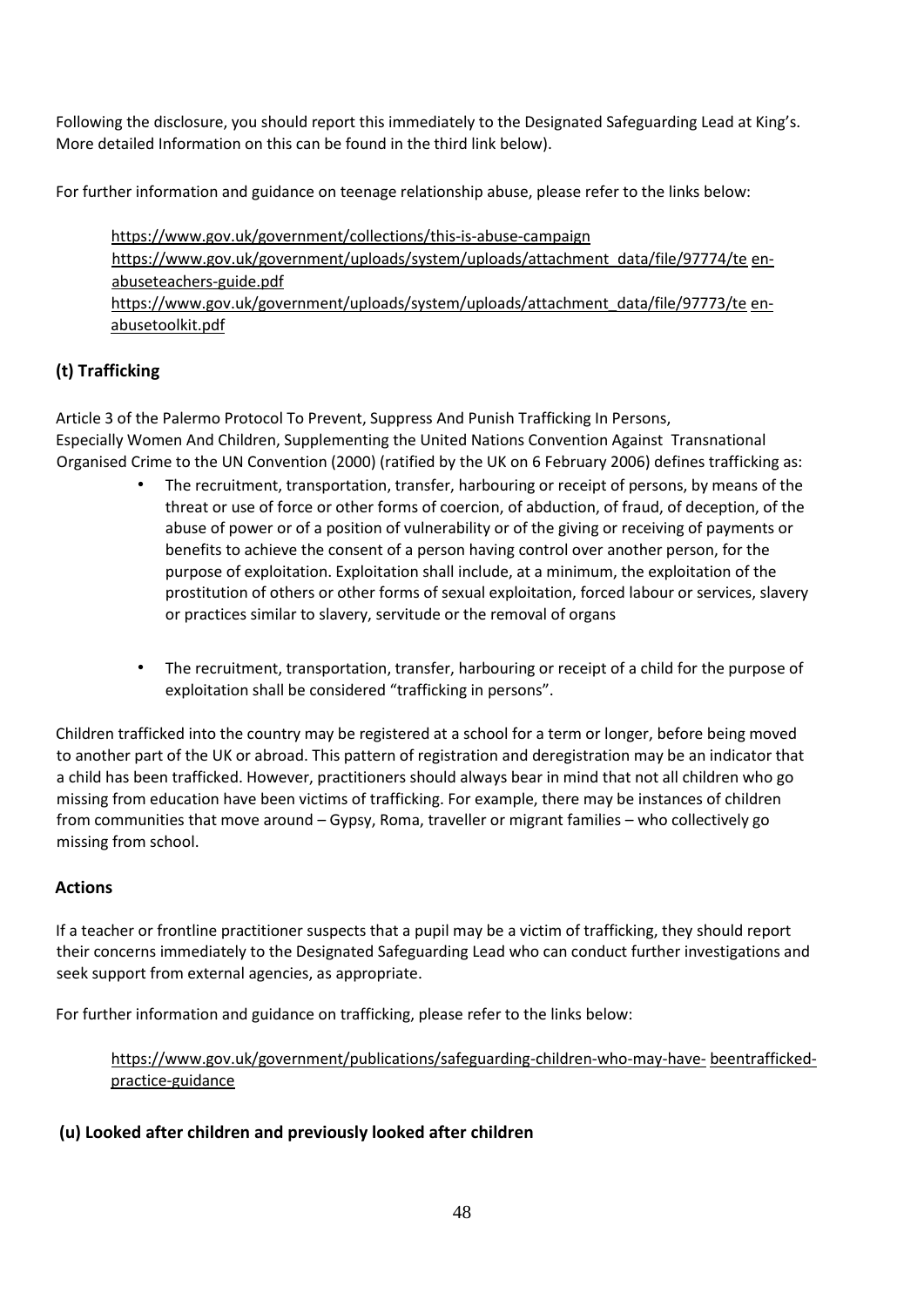A child who is looked after by a local authority (referred to as a looked-after-child) as defined in section 22 Children Act 1989, means a child who is subject to a care order (interim or full care order) or who is voluntarily accommodated by the local authority.

The most common reason for children becoming looked afteris as a result of abuse and/ or neglect. Governing bodies and proprietors should ensure that staff have the skills, knowledge and understanding to keep looked after children safe. In particular, they should ensure that appropriate staff have the information they need in relation to a child's looked after status.

A previously looked after child potentially remains vulnerable and all staff should have the skills, knowledge and understanding to keep previously looked after children safe. When dealing with looked after children and previously looked after children, it is important that all agencies work together and prompt action is taken when necessary to safeguard these children, who are a particularly vulnerable group.

## **(v) The use of 'reasonable force'**

There are circumstances when it is appropriate for staff in schools and colleges to use reasonable force to safeguard children and young people. The term 'reasonable force' covers the broad range of actions used by staff that involve a degree of physical contact to control or restrain children. This can range from guiding a child to safety by the arm, to more extreme circumstances such as breaking up a fight or where a young person needs to be restrained to prevent violence or injury. 'Reasonable' in these circumstances means 'using no more force than is needed'. The use of force may involve either passive physical contact, such as standing between pupils or blocking a pupil's path, or active physical contact such as leading a pupil by the arm out of the classroom. The decision on whether or not to use reasonable force to control or restrain a child is down to the professional judgement of the staff concerned and should always depend on individual circumstances.

When using reasonable force in response to risks presented by incidents involving children with SEN or disabilities or with medical conditions, schools and colleges should consider the risks carefully to recognise the additional vulnerability of these groups. By planning positive and proactive behaviour support, for instance through drawing up individual behaviour plans for more vulnerable children, and agreeing them with parents and carers, schools and colleges can reduce the occurrence of challenging behaviour and the need to use reasonable force.

Please find link to the government guidelines: [https://www.gov.uk/government/publications/useof-reasonable](https://www.gov.uk/government/publications/use-of-reasonable-force-in-schools)[force-in-schools](https://www.gov.uk/government/publications/use-of-reasonable-force-in-schools)

## **(w) Serious violence**

All staff should be aware of indicators, which may signal that children are at risk from, or are involved with serious violent crime. These may include increased absence from school, a change in friendships or relationships with older individuals or groups, a significant decline in performance, signs of self harm or significant change in wellbeing, or signs of assault or unexplained injuries. Unexplained gifts or new possessions could also indicate that children have been approached by, or are involved with, individuals associated with criminal networks or gangs.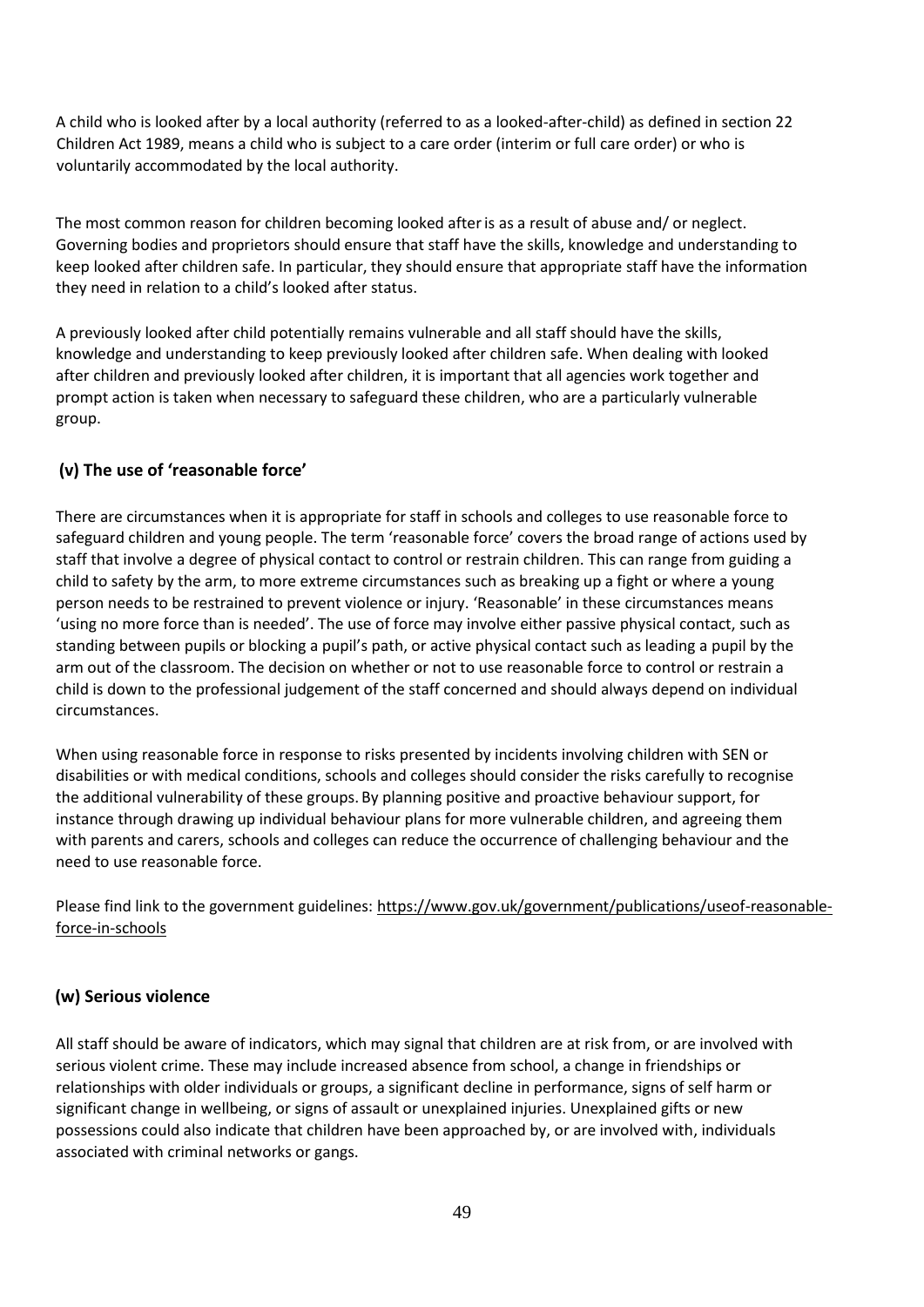All staff should be aware of the associated risks and understand the measures in place to manage these.

Advice for schools and colleges:

https://www.gov.uk/government/publications/advice-to-schools-and-colleges-on-gangsandyouthviolenc[e https://www.gov.uk/government/publications/criminal-exploitation-ofchildren-and](https://www.gov.uk/government/publications/criminal-exploitation-of-children-and-vulnerable-adults-county-lines)[vulnerable-adults-county-lines](https://www.gov.uk/government/publications/criminal-exploitation-of-children-and-vulnerable-adults-county-lines) 

## **(x) Contextual safeguarding**

Contextual Safeguarding is an approach to understanding, and responding to, young people's experiences of significant harm beyond their families. It recognises that the different relationships that young people form in their neighbourhoods, schools and online can feature violence and abuse. Parents and carers have little influence over these contexts, and young people's experiences of extra-familial abuse can undermine parent-child relationships. (www. Contextual safeguarding.org.uk)

These extra-familial threats can take a variety of different forms and children can be vulnerable to multiple threats, including;

- Exploitation of criminal gangs and organised crime groups
- **County lines**
- Trafficking
- Online abuse
- Sexual exploitation/ criminal exploitation
- Forms of grooming (not in the family environment)
- Extremism and radicalisation.

All staff, but especially the safeguarding lead and deputies should be considering the context within which such incidents and/ or behaviours occur. This is known as contextual safeguarding, which simply means assessments of children should consider whether wider environmental factors are present in a child's life that are a threat to their safety and/ or welfare. Children's social care assessments should consider such factors so it is important that schools and colleges provide as much information as possible as part of the referral process. This will allow any assessment to consider all the available evidence and the full context of any abuse.

## **(y) Bereavement**

Young people mature at different rates and their understanding and responses to bereavement are likely to be based as much on their experience of life as on their chronological age [\(ChildberavementUK\).](https://www.childbereavementuk.org/)

By secondary school age, most pupils will understand the inevitability and permanence of death. They may have difficulty in coming to terms with their own mortality and that of those close to them; possibly by refusing to contemplate the possibility of death by taking part in risky behaviour. A young person may challenge the beliefs and expectations of others about how they should be feeling or behaving; death also increases anxieties about the future and they may question the meaning of life.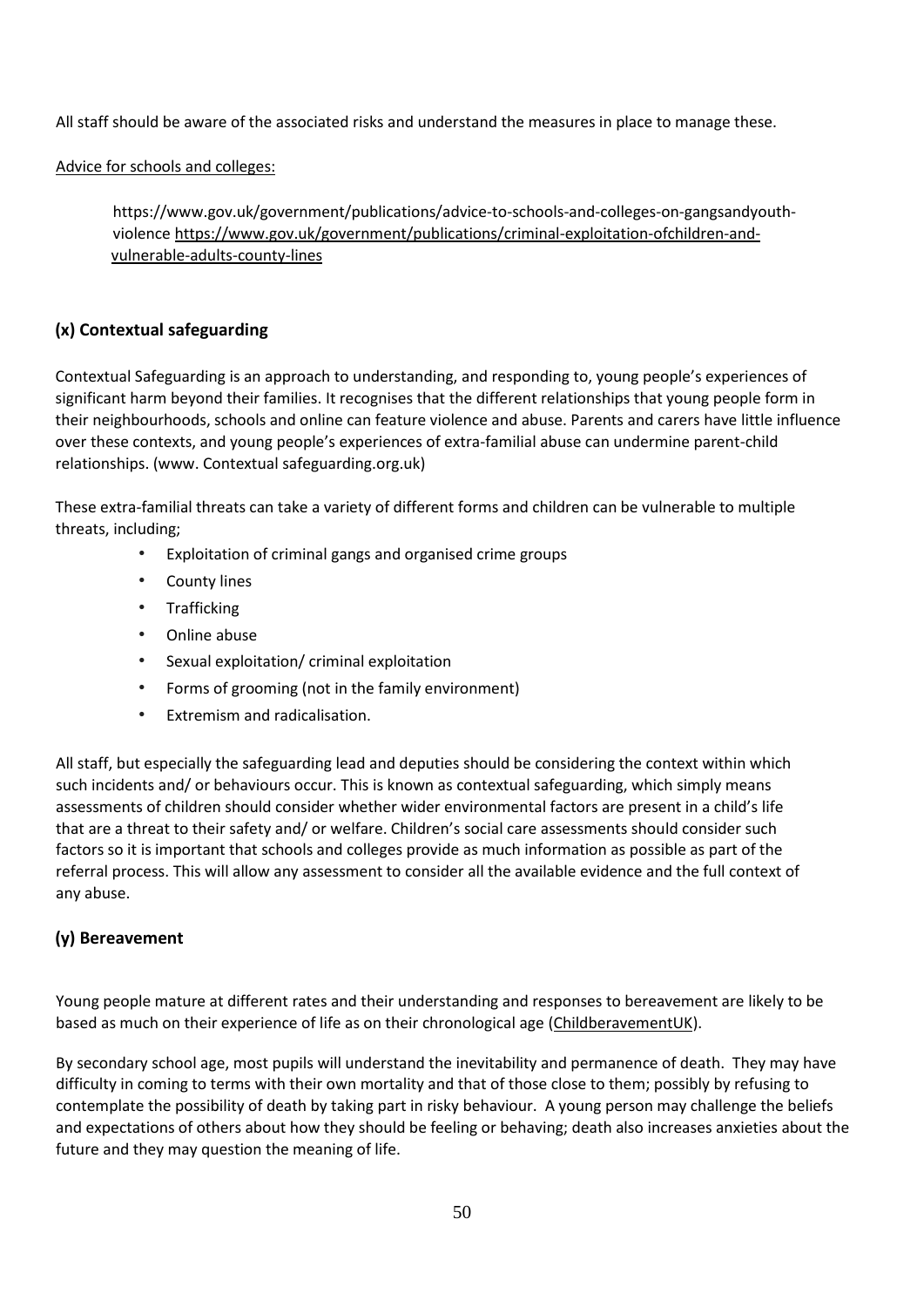Young people, like adults, will grieve in different ways and their responses to a bereavement will depend on their age, understanding and relationship with the person who died. It is important to avoid making assumptions about how they are feeling.

Be aware of changing relationships and friendships. A bereaved pupil may find their peers do not know what to say or do and this can lead to isolation and loneliness. Insensitive remarks or even deliberately inappropriate comments are not unusual. The academy ensures such difficult topics are discussed with our students via our ASPIRE & Character education, in order to provide a safe and secure environment where all children feel supported and have an understanding of what emotional intelligence is and to always demonstrate empathy. Children are referred to Oakleaf Bereavement Services for specialised support.

## **Actions**

Ask a bereaved student to think about what they need and want from their friends, teachers and adults in school. This will offer them an element of control and give clarity to those wanting to help. Bereaved students may feel very different to their peers and can benefit from opportunities to meet other bereaved young people. They may want to access further information about bereavement, so you could signpost specific websites for help.

**Acknowledge what has happened-** The most helpful thing that you can do for grieving students, is to acknowledge what has happened. Keep it very simple, "I was very sorry to hear that \*\*\* has died."

**Offer simple choices and support-** Bereavement combined with the upheaval of youth has been described as a "double jeopardy". A bereaved young person can feel overwhelmed and out of control. By offering simple choices, a school can help a pupil to feel in control of at least one aspect of their life, particularly in relation to how they manage their grief in school. Ask who they feel they would like support of. This could be a teacher, their house tutor, year leader or another member of staff they get along with.

### **Know when to refer**

If a student continues to struggle and the effects of bereavement are having an impact on their emotional and physical health, seeking advice from other agencies or CAMHS is essential for students to get the right help at the right time. Working with parents and carers is essential in order for the child to see that adults that are around them, care and want to help and support them getting through such a difficult time, so that we can reduce the potential impact of adverse trauma experiences caused by bereavement, with the focus to build resilience and self-esteem.

<https://www.childbereavementuk.org/> <https://www.minded.org.uk/> <https://www.winstonswish.org/coronavirus/> [Barnardo's Childhood Bereavement Service](https://www.barnardos.org.uk/what-we-do/services/child-bereavement-service-general) [Childhood Bereavement Network](http://www.childhoodbereavementnetwork.org.uk/help-around-a-death/covid-19.aspx) [Blue Cross Pet Bereavement support](https://www.bluecross.org.uk/pet-bereavement-and-pet-loss) [Warrington Happy Ok Sad initiative for mental health support for young people](https://happyoksad.warrington.gov.uk/)

## **(z) ACE's: Adverse Childhood Experiences**

ACEs are highly stressful and potential traumatic events or situations that occur in childhood [\(YOUNG MINDS: The](https://e5ed3774-d9e6-4c6d-87df-48a25ea021a4.filesusr.com/ugd/2d9f51_b742795ac1e943f5a473da24edfff588.pdf)  [impact of childhood adversity\).](https://e5ed3774-d9e6-4c6d-87df-48a25ea021a4.filesusr.com/ugd/2d9f51_b742795ac1e943f5a473da24edfff588.pdf)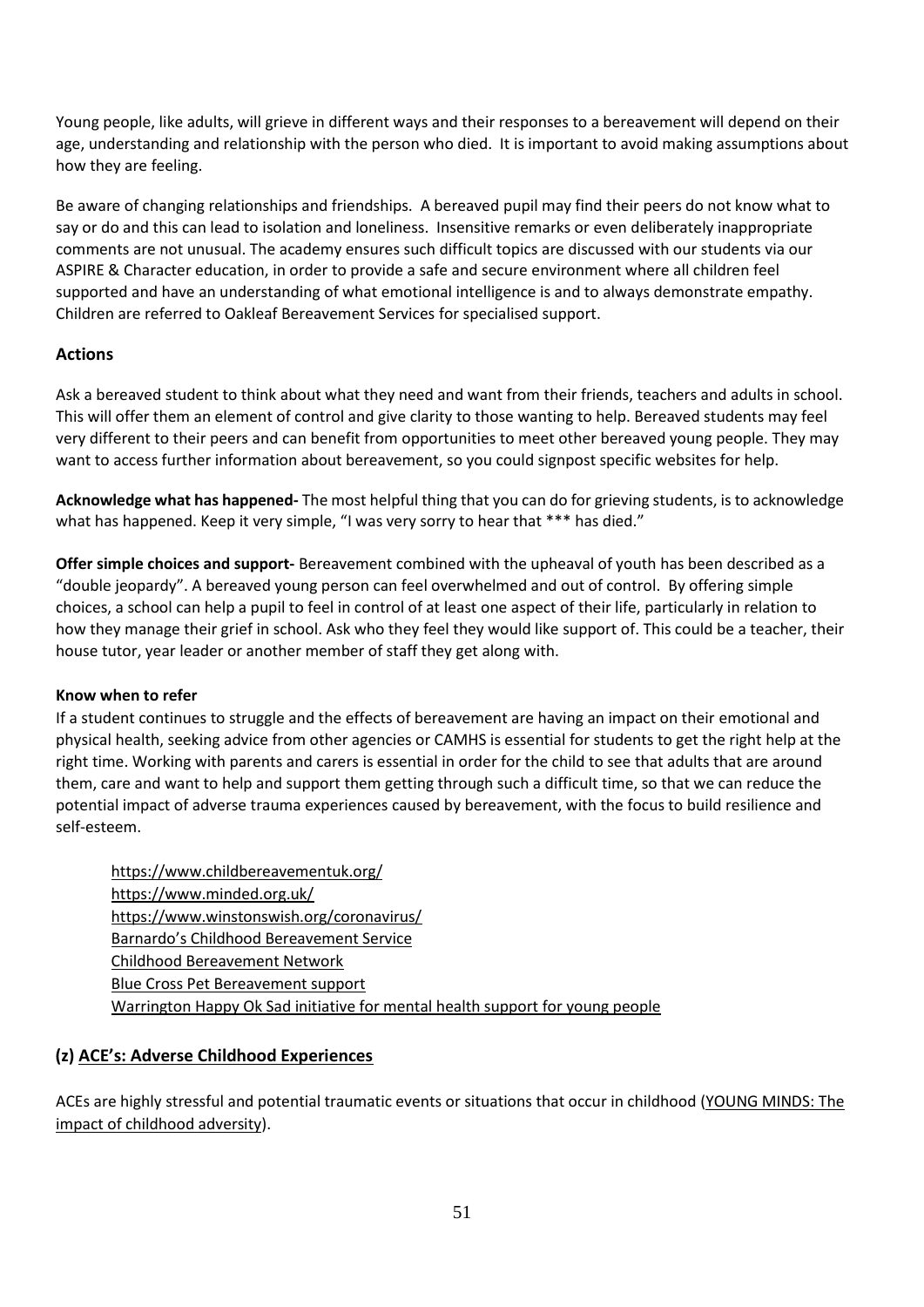These events can be a single event, or prolonged threats to and breach of, a young person's safety, security, trust or bodily integrity. These experiences directly affect the young person and their environment, and requires staff to have an understanding of social, emotional , psychological or behavioural adaptations the child may take. It is important that staff understand that ACEs impact a child's development, their relationship with others and increase risk of engaging in health-harming behaviours. Forms of ACEs include:

- **Maltreatment** all forms of abuse
- **Violence & Coercion** domestic abuse, gng membership, being a victim of crime
- **Adjustments** Migration, asylum or ending relationships/ change
- **Prejudice-** LGBT+, sexism, racism or disablism
- **Household or family adversity-** substance misuse, intergenerational trauma destitution, or deprivation
- **Inhumane treatment-** torture, forced imprisonment, trafficking, exploitation.
- **Adult responsibilities-** being a young carer or involvement in child labour
- **Bereavement & Survivorship-** traumatic deaths, surviving an illness or accident.

Staff must report any cause for concern through the normal academy channels in order to address any concerns so that support for students' and their families can be provided through pastoral support or in some cases referrals to Liverpool Children Services direct family Support Service or MASH to determine what support is necessary for the child and in some cases the family.

## **(aa) Online safety**

It is essential that children are safeguarded from potentially harmful and inappropriate online material. An effective whole school and college approach to online safety empowers a school or college to protect and educate pupils, students, and staff in their use of technology and establishes mechanisms to identify, intervene in, and escalate any concerns where appropriate.

The breadth of issues classified within online safety is considerable, but can be categorised into four areas of risk:

• **content**: being exposed to illegal, inappropriate or harmful content, for example: pornography, fake news, racism, misogyny, self-harm, suicide, anti-Semitism, radicalisation and extremism.

• **contact**: being subjected to harmful online interaction with other users; for example: peer to peer pressure, commercial advertising and adults posing as children or young adults with the intention to groom or exploit them for sexual, criminal, financial or other purposes'.

• **conduct**: personal online behaviour that increases the likelihood of, or causes, harm; for example, making, sending and receiving explicit images (e.g consensual and non-consensual sharing of nudes and semi-nudes and/or pornography, sharing other explicit images and online bullying;

• **commerce** - risks such as online gambling, inappropriate advertising, phishing and or financial scams. If you feel your pupils, students or staff are at risk, please report it to the Anti-Phishing Working Group [\(https://apwg.org/\)](https://apwg.org/)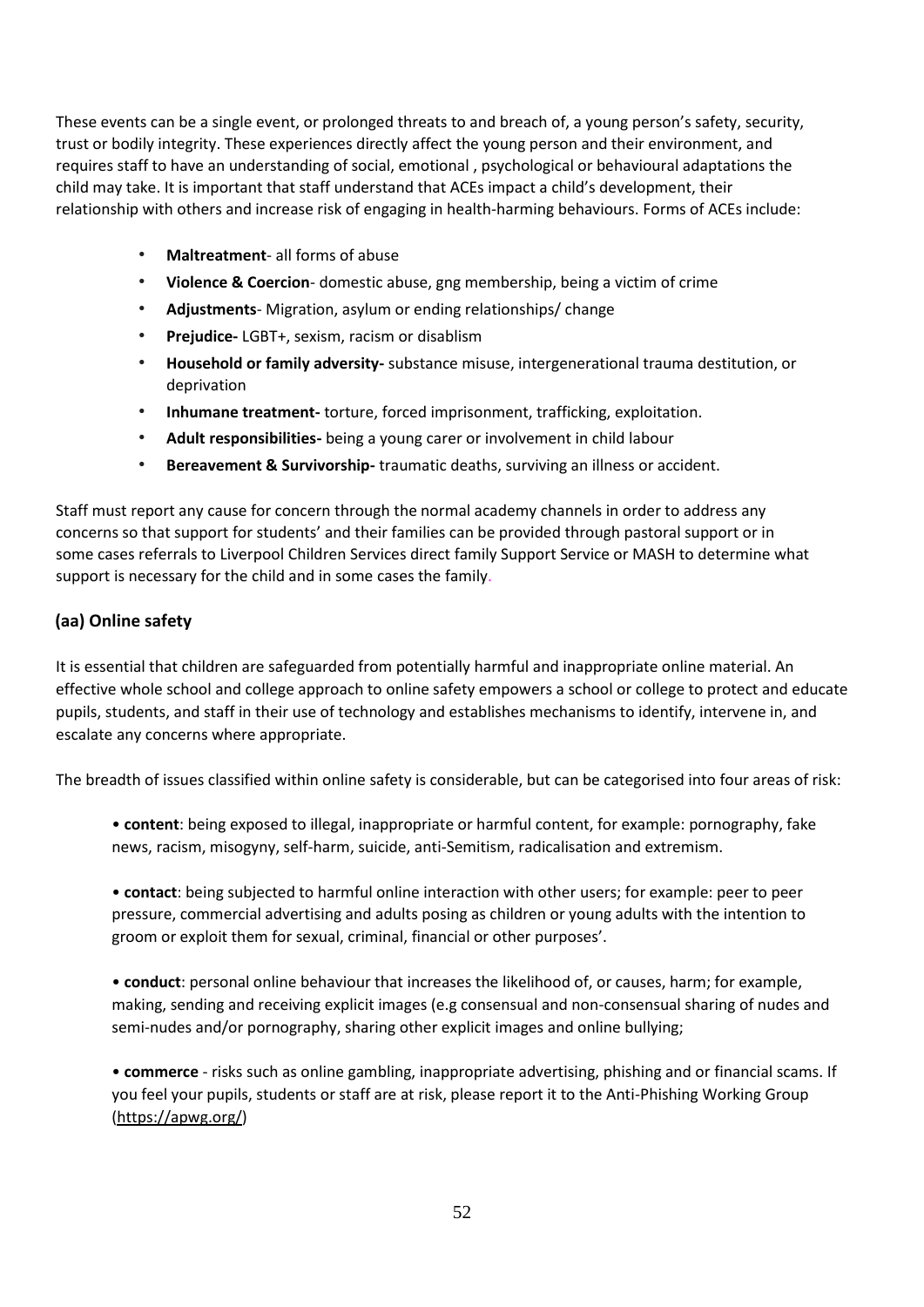## **Actions**

If any of the risks or behaviours outlined above are identified, staff should intervene and escalate by:

- Informing and involving the Safeguarding Team
- Recording the incident using the 'reporting link.' The Safeguarding Team employ a systematic approach to the recording of all safeguarding issues

More information can be found via our website and in our policies:

[E-Safety](https://www.kingswarrington.com/wp-content/uploads/2017/02/Responsible-use-of-the-Internet-E-Safety-Policy-1.pdf) policy [Remote learning policy](https://www.kingswarrington.com/wp-content/uploads/2020/11/Remote-Learning-Policy-1.pdf) – Section 5, Safeguarding KCSIE 2021 - [Annex D, Online Safety](https://assets.publishing.service.gov.uk/government/uploads/system/uploads/attachment_data/file/1007260/Keeping_children_safe_in_education_2021.pdf) [Anti bullying policy](https://www.kingswarrington.com/wp-content/uploads/2020/04/Anti-Bullying-Policy-Apr.pdf)

| Date of last<br>review: | August 2021 | Key changes made: | Review of sexual abuse in schools and<br>$\bullet$<br>colleges included<br>Peer on peer abuse updated<br>Sharing nudes and semi nudes/ sexting<br>Updates to reflect KCSIE statutory guidance<br>$\bullet$<br>September 2021<br>Online safety section<br>Covid-19 moved from annex to the main<br>policy                                                                                   |
|-------------------------|-------------|-------------------|--------------------------------------------------------------------------------------------------------------------------------------------------------------------------------------------------------------------------------------------------------------------------------------------------------------------------------------------------------------------------------------------|
| <b>Reviewed:</b>        | August 2020 | Key changes made: | New KCSE Guidance link with Covid-19<br>$\bullet$<br>safeguarding guidance<br>Contextual safeguarding<br>CCE/CSE and information sharing with<br>staff<br>Mental health safeguarding<br>When to call the police<br>New safeguarding partnership<br>arrangements and operational encompass.<br>New Ofsted guidance<br>Relationship, Sex and Health Education<br>Policy 2020 acknowledgment. |

## **POLICY REVIEW DATES**